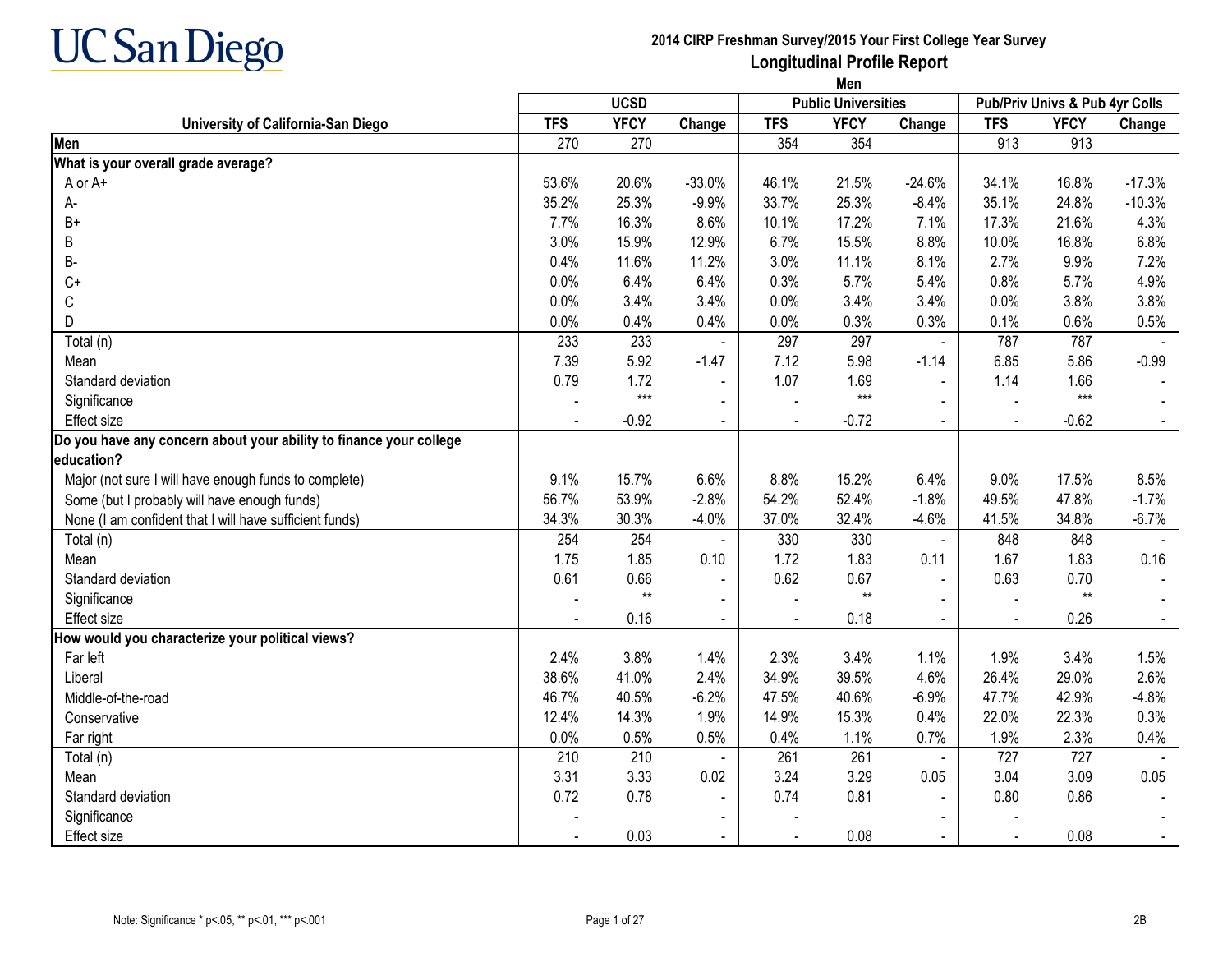

|                                                                            | Men        |             |                |                |                            |                |                |                                |                |
|----------------------------------------------------------------------------|------------|-------------|----------------|----------------|----------------------------|----------------|----------------|--------------------------------|----------------|
|                                                                            |            | <b>UCSD</b> |                |                | <b>Public Universities</b> |                |                | Pub/Priv Univs & Pub 4yr Colls |                |
| University of California-San Diego                                         | <b>TFS</b> | <b>YFCY</b> | Change         | <b>TFS</b>     | <b>YFCY</b>                | Change         | <b>TFS</b>     | <b>YFCY</b>                    | Change         |
| Rate yourself on each of the following traits as compared with the average |            |             |                |                |                            |                |                |                                |                |
| person your age.                                                           |            |             |                |                |                            |                |                |                                |                |
| <b>Academic ability</b>                                                    |            |             |                |                |                            |                |                |                                |                |
| Highest 10%                                                                | 46.7%      | 31.6%       | $-15.1%$       | 40.3%          | 28.8%                      | $-11.5%$       | 31.7%          | 24.9%                          | $-6.8%$        |
| Above average                                                              | 44.7%      | 42.2%       | $-2.5%$        | 46.6%          | 42.8%                      | $-3.8%$        | 50.4%          | 46.1%                          | $-4.3%$        |
| Average                                                                    | 8.2%       | 21.3%       | 13.1%          | 11.9%          | 23.4%                      | 11.5%          | 16.7%          | 24.8%                          | 8.1%           |
| Below average                                                              | 0.4%       | 4.1%        | 3.7%           | 0.9%           | 4.1%                       | 3.2%           | 0.9%           | 3.7%                           | 2.8%           |
| Lowest 10%                                                                 | 0.0%       | 0.8%        | 0.8%           | 0.3%           | 0.9%                       | 0.6%           | 0.4%           | 0.6%                           | 0.2%           |
| Total (n)                                                                  | 244        | 244         |                | 320            | 320                        | $\omega$       | 816            | 816                            |                |
| Mean                                                                       | 4.38       | 4.00        | $-0.38$        | 4.26           | 3.94                       | $-0.32$        | 4.12           | 3.91                           | $-0.21$        |
| Standard deviation                                                         | 0.65       | 0.88        | $\blacksquare$ | 0.72           | 0.88                       | $\overline{a}$ | 0.73           | 0.83                           |                |
| Significance                                                               |            | $***$       | $\sim$         |                | $***$                      | $\overline{a}$ |                | $***$                          |                |
| <b>Effect size</b>                                                         |            | $-0.47$     | $\sim$         | $\blacksquare$ | $-0.39$                    | $\blacksquare$ | $\blacksquare$ | $-0.26$                        | $\sim$         |
| <b>Artistic ability</b>                                                    |            |             |                |                |                            |                |                |                                |                |
| Highest 10%                                                                | 3.3%       | 4.5%        | 1.2%           | 3.8%           | 5.0%                       | 1.2%           | 6.9%           | 5.5%                           | $-1.4%$        |
| Above average                                                              | 20.2%      | 21.1%       | 0.9%           | 21.4%          | 22.3%                      | 0.9%           | 19.7%          | 25.6%                          | 5.9%           |
| Average                                                                    | 32.6%      | 31.8%       | $-0.8%$        | 30.2%          | 31.1%                      | 0.9%           | 31.0%          | 31.7%                          | 0.7%           |
| Below average                                                              | 27.3%      | 31.4%       | 4.1%           | 29.2%          | 30.8%                      | 1.6%           | 29.0%          | 26.9%                          | $-2.1%$        |
| Lowest 10%                                                                 | 16.5%      | 11.2%       | $-5.3%$        | 15.4%          | 10.7%                      | $-4.7%$        | 13.5%          | 10.3%                          | $-3.2%$        |
| Total (n)                                                                  | 242        | 242         |                | 318            | 318                        | $\blacksquare$ | 814            | 814                            |                |
| Mean                                                                       | 2.67       | 2.76        | 0.09           | 2.69           | 2.80                       | 0.11           | 2.77           | 2.89                           | 0.12           |
| Standard deviation                                                         | 1.08       | 1.05        | $\blacksquare$ | 1.09           | 1.06                       | $\blacksquare$ | 1.12           | 1.07                           |                |
| Significance                                                               |            |             |                |                |                            |                |                |                                |                |
| <b>Effect size</b>                                                         |            | 0.11        | $\mathbf{r}$   | $\overline{a}$ | 0.13                       | $\mathbf{r}$   | $\sim$         | 0.14                           | $\blacksquare$ |
| <b>Competitiveness</b>                                                     |            |             |                |                |                            |                |                |                                |                |
| Highest 10%                                                                | 22.7%      | 21.9%       | $-0.8%$        | 24.8%          | 23.6%                      | $-1.2%$        | 28.3%          | 25.9%                          | $-2.4%$        |
| Above average                                                              | 43.4%      | 37.2%       | $-6.2%$        | 40.9%          | 37.4%                      | $-3.5%$        | 37.1%          | 36.9%                          | $-0.2%$        |
| Average                                                                    | 26.4%      | 28.1%       | 1.7%           | 26.4%          | 27.0%                      | 0.6%           | 26.4%          | 28.1%                          | 1.7%           |
| Below average                                                              | 6.6%       | 10.7%       | 4.1%           | 6.6%           | 9.4%                       | 2.8%           | 6.7%           | 7.1%                           | 0.4%           |
| Lowest 10%                                                                 | 0.8%       | 2.1%        | 1.3%           | 1.3%           | 2.5%                       | 1.2%           | 1.6%           | 2.0%                           | 0.4%           |
| Total (n)                                                                  | 242        | 242         |                | 318            | 318                        | $\blacksquare$ | 812            | 812                            |                |
| Mean                                                                       | 3.81       | 3.66        | $-0.15$        | 3.81           | 3.70                       | $-0.11$        | 3.84           | 3.78                           | $-0.06$        |
| Standard deviation                                                         | 0.89       | 1.00        | $\blacksquare$ | 0.93           | 1.01                       |                | 0.97           | 0.98                           |                |
| Significance                                                               |            | $**$        |                |                | $**$                       |                |                | $**$                           |                |
| Effect size                                                                |            | $-0.19$     | $\blacksquare$ |                | $-0.14$                    |                |                | $-0.07$                        |                |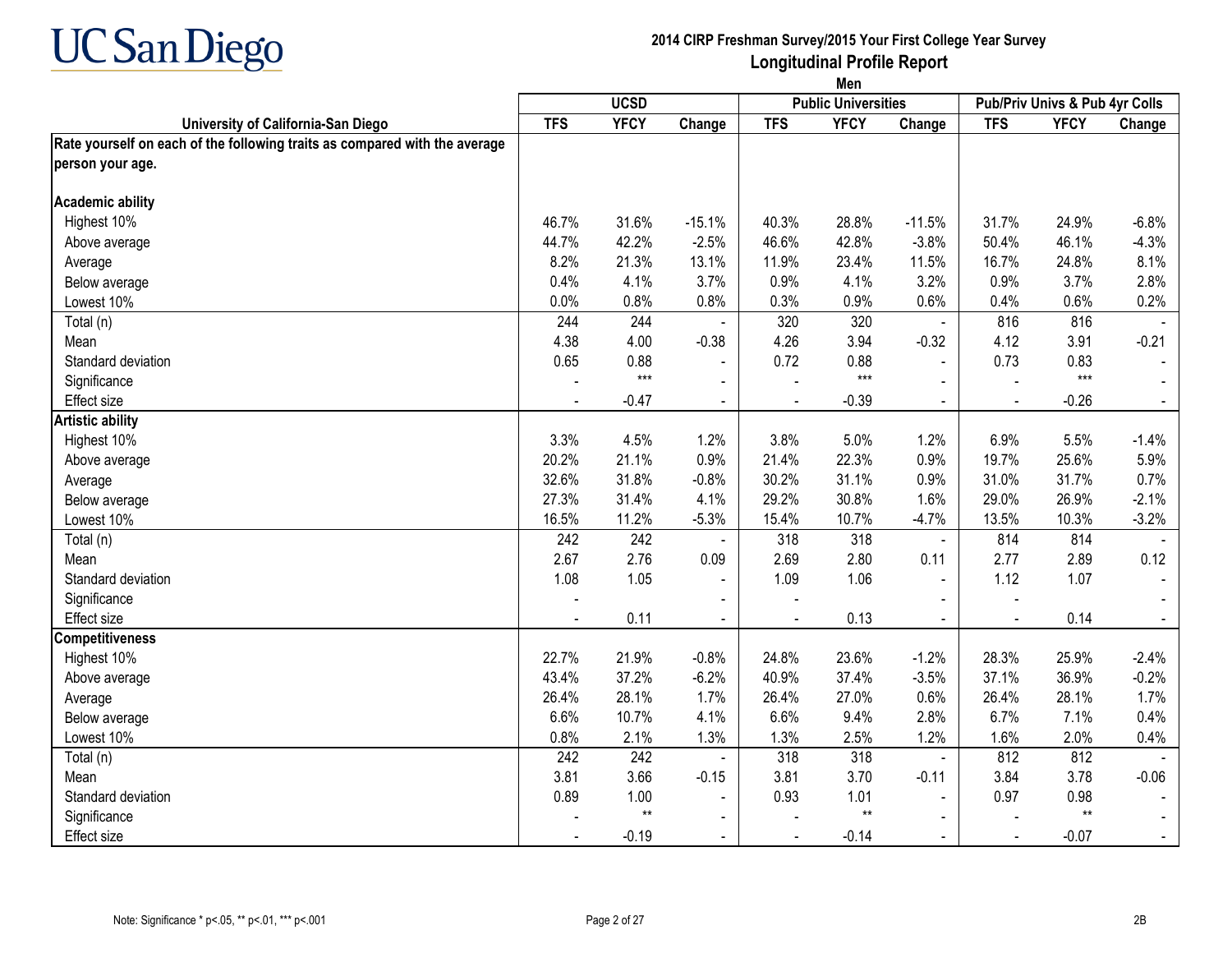

|                                                                            | Men        |              |                |                |                            |                |                |                                |                |
|----------------------------------------------------------------------------|------------|--------------|----------------|----------------|----------------------------|----------------|----------------|--------------------------------|----------------|
|                                                                            |            | <b>UCSD</b>  |                |                | <b>Public Universities</b> |                |                | Pub/Priv Univs & Pub 4yr Colls |                |
| University of California-San Diego                                         | <b>TFS</b> | <b>YFCY</b>  | Change         | <b>TFS</b>     | <b>YFCY</b>                | Change         | <b>TFS</b>     | <b>YFCY</b>                    | Change         |
| Rate yourself on each of the following traits as compared with the average |            |              |                |                |                            |                |                |                                |                |
| person your age.                                                           |            |              |                |                |                            |                |                |                                |                |
| <b>Computer skills</b>                                                     |            |              |                |                |                            |                |                |                                |                |
| Highest 10%                                                                | 16.1%      | 14.5%        | $-1.6%$        | 14.8%          | 12.6%                      | $-2.2%$        | 11.2%          | 10.2%                          | $-1.0%$        |
| Above average                                                              | 34.3%      | 36.8%        | 2.5%           | 33.4%          | 36.6%                      | 3.2%           | 32.7%          | 37.8%                          | 5.1%           |
| Average                                                                    | 42.6%      | 38.8%        | $-3.8%$        | 41.3%          | 38.8%                      | $-2.5%$        | 43.1%          | 41.5%                          | $-1.6%$        |
| Below average                                                              | 6.2%       | 9.1%         | 2.9%           | 9.8%           | 10.7%                      | 0.9%           | 12.2%          | 9.5%                           | $-2.7%$        |
| Lowest 10%                                                                 | 0.8%       | 0.8%         | 0.0%           | 0.6%           | 1.3%                       | 0.7%           | 0.9%           | 1.1%                           | 0.2%           |
| Total (n)                                                                  | 242        | 242          |                | 317            | 317                        | $\blacksquare$ | 813            | 813                            |                |
| Mean                                                                       | 3.59       | 3.55         | $-0.04$        | 3.52           | 3.49                       | $-0.03$        | 3.41           | 3.46                           | 0.05           |
| Standard deviation                                                         | 0.86       | 0.88         |                | 0.88           | 0.89                       | $\blacksquare$ | 0.87           | 0.84                           |                |
| Significance                                                               |            |              | $\blacksquare$ |                |                            |                |                |                                |                |
| <b>Effect</b> size                                                         |            | $-0.05$      | $\blacksquare$ | $\blacksquare$ | $-0.04$                    | $\sim$         | $\blacksquare$ | 0.07                           | $\sim$         |
| Cooperativeness                                                            |            |              |                |                |                            |                |                |                                |                |
| Highest 10%                                                                | 18.7%      | 20.3%        | 1.6%           | 21.8%          | 23.0%                      | 1.2%           | 22.2%          | 21.5%                          | $-0.7%$        |
| Above average                                                              | 49.4%      | 49.0%        | $-0.4%$        | 46.4%          | 47.9%                      | 1.5%           | 48.2%          | 47.5%                          | $-0.7%$        |
| Average                                                                    | 28.6%      | 27.8%        | $-0.8%$        | 28.4%          | 26.5%                      | $-1.9%$        | 27.1%          | 27.6%                          | 0.5%           |
| Below average                                                              | 2.5%       | 2.1%         | $-0.4%$        | 2.8%           | 1.6%                       | $-1.2%$        | 2.0%           | 2.9%                           | 0.9%           |
| Lowest 10%                                                                 | 0.8%       | 0.8%         | 0.0%           | 0.6%           | 0.9%                       | 0.3%           | 0.5%           | 0.5%                           | 0.0%           |
| Total (n)                                                                  | 241        | 241          |                | 317            | 317                        | $\blacksquare$ | 815            | 815                            |                |
| Mean                                                                       | 3.83       | 3.86         | 0.03           | 3.86           | 3.91                       | 0.05           | 3.90           | 3.87                           | $-0.03$        |
| Standard deviation                                                         | 0.79       | 0.79         | $\blacksquare$ | 0.81           | 0.80                       | $\blacksquare$ | 0.78           | 0.80                           |                |
| Significance                                                               |            |              | $\blacksquare$ |                |                            | $\blacksquare$ |                |                                |                |
| <b>Effect size</b>                                                         |            | 0.04         |                | $\sim$         | 0.06                       | $\mathbf{u}$   |                | $-0.04$                        |                |
| <b>Creativity</b>                                                          |            |              |                |                |                            |                |                |                                |                |
| Highest 10%                                                                | 8.6%       | 14.8%        | 6.2%           | 10.7%          | 16.7%                      | 6.0%           | 15.4%          | 17.9%                          | 2.5%           |
| Above average                                                              | 35.8%      | 33.7%        | $-2.1%$        | 36.2%          | 35.2%                      | $-1.0%$        | 36.8%          | 35.5%                          | $-1.3%$        |
| Average                                                                    | 36.2%      | 39.5%        | 3.3%           | 34.3%          | 36.8%                      | 2.5%           | 32.1%          | 36.8%                          | 4.7%           |
| Below average                                                              | 17.3%      | 10.3%        | $-7.0%$        | 17.0%          | 9.1%                       | $-7.9%$        | 13.5%          | 8.7%                           | $-4.8%$        |
| Lowest 10%                                                                 | 2.1%       | 1.6%         | $-0.5%$        | 1.9%           | 2.2%                       | 0.3%           | 2.2%           | 1.1%                           | $-1.1%$        |
| Total (n)                                                                  | 243        | 243          |                | 318            | 318                        | $\blacksquare$ | 816            | 816                            |                |
| Mean                                                                       | 3.32       | 3.50         | 0.18           | 3.37           | 3.55                       | 0.18           | 3.50           | 3.60                           | 0.10           |
| Standard deviation                                                         | 0.93       | 0.92         | $\blacksquare$ | 0.95           | 0.95                       |                | 0.98           | 0.92                           |                |
| Significance                                                               |            | $\star\star$ | $\blacksquare$ |                | $^{\star\star}$            | $\blacksquare$ |                | $**$                           |                |
| <b>Effect size</b>                                                         |            | 0.22         | $\blacksquare$ |                | 0.22                       | $\blacksquare$ |                | 0.12                           | $\blacksquare$ |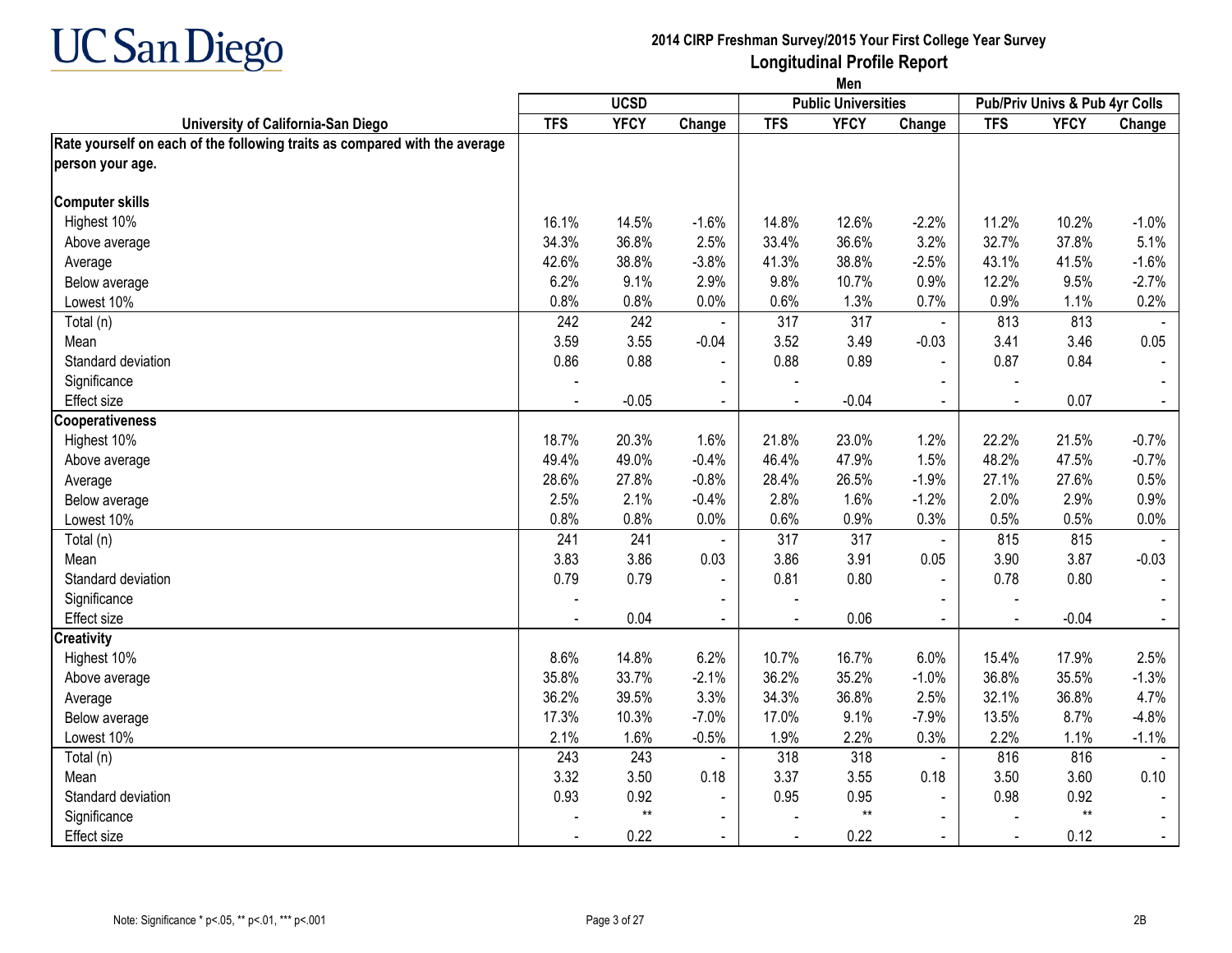

|                                                                            | Men            |             |                          |            |                            |                |                                |             |                |  |
|----------------------------------------------------------------------------|----------------|-------------|--------------------------|------------|----------------------------|----------------|--------------------------------|-------------|----------------|--|
|                                                                            |                | <b>UCSD</b> |                          |            | <b>Public Universities</b> |                | Pub/Priv Univs & Pub 4yr Colls |             |                |  |
| University of California-San Diego                                         | <b>TFS</b>     | <b>YFCY</b> | Change                   | <b>TFS</b> | <b>YFCY</b>                | Change         | <b>TFS</b>                     | <b>YFCY</b> | Change         |  |
| Rate yourself on each of the following traits as compared with the average |                |             |                          |            |                            |                |                                |             |                |  |
| person your age.                                                           |                |             |                          |            |                            |                |                                |             |                |  |
| Drive to achieve                                                           |                |             |                          |            |                            |                |                                |             |                |  |
| Highest 10%                                                                | 36.2%          | 33.3%       | $-2.9%$                  | 35.1%      | 32.9%                      | $-2.2%$        | 36.3%                          | 31.1%       | $-5.2%$        |  |
| Above average                                                              | 39.5%          | 33.7%       | $-5.8%$                  | 40.4%      | 34.8%                      | $-5.6%$        | 40.1%                          | 36.9%       | $-3.2%$        |  |
| Average                                                                    | 18.5%          | 27.2%       | 8.7%                     | 18.8%      | 26.0%                      | 7.2%           | 19.2%                          | 25.9%       | 6.7%           |  |
| Below average                                                              | 4.1%           | 4.9%        | 0.8%                     | 4.4%       | 5.3%                       | 0.9%           | 3.5%                           | 5.6%        | 2.1%           |  |
| Lowest 10%                                                                 | 1.6%           | 0.8%        | $-0.8%$                  | 1.3%       | 0.9%                       | $-0.4%$        | 0.9%                           | 0.5%        | $-0.4%$        |  |
| Total (n)                                                                  | 243            | 243         |                          | 319        | 319                        | $\blacksquare$ | 818                            | 818         |                |  |
| Mean                                                                       | 4.05           | 3.94        | $-0.11$                  | 4.04       | 3.93                       | $-0.11$        | 4.07                           | 3.92        | $-0.15$        |  |
| Standard deviation                                                         | 0.93           | 0.94        |                          | 0.91       | 0.94                       |                | 0.88                           | 0.91        |                |  |
| Significance                                                               |                |             | $\overline{\phantom{0}}$ |            |                            |                | $\blacksquare$                 |             |                |  |
| Effect size                                                                | $\blacksquare$ | $-0.12$     | $\blacksquare$           |            | $-0.12$                    | $\blacksquare$ | $\blacksquare$                 | $-0.16$     | $\blacksquare$ |  |
| <b>Emotional health</b>                                                    |                |             |                          |            |                            |                |                                |             |                |  |
| Highest 10%                                                                | 24.4%          | 25.2%       | 0.8%                     | 22.6%      | 24.5%                      | 1.9%           | 23.8%                          | 20.3%       | $-3.5%$        |  |
| Above average                                                              | 28.5%          | 28.5%       | 0.0%                     | 31.8%      | 28.6%                      | $-3.2%$        | 32.7%                          | 30.8%       | $-1.9%$        |  |
| Average                                                                    | 35.1%          | 29.8%       | $-5.3%$                  | 34.0%      | 31.8%                      | $-2.2%$        | 32.1%                          | 35.5%       | 3.4%           |  |
| Below average                                                              | 11.6%          | 14.0%       | 2.4%                     | 10.4%      | 12.3%                      | 1.9%           | 10.3%                          | 10.9%       | 0.6%           |  |
| Lowest 10%                                                                 | 0.4%           | 2.5%        | 2.1%                     | 1.3%       | 2.8%                       | 1.5%           | 1.1%                           | 2.5%        | 1.4%           |  |
| Total (n)                                                                  | 242            | 242         |                          | 318        | 318                        | $\blacksquare$ | 814                            | 814         |                |  |
| Mean                                                                       | 3.65           | 3.60        | $-0.05$                  | 3.64       | 3.60                       | $-0.04$        | 3.68                           | 3.56        | $-0.12$        |  |
| Standard deviation                                                         | 0.99           | 1.09        |                          | 0.98       | 1.07                       | $\sim$         | 0.98                           | 1.01        |                |  |
| Significance                                                               |                |             |                          |            |                            |                |                                |             |                |  |
| Effect size                                                                |                | $-0.05$     | $\blacksquare$           |            | $-0.04$                    | $\blacksquare$ | $\blacksquare$                 | $-0.12$     | $\sim$         |  |
| Leadership ability                                                         |                |             |                          |            |                            |                |                                |             |                |  |
| Highest 10%                                                                | 18.9%          | 21.0%       | 2.1%                     | 20.1%      | 21.3%                      | 1.2%           | 23.6%                          | 22.9%       | $-0.7%$        |  |
| Above average                                                              | 37.0%          | 38.3%       | 1.3%                     | 38.2%      | 38.9%                      | 0.7%           | 39.8%                          | 37.2%       | $-2.6%$        |  |
| Average                                                                    | 32.5%          | 29.2%       | $-3.3%$                  | 30.7%      | 28.2%                      | $-2.5%$        | 27.4%                          | 30.5%       | 3.1%           |  |
| Below average                                                              | 10.7%          | 8.2%        | $-2.5%$                  | 9.7%       | 8.5%                       | $-1.2%$        | 8.4%                           | 7.6%        | $-0.8%$        |  |
| Lowest 10%                                                                 | 0.8%           | 3.3%        | 2.5%                     | 1.3%       | 3.1%                       | 1.8%           | 0.7%                           | 1.8%        | 1.1%           |  |
| Total (n)                                                                  | 243            | 243         |                          | 319        | 319                        | $\blacksquare$ | 817                            | 817         |                |  |
| Mean                                                                       | 3.63           | 3.65        | 0.02                     | 3.66       | 3.67                       | 0.01           | 3.77                           | 3.72        | $-0.05$        |  |
| Standard deviation                                                         | 0.94           | 1.01        | $\blacksquare$           | 0.95       | 1.00                       | $\blacksquare$ | 0.93                           | 0.96        |                |  |
| Significance                                                               |                |             |                          |            |                            |                |                                |             |                |  |
| Effect size                                                                |                | 0.02        | $\blacksquare$           |            | 0.01                       | $\blacksquare$ | $\blacksquare$                 | $-0.06$     |                |  |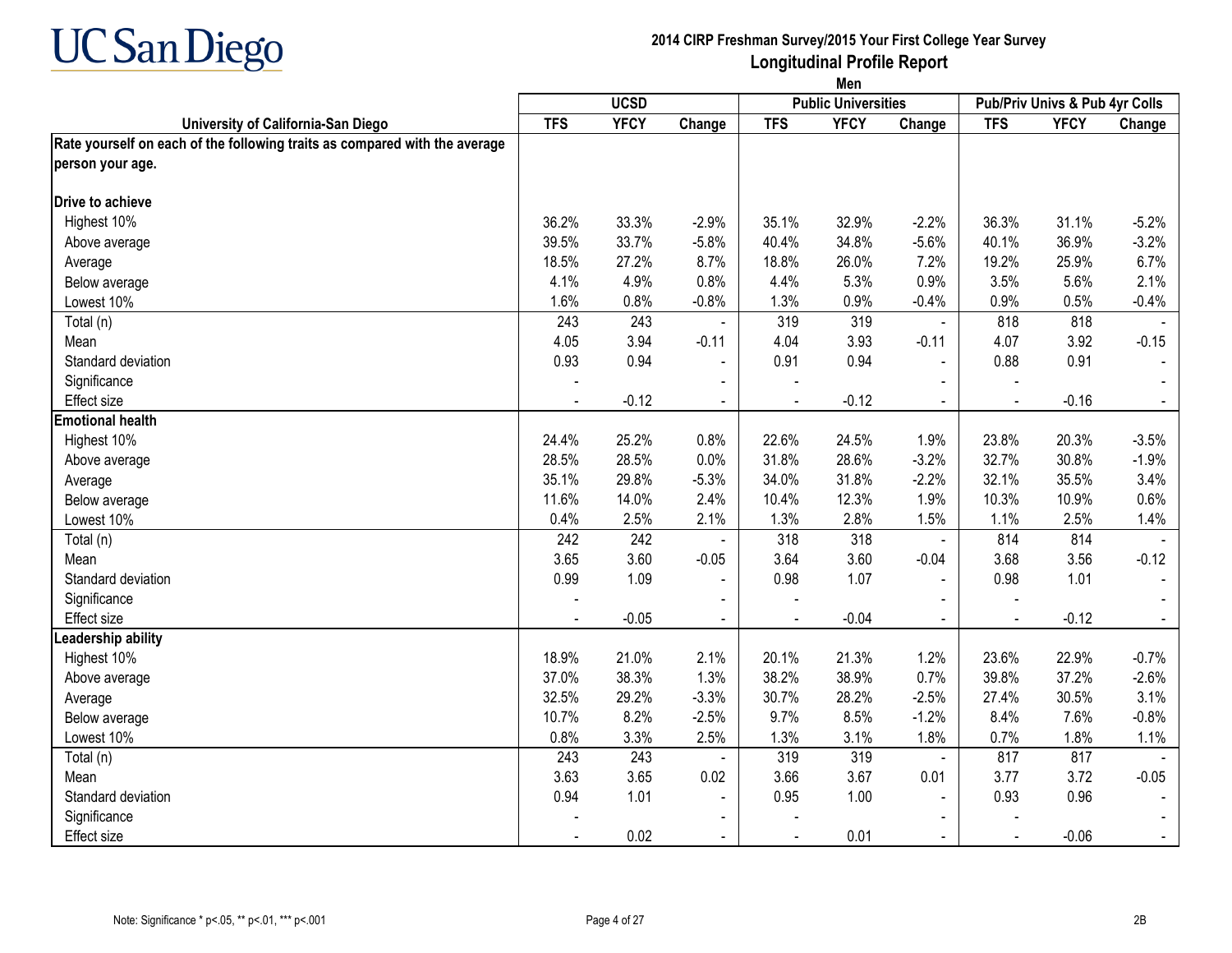

|                                                                            | Men        |             |                |                |                            |                |                                |             |                |
|----------------------------------------------------------------------------|------------|-------------|----------------|----------------|----------------------------|----------------|--------------------------------|-------------|----------------|
|                                                                            |            | <b>UCSD</b> |                |                | <b>Public Universities</b> |                | Pub/Priv Univs & Pub 4yr Colls |             |                |
| University of California-San Diego                                         | <b>TFS</b> | <b>YFCY</b> | Change         | <b>TFS</b>     | <b>YFCY</b>                | Change         | <b>TFS</b>                     | <b>YFCY</b> | Change         |
| Rate yourself on each of the following traits as compared with the average |            |             |                |                |                            |                |                                |             |                |
| person your age.                                                           |            |             |                |                |                            |                |                                |             |                |
| <b>Mathematical ability</b>                                                |            |             |                |                |                            |                |                                |             |                |
| Highest 10%                                                                | 41.6%      | 25.1%       | $-16.5%$       | 35.8%          | 23.0%                      | $-12.8%$       | 27.9%                          | 19.0%       | $-8.9%$        |
| Above average                                                              | 42.0%      | 45.7%       | 3.7%           | 38.4%          | 41.5%                      | 3.1%           | 36.3%                          | 39.5%       | 3.2%           |
| Average                                                                    | 11.9%      | 23.0%       | 11.1%          | 17.0%          | 25.8%                      | 8.8%           | 25.5%                          | 29.7%       | 4.2%           |
| Below average                                                              | 2.9%       | 4.9%        | 2.0%           | 6.6%           | 7.2%                       | 0.6%           | 8.2%                           | 9.8%        | 1.6%           |
| Lowest 10%                                                                 | 1.6%       | 1.2%        | $-0.4%$        | 2.2%           | 2.5%                       | 0.3%           | 2.1%                           | 2.0%        | $-0.1%$        |
| Total (n)                                                                  | 243        | 243         |                | 318            | 318                        | $\omega$       | 815                            | 815         |                |
| Mean                                                                       | 4.19       | 3.88        | $-0.31$        | 3.99           | 3.75                       | $-0.24$        | 3.80                           | 3.64        | $-0.16$        |
| Standard deviation                                                         | 0.88       | 0.88        |                | 1.00           | 0.97                       | $\blacksquare$ | 1.01                           | 0.96        |                |
| Significance                                                               |            | $***$       | $\sim$         |                | $***$                      | $\sim$         | $\overline{\phantom{a}}$       | $***$       | $\blacksquare$ |
| <b>Effect size</b>                                                         |            | $-0.39$     | $\sim$         | $\blacksquare$ | $-0.31$                    | $\sim$         | $\blacksquare$                 | $-0.20$     | $\blacksquare$ |
| <b>Physical health</b>                                                     |            |             |                |                |                            |                |                                |             |                |
| Highest 10%                                                                | 21.5%      | 21.1%       | $-0.4%$        | 21.1%          | 21.4%                      | 0.3%           | 23.0%                          | 18.5%       | $-4.5%$        |
| Above average                                                              | 35.1%      | 36.4%       | 1.3%           | 37.7%          | 35.8%                      | $-1.9%$        | 34.9%                          | 36.4%       | 1.5%           |
| Average                                                                    | 29.3%      | 27.3%       | $-2.0%$        | 29.9%          | 28.9%                      | $-1.0%$        | 31.8%                          | 34.5%       | 2.7%           |
| Below average                                                              | 13.6%      | 13.2%       | $-0.4%$        | 11.0%          | 11.3%                      | 0.3%           | 9.9%                           | 9.2%        | $-0.7%$        |
| Lowest 10%                                                                 | 0.4%       | 2.1%        | 1.7%           | 0.3%           | 2.5%                       | 2.2%           | 0.4%                           | 1.5%        | 1.1%           |
| Total (n)                                                                  | 242        | 242         |                | 318            | 318                        | $\blacksquare$ | 817                            | 817         |                |
| Mean                                                                       | 3.64       | 3.61        | $-0.03$        | 3.68           | 3.62                       | $-0.06$        | 3.70                           | 3.61        | $-0.09$        |
| Standard deviation                                                         | 0.98       | 1.03        | $\blacksquare$ | 0.94           | 1.02                       | $\blacksquare$ | 0.94                           | 0.94        |                |
| Significance                                                               |            |             |                |                |                            |                |                                |             |                |
| <b>Effect size</b>                                                         |            | $-0.04$     |                |                | $-0.08$                    | $\blacksquare$ |                                | $-0.12$     |                |
| Popularity                                                                 |            |             |                |                |                            |                |                                |             |                |
| Highest 10%                                                                | 5.4%       | 6.2%        | 0.8%           | 5.7%           | 6.3%                       | 0.6%           | 7.5%                           | 6.3%        | $-1.2%$        |
| Above average                                                              | 23.6%      | 24.4%       | 0.8%           | 23.9%          | 27.4%                      | 3.5%           | 27.7%                          | 30.4%       | 2.7%           |
| Average                                                                    | 47.9%      | 40.1%       | $-7.8%$        | 48.4%          | 39.9%                      | $-8.5%$        | 47.3%                          | 43.1%       | $-4.2%$        |
| Below average                                                              | 20.7%      | 20.2%       | $-0.5%$        | 19.2%          | 18.6%                      | $-0.6%$        | 14.8%                          | 15.3%       | 0.5%           |
| Lowest 10%                                                                 | 2.5%       | 9.1%        | 6.6%           | 2.8%           | 7.9%                       | 5.1%           | 2.7%                           | 4.9%        | 2.2%           |
| Total (n)                                                                  | 242        | 242         |                | 318            | 318                        | $\blacksquare$ | 816                            | 816         |                |
| Mean                                                                       | 3.09       | 2.98        | $-0.11$        | 3.10           | 3.06                       | $-0.04$        | 3.22                           | 3.18        | $-0.04$        |
| Standard deviation                                                         | 0.87       | 1.03        | $\blacksquare$ | 0.87           | 1.01                       |                | 0.88                           | 0.93        |                |
| Significance                                                               |            |             |                |                |                            |                |                                |             |                |
| <b>Effect size</b>                                                         |            | $-0.12$     | $\blacksquare$ |                | $-0.04$                    | $\blacksquare$ |                                | $-0.04$     |                |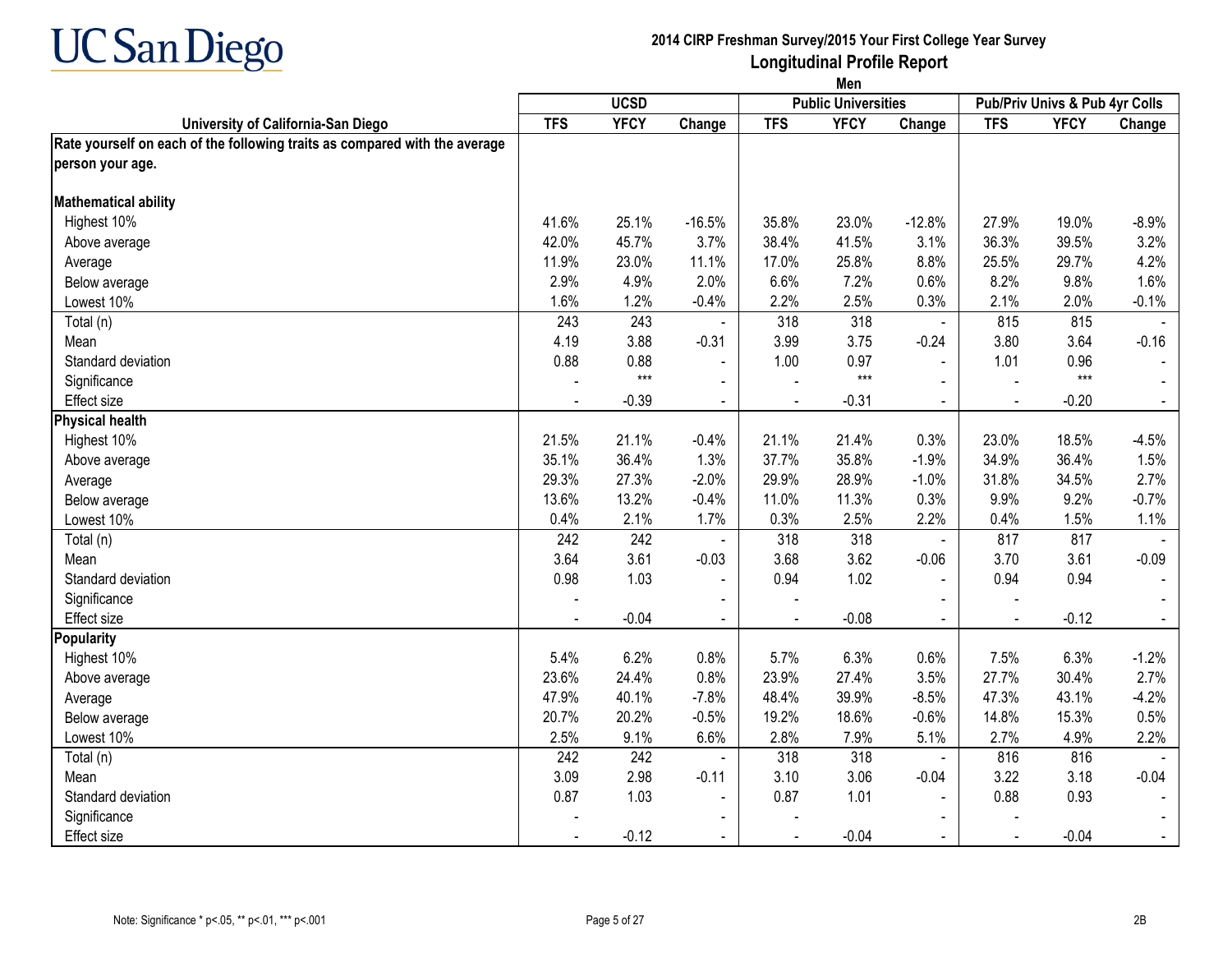

|                                                                            | Men        |             |                |                |                            |                |                |                                |                |
|----------------------------------------------------------------------------|------------|-------------|----------------|----------------|----------------------------|----------------|----------------|--------------------------------|----------------|
|                                                                            |            | <b>UCSD</b> |                |                | <b>Public Universities</b> |                |                | Pub/Priv Univs & Pub 4yr Colls |                |
| University of California-San Diego                                         | <b>TFS</b> | <b>YFCY</b> | Change         | <b>TFS</b>     | <b>YFCY</b>                | Change         | <b>TFS</b>     | <b>YFCY</b>                    | Change         |
| Rate yourself on each of the following traits as compared with the average |            |             |                |                |                            |                |                |                                |                |
| person your age.                                                           |            |             |                |                |                            |                |                |                                |                |
| Public speaking ability                                                    |            |             |                |                |                            |                |                |                                |                |
| Highest 10%                                                                | 8.2%       | 12.3%       | 4.1%           | 9.4%           | 12.9%                      | 3.5%           | 13.6%          | 12.7%                          | $-0.9%$        |
| Above average                                                              | 34.2%      | 32.9%       | $-1.3%$        | 33.0%          | 32.4%                      | $-0.6%$        | 32.8%          | 32.2%                          | $-0.6%$        |
| Average                                                                    | 32.9%      | 34.6%       | 1.7%           | 33.6%          | 34.3%                      | 0.7%           | 32.9%          | 35.7%                          | 2.8%           |
| Below average                                                              | 18.5%      | 14.0%       | $-4.5%$        | 18.2%          | 14.8%                      | $-3.4%$        | 16.2%          | 15.5%                          | $-0.7%$        |
| Lowest 10%                                                                 | 6.2%       | 6.2%        | 0.0%           | 5.7%           | 5.7%                       | 0.0%           | 4.4%           | 3.9%                           | $-0.5%$        |
| Total (n)                                                                  | 243        | 243         |                | 318            | 318                        | $\blacksquare$ | 814            | 814                            |                |
| Mean                                                                       | 3.20       | 3.31        | 0.11           | 3.22           | 3.32                       | 0.10           | 3.35           | 3.34                           | $-0.01$        |
| Standard deviation                                                         | 1.03       | 1.06        | $\blacksquare$ | 1.03           | 1.06                       | $\blacksquare$ | 1.04           | 1.01                           |                |
| Significance                                                               |            | $\star$     | $\sim$         |                | $\star$                    |                | $\sim$         | $\star$                        | $\sim$         |
| <b>Effect size</b>                                                         |            | 0.12        | $\blacksquare$ | $\blacksquare$ | 0.11                       | $\sim$         | $\blacksquare$ | $-0.01$                        | $\blacksquare$ |
| <b>Risk-taking</b>                                                         |            |             |                |                |                            |                |                |                                |                |
| Highest 10%                                                                | 9.1%       | 12.9%       | 3.8%           | 10.7%          | 13.6%                      | 2.9%           | 13.7%          | 11.9%                          | $-1.8%$        |
| Above average                                                              | 32.8%      | 33.6%       | 0.8%           | 33.1%          | 32.2%                      | $-0.9%$        | 33.9%          | 33.7%                          | $-0.2%$        |
| Average                                                                    | 41.9%      | 39.0%       | $-2.9%$        | 41.0%          | 38.8%                      | $-2.2%$        | 38.6%          | 41.1%                          | 2.5%           |
| Below average                                                              | 14.5%      | 12.4%       | $-2.1%$        | 13.2%          | 13.2%                      | 0.0%           | 12.1%          | 11.9%                          | $-0.2%$        |
| Lowest 10%                                                                 | 1.7%       | 2.1%        | 0.4%           | 1.9%           | 2.2%                       | 0.3%           | 1.7%           | 1.4%                           | $-0.3%$        |
| Total (n)                                                                  | 241        | 241         |                | 317            | 317                        | $\blacksquare$ | 813            | 813                            |                |
| Mean                                                                       | 3.33       | 3.43        | 0.10           | 3.38           | 3.42                       | 0.04           | 3.46           | 3.43                           | $-0.03$        |
| Standard deviation                                                         | 0.89       | 0.94        | $\blacksquare$ | 0.91           | 0.96                       | $\blacksquare$ | 0.93           | 0.90                           |                |
| Significance                                                               |            |             |                |                |                            |                |                |                                |                |
| <b>Effect size</b>                                                         |            | 0.10        | $\blacksquare$ | $\sim$         | 0.04                       | $\mathbf{r}$   | $\blacksquare$ | $-0.03$                        | $\blacksquare$ |
| Self-confidence (intellectual)                                             |            |             |                |                |                            |                |                |                                |                |
| Highest 10%                                                                | 31.7%      | 26.3%       | $-5.4%$        | 31.3%          | 27.0%                      | $-4.3%$        | 27.5%          | 23.7%                          | $-3.8%$        |
| Above average                                                              | 38.7%      | 37.9%       | $-0.8%$        | 39.8%          | 36.7%                      | $-3.1%$        | 41.7%          | 39.7%                          | $-2.0%$        |
| Average                                                                    | 23.0%      | 25.5%       | 2.5%           | 23.2%          | 27.6%                      | 4.4%           | 24.0%          | 27.9%                          | 3.9%           |
| Below average                                                              | 5.8%       | 8.6%        | 2.8%           | 4.7%           | 7.2%                       | 2.5%           | 5.6%           | 7.5%                           | 1.9%           |
| Lowest 10%                                                                 | 0.8%       | 1.6%        | 0.8%           | 0.9%           | 1.6%                       | 0.7%           | 1.1%           | 1.2%                           | 0.1%           |
| Total (n)                                                                  | 243        | 243         |                | 319            | 319                        | $\blacksquare$ | 817            | 817                            |                |
| Mean                                                                       | 3.95       | 3.79        | $-0.16$        | 3.96           | 3.80                       | $-0.16$        | 3.89           | 3.77                           | $-0.12$        |
| Standard deviation                                                         | 0.92       | 0.99        | $\blacksquare$ | 0.91           | 0.97                       |                | 0.91           | 0.94                           |                |
| Significance                                                               |            | $**$        |                |                | $^{\star\star}$            |                |                | $^{\star\star}$                |                |
| <b>Effect size</b>                                                         |            | $-0.17$     | $\blacksquare$ |                | $-0.17$                    |                | $\blacksquare$ | $-0.13$                        |                |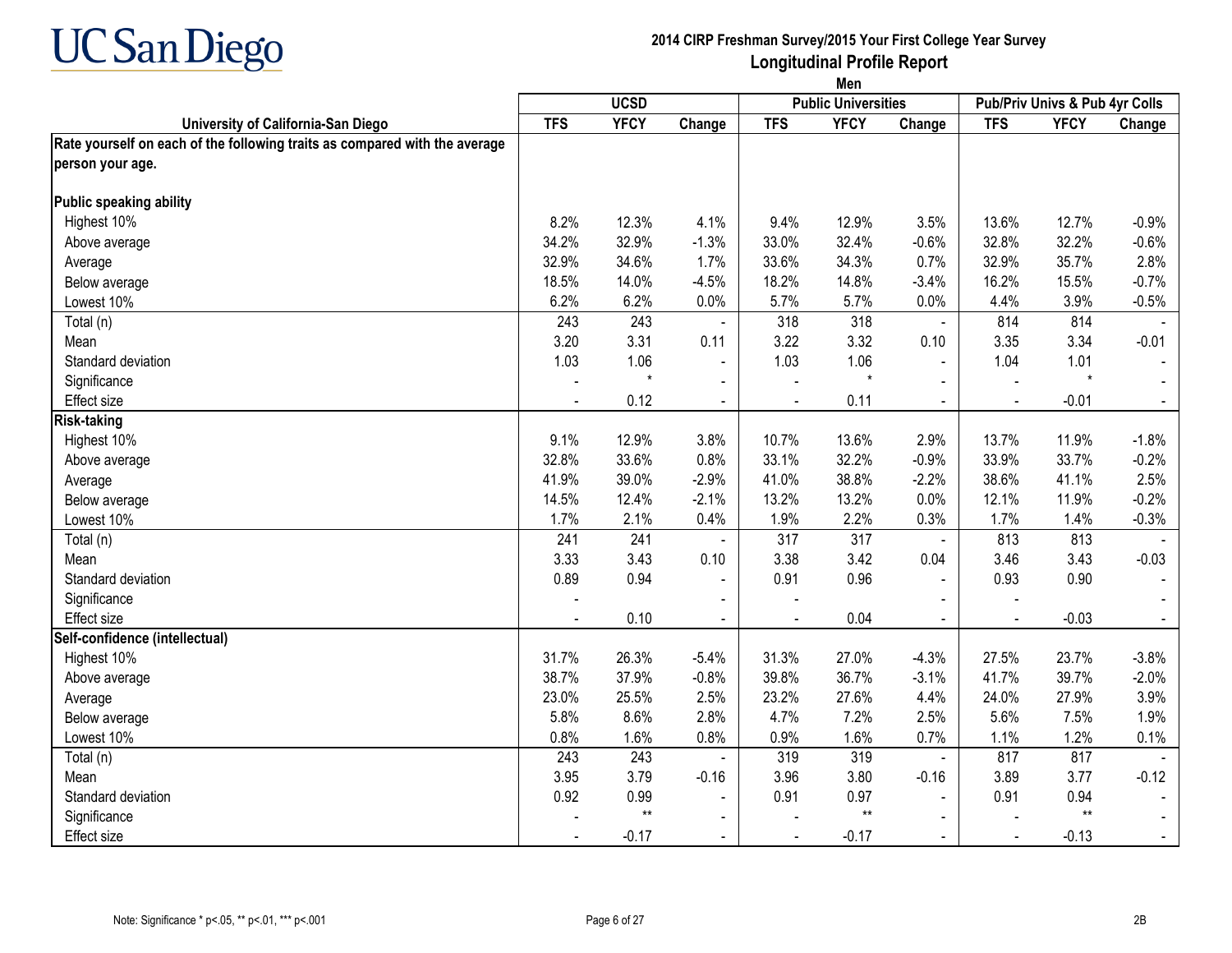

|                                                                            | Men            |             |                |                |                            |                |                |                                |                |
|----------------------------------------------------------------------------|----------------|-------------|----------------|----------------|----------------------------|----------------|----------------|--------------------------------|----------------|
|                                                                            |                | <b>UCSD</b> |                |                | <b>Public Universities</b> |                |                | Pub/Priv Univs & Pub 4yr Colls |                |
| University of California-San Diego                                         | <b>TFS</b>     | <b>YFCY</b> | Change         | <b>TFS</b>     | <b>YFCY</b>                | Change         | <b>TFS</b>     | <b>YFCY</b>                    | Change         |
| Rate yourself on each of the following traits as compared with the average |                |             |                |                |                            |                |                |                                |                |
| person your age.                                                           |                |             |                |                |                            |                |                |                                |                |
| Self-confidence (social)                                                   |                |             |                |                |                            |                |                |                                |                |
| Highest 10%                                                                | 11.5%          | 11.5%       | 0.0%           | 13.8%          | 13.8%                      | 0.0%           | 16.0%          | 14.9%                          | $-1.1%$        |
| Above average                                                              | 23.9%          | 32.5%       | 8.6%           | 24.5%          | 32.9%                      | 8.4%           | 29.7%          | 32.9%                          | 3.2%           |
| Average                                                                    | 37.4%          | 32.1%       | $-5.3%$        | 36.7%          | 32.3%                      | $-4.4%$        | 32.8%          | 33.3%                          | 0.5%           |
| Below average                                                              | 23.0%          | 18.1%       | $-4.9%$        | 21.3%          | 16.3%                      | $-5.0%$        | 18.2%          | 15.5%                          | $-2.7%$        |
| Lowest 10%                                                                 | 4.1%           | 5.8%        | 1.7%           | 3.8%           | 4.7%                       | 0.9%           | 3.2%           | 3.3%                           | 0.1%           |
| Total (n)                                                                  | 243            | 243         | $\blacksquare$ | 319            | 319                        | $\blacksquare$ | 817            | 817                            |                |
| Mean                                                                       | 3.16           | 3.26        | 0.10           | 3.23           | 3.35                       | 0.12           | 3.37           | 3.41                           | 0.04           |
| Standard deviation                                                         | 1.04           | 1.07        |                | 1.05           | 1.06                       | $\blacksquare$ | 1.05           | 1.02                           |                |
| Significance                                                               |                |             | $\blacksquare$ |                |                            |                |                |                                |                |
| Effect size                                                                | $\blacksquare$ | 0.10        | $\blacksquare$ | $\blacksquare$ | 0.12                       | $\sim$         | $\blacksquare$ | 0.04                           | $\blacksquare$ |
| Self-understanding                                                         |                |             |                |                |                            |                |                |                                |                |
| Highest 10%                                                                | 22.7%          | 30.2%       | 7.5%           | 23.0%          | 30.2%                      | 7.2%           | 24.6%          | 25.1%                          | 0.5%           |
| Above average                                                              | 40.1%          | 38.4%       | $-1.7%$        | 39.3%          | 39.3%                      | 0.0%           | 38.3%          | 40.3%                          | 2.0%           |
| Average                                                                    | 30.2%          | 24.8%       | $-5.4%$        | 31.1%          | 24.2%                      | $-6.9%$        | 31.3%          | 29.2%                          | $-2.1%$        |
| Below average                                                              | 6.2%           | 5.0%        | $-1.2%$        | 6.0%           | 4.7%                       | $-1.3%$        | 5.0%           | 4.5%                           | $-0.5%$        |
| Lowest 10%                                                                 | 0.8%           | 1.7%        | 0.9%           | 0.6%           | 1.6%                       | 1.0%           | 0.7%           | 0.9%                           | 0.2%           |
| Total (n)                                                                  | 242            | 242         |                | 318            | 318                        | $\blacksquare$ | 814            | 814                            |                |
| Mean                                                                       | 3.78           | 3.90        | 0.12           | 3.78           | 3.92                       | 0.14           | 3.81           | 3.84                           | 0.03           |
| Standard deviation                                                         | 0.90           | 0.94        | $\mathbf{r}$   | 0.89           | 0.93                       | $\blacksquare$ | 0.89           | 0.88                           |                |
| Significance                                                               |                |             |                |                |                            |                |                |                                |                |
| Effect size                                                                |                | 0.12        | $\blacksquare$ | $\sim$         | 0.14                       | $\mathbf{r}$   | $\overline{a}$ | 0.03                           | $\sim$         |
| <b>Spirituality</b>                                                        |                |             |                |                |                            |                |                |                                |                |
| Highest 10%                                                                | 9.5%           | 16.0%       | 6.5%           | 8.8%           | 15.0%                      | 6.2%           | 11.6%          | 13.6%                          | 2.0%           |
| Above average                                                              | 20.6%          | 23.0%       | 2.4%           | 21.9%          | 24.5%                      | 2.6%           | 24.8%          | 27.0%                          | 2.2%           |
| Average                                                                    | 31.7%          | 32.5%       | 0.8%           | 33.5%          | 34.2%                      | 0.7%           | 34.2%          | 36.8%                          | 2.6%           |
| Below average                                                              | 21.4%          | 16.0%       | $-5.4%$        | 19.7%          | 14.7%                      | $-5.0%$        | 17.5%          | 11.9%                          | $-5.6%$        |
| Lowest 10%                                                                 | 16.9%          | 12.3%       | $-4.6%$        | 16.0%          | 11.6%                      | $-4.4%$        | 11.9%          | 10.8%                          | $-1.1%$        |
| Total (n)                                                                  | 243            | 243         |                | 319            | 319                        | $\blacksquare$ | 816            | 816                            |                |
| Mean                                                                       | 2.84           | 3.14        | 0.30           | 2.88           | 3.17                       | 0.29           | 3.07           | 3.21                           | 0.14           |
| Standard deviation                                                         | 1.21           | 1.23        | $\blacksquare$ | 1.18           | 1.20                       |                | 1.17           | 1.15                           |                |
| Significance                                                               |                | $***$       | $\sim$         |                | $***$                      | $\blacksquare$ |                | $***$                          |                |
| Effect size                                                                |                | 0.27        | $\blacksquare$ |                | 0.27                       | $\sim$         | $\blacksquare$ | 0.13                           |                |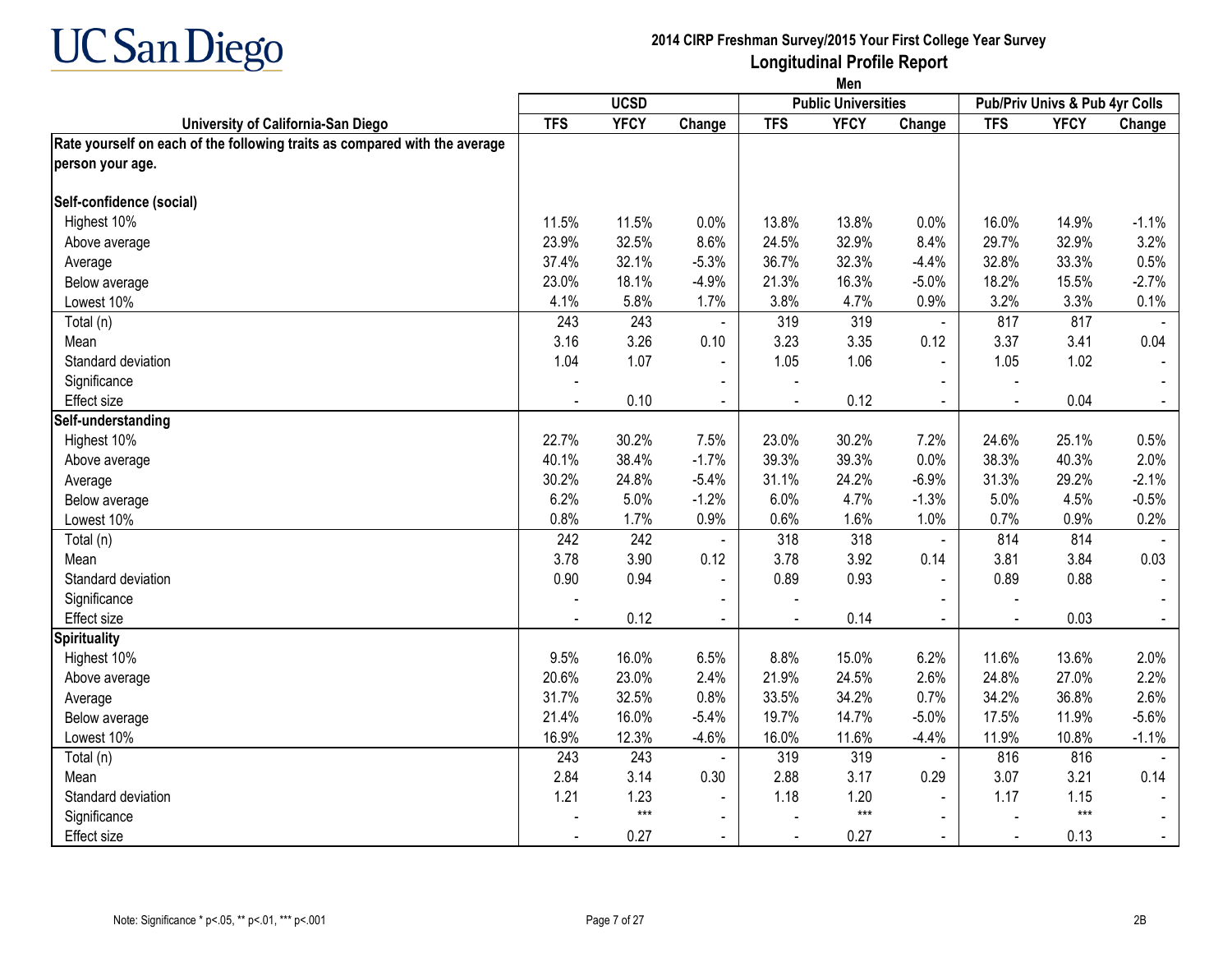

|                                                                            | Men        |             |                |                |                            |                |                                |             |                |
|----------------------------------------------------------------------------|------------|-------------|----------------|----------------|----------------------------|----------------|--------------------------------|-------------|----------------|
|                                                                            |            | <b>UCSD</b> |                |                | <b>Public Universities</b> |                | Pub/Priv Univs & Pub 4yr Colls |             |                |
| University of California-San Diego                                         | <b>TFS</b> | <b>YFCY</b> | Change         | <b>TFS</b>     | <b>YFCY</b>                | Change         | <b>TFS</b>                     | <b>YFCY</b> | Change         |
| Rate yourself on each of the following traits as compared with the average |            |             |                |                |                            |                |                                |             |                |
| person your age.                                                           |            |             |                |                |                            |                |                                |             |                |
| <b>Understanding of others</b>                                             |            |             |                |                |                            |                |                                |             |                |
| Highest 10%                                                                | 22.3%      | 23.6%       | 1.3%           | 22.6%          | 25.5%                      | 2.9%           | 26.4%                          | 23.8%       | $-2.6%$        |
| Above average                                                              | 49.6%      | 37.6%       | $-12.0%$       | 47.8%          | 37.4%                      | $-10.4%$       | 46.4%                          | 41.5%       | $-4.9%$        |
| Average                                                                    | 24.4%      | 31.8%       | 7.4%           | 26.4%          | 31.4%                      | 5.0%           | 25.0%                          | 30.1%       | 5.1%           |
| Below average                                                              | 3.7%       | 6.2%        | 2.5%           | 3.1%           | 4.7%                       | 1.6%           | 2.1%                           | 4.0%        | 1.9%           |
| Lowest 10%                                                                 | 0.0%       | 0.8%        | 0.8%           | 0.0%           | 0.9%                       | 0.9%           | 0.1%                           | 0.6%        | 0.5%           |
| Total (n)                                                                  | 242        | 242         | $\blacksquare$ | 318            | 318                        | $\blacksquare$ | 815                            | 815         | $\sim$         |
| Mean                                                                       | 3.90       | 3.77        | $-0.13$        | 3.90           | 3.82                       | $-0.08$        | 3.97                           | 3.84        | $-0.13$        |
| Standard deviation                                                         | 0.78       | 0.91        | $\blacksquare$ | 0.78           | 0.90                       | $\blacksquare$ | 0.78                           | 0.85        |                |
| Significance                                                               |            | $\star$     |                |                | $\star$                    |                |                                | $\star$     |                |
| Effect size                                                                |            | $-0.15$     | $\sim$         | $\blacksquare$ | $-0.09$                    | $\blacksquare$ | $\blacksquare$                 | $-0.15$     | $\blacksquare$ |
| <b>Writing ability</b>                                                     |            |             |                |                |                            |                |                                |             |                |
| Highest 10%                                                                | 9.1%       | 10.3%       | 1.2%           | 10.7%          | 12.5%                      | 1.8%           | 12.9%                          | 12.8%       | $-0.1%$        |
| Above average                                                              | 37.9%      | 31.7%       | $-6.2%$        | 35.4%          | 32.0%                      | $-3.4%$        | 35.7%                          | 35.7%       | 0.0%           |
| Average                                                                    | 36.2%      | 42.4%       | 6.2%           | 36.7%          | 39.5%                      | 2.8%           | 36.3%                          | 38.5%       | 2.2%           |
| Below average                                                              | 15.2%      | 14.0%       | $-1.2%$        | 15.4%          | 14.1%                      | $-1.3%$        | 13.5%                          | 11.2%       | $-2.3%$        |
| Lowest 10%                                                                 | 1.6%       | 1.6%        | 0.0%           | 1.9%           | 1.9%                       | 0.0%           | 1.6%                           | 1.8%        | 0.2%           |
| Total (n)                                                                  | 243        | 243         | $\mathbf{r}$   | 319            | 319                        | $\mathbf{u}$   | 815                            | 815         |                |
| Mean                                                                       | 3.37       | 3.35        | $-0.02$        | 3.38           | 3.39                       | 0.01           | 3.45                           | 3.46        | 0.01           |
| Standard deviation                                                         | 0.91       | 0.90        | $\blacksquare$ | 0.93           | 0.94                       | $\blacksquare$ | 0.93                           | 0.92        |                |
| Significance                                                               |            |             |                |                |                            |                |                                |             |                |
| Effect size                                                                |            | $-0.02$     | $\sim$         | $\overline{a}$ | 0.01                       | $\overline{a}$ | $\blacksquare$                 | 0.01        |                |
| How would you rate yourself in the following areas:                        |            |             |                |                |                            |                |                                |             |                |
| Ability to see the world from someone else's perspective                   |            |             |                |                |                            |                |                                |             |                |
| A major strength                                                           | 28.0%      | 24.7%       | $-3.3%$        | 30.3%          | 26.5%                      | $-3.8%$        | 31.9%                          | 29.4%       | $-2.5%$        |
| Somewhat strong                                                            | 44.4%      | 44.4%       | 0.0%           | 42.0%          | 44.5%                      | 2.5%           | 44.9%                          | 45.0%       | 0.1%           |
| Average                                                                    | 24.3%      | 26.7%       | 2.4%           | 24.3%          | 24.6%                      | 0.3%           | 20.7%                          | 21.9%       | 1.2%           |
| Somewhat weak                                                              | 3.3%       | 3.3%        | 0.0%           | 3.5%           | 3.5%                       | 0.0%           | 2.4%                           | 3.2%        | 0.8%           |
| A major weakness                                                           | 0.0%       | 0.8%        | 0.8%           | 0.0%           | 0.9%                       | 0.9%           | 0.1%                           | 0.5%        | 0.4%           |
| Total (n)                                                                  | 243        | 243         | $\blacksquare$ | 317            | 317                        | $\mathbf{u}$   | 822                            | 822         |                |
| Mean                                                                       | 3.97       | 3.89        | $-0.08$        | 3.99           | 3.92                       | $-0.07$        | 4.06                           | 4.00        | $-0.06$        |
| Standard deviation                                                         | 0.81       | 0.84        | $\blacksquare$ | 0.83           | 0.86                       | $\mathbf{r}$   | 0.79                           | 0.83        |                |
| Significance                                                               |            |             |                |                |                            | $\blacksquare$ |                                |             |                |
| Effect size                                                                |            | $-0.10$     | $\blacksquare$ |                | $-0.08$                    |                |                                | $-0.07$     |                |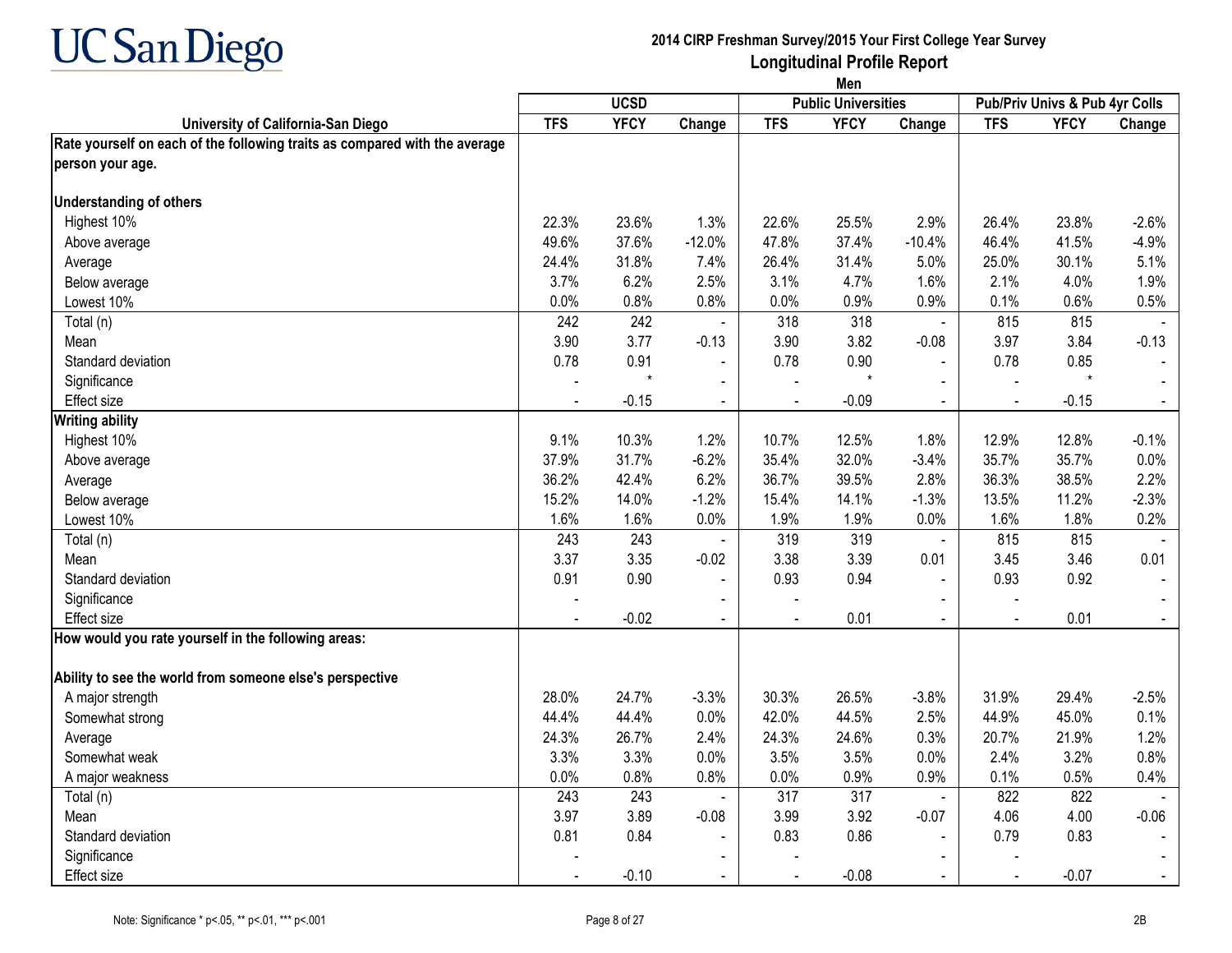

|                                                       | Men        |             |                |            |                            |                |                |                                |         |
|-------------------------------------------------------|------------|-------------|----------------|------------|----------------------------|----------------|----------------|--------------------------------|---------|
|                                                       |            | <b>UCSD</b> |                |            | <b>Public Universities</b> |                |                | Pub/Priv Univs & Pub 4yr Colls |         |
| University of California-San Diego                    | <b>TFS</b> | <b>YFCY</b> | Change         | <b>TFS</b> | <b>YFCY</b>                | Change         | <b>TFS</b>     | <b>YFCY</b>                    | Change  |
| How would you rate yourself in the following areas:   |            |             |                |            |                            |                |                |                                |         |
| Tolerance of others with different beliefs            |            |             |                |            |                            |                |                |                                |         |
| A major strength                                      | 53.1%      | 37.9%       | $-15.2%$       | 51.1%      | 40.1%                      | $-11.0%$       | 47.3%          | 37.7%                          | $-9.6%$ |
| Somewhat strong                                       | 36.2%      | 39.9%       | 3.7%           | 35.6%      | 37.5%                      | 1.9%           | 37.0%          | 41.1%                          | 4.1%    |
| Average                                               | 9.9%       | 18.9%       | 9.0%           | 11.4%      | 19.2%                      | 7.8%           | 13.3%          | 18.2%                          | 4.9%    |
| Somewhat weak                                         | 0.8%       | 2.5%        | 1.7%           | 1.9%       | 2.5%                       | 0.6%           | 2.1%           | 2.6%                           | 0.5%    |
| A major weakness                                      | 0.0%       | 0.8%        | 0.8%           | 0.0%       | 0.6%                       | 0.6%           | 0.4%           | 0.5%                           | 0.1%    |
| Total (n)                                             | 243        | 243         |                | 317        | 317                        | $\blacksquare$ | 820            | 820                            |         |
| Mean                                                  | 4.42       | 4.12        | $-0.30$        | 4.36       | 4.14                       | $-0.22$        | 4.29           | 4.13                           | $-0.16$ |
| Standard deviation                                    | 0.70       | 0.85        | $\blacksquare$ | 0.76       | 0.86                       | $\blacksquare$ | 0.80           | 0.83                           |         |
| Significance                                          |            | $***$       |                |            | $***$                      |                |                | $***$                          |         |
| <b>Effect size</b>                                    |            | $-0.31$     | $\blacksquare$ |            | $-0.23$                    | $\blacksquare$ |                | $-0.16$                        |         |
| Openness to having my own views challenged            |            |             |                |            |                            |                |                |                                |         |
| A major strength                                      | 20.8%      | 28.3%       | 7.5%           | 22.6%      | 31.2%                      | 8.6%           | 26.2%          | 30.0%                          | 3.8%    |
| Somewhat strong                                       | 42.5%      | 41.7%       | $-0.8%$        | 41.1%      | 39.8%                      | $-1.3%$        | 39.2%          | 41.3%                          | 2.1%    |
| Average                                               | 29.6%      | 21.3%       | $-8.3%$        | 28.7%      | 21.7%                      | $-7.0%$        | 26.6%          | 23.3%                          | $-3.3%$ |
| Somewhat weak                                         | 7.1%       | 7.9%        | 0.8%           | 7.0%       | 6.7%                       | $-0.3%$        | 7.0%           | 5.0%                           | $-2.0%$ |
| A major weakness                                      | 0.0%       | 0.8%        | 0.8%           | 0.6%       | 0.6%                       | 0.0%           | 1.0%           | 0.4%                           | $-0.6%$ |
| Total (n)                                             | 240        | 240         | $\mathbf{r}$   | 314        | 314                        | $\blacksquare$ | 816            | 816                            |         |
| Mean                                                  | 3.77       | 3.89        | 0.12           | 3.78       | 3.94                       | 0.16           | 3.83           | 3.96                           | 0.13    |
| Standard deviation                                    | 0.86       | 0.94        | $\blacksquare$ | 0.90       | 0.92                       | $\mathbf{r}$   | 0.93           | 0.88                           |         |
| Significance                                          |            |             |                |            |                            |                |                |                                |         |
| <b>Effect size</b>                                    |            | 0.11        |                |            | 0.14                       |                |                | 0.12                           |         |
| Ability to discuss and negotiate controversial issues |            |             |                |            |                            |                |                |                                |         |
| A major strength                                      | 36.0%      | 31.8%       | $-4.2%$        | 37.0%      | 33.9%                      | $-3.1%$        | 40.0%          | 32.0%                          | $-8.0%$ |
| Somewhat strong                                       | 36.0%      | 38.8%       | 2.8%           | 34.8%      | 36.7%                      | 1.9%           | 33.0%          | 40.0%                          | 7.0%    |
| Average                                               | 21.1%      | 23.1%       | 2.0%           | 21.8%      | 23.1%                      | 1.3%           | 20.6%          | 23.4%                          | 2.8%    |
| Somewhat weak                                         | 6.6%       | 4.5%        | $-2.1%$        | 6.0%       | 5.1%                       | $-0.9%$        | 5.1%           | 4.0%                           | $-1.1%$ |
| A major weakness                                      | 0.4%       | 1.7%        | 1.3%           | 0.3%       | 1.3%                       | 1.0%           | 1.2%           | 0.5%                           | $-0.7%$ |
| Total (n)                                             | 242        | 242         |                | 316        | 316                        | $\blacksquare$ | 819            | 819                            |         |
| Mean                                                  | 4.00       | 3.95        | $-0.05$        | 4.02       | 3.97                       | $-0.05$        | 4.05           | 3.99                           | $-0.06$ |
| Standard deviation                                    | 0.94       | 0.94        | $\blacksquare$ | 0.93       | 0.94                       |                | 0.96           | 0.87                           |         |
| Significance                                          |            |             |                |            |                            |                |                |                                |         |
| <b>Effect size</b>                                    |            | $-0.05$     | $\blacksquare$ |            | $-0.05$                    |                | $\blacksquare$ | $-0.06$                        |         |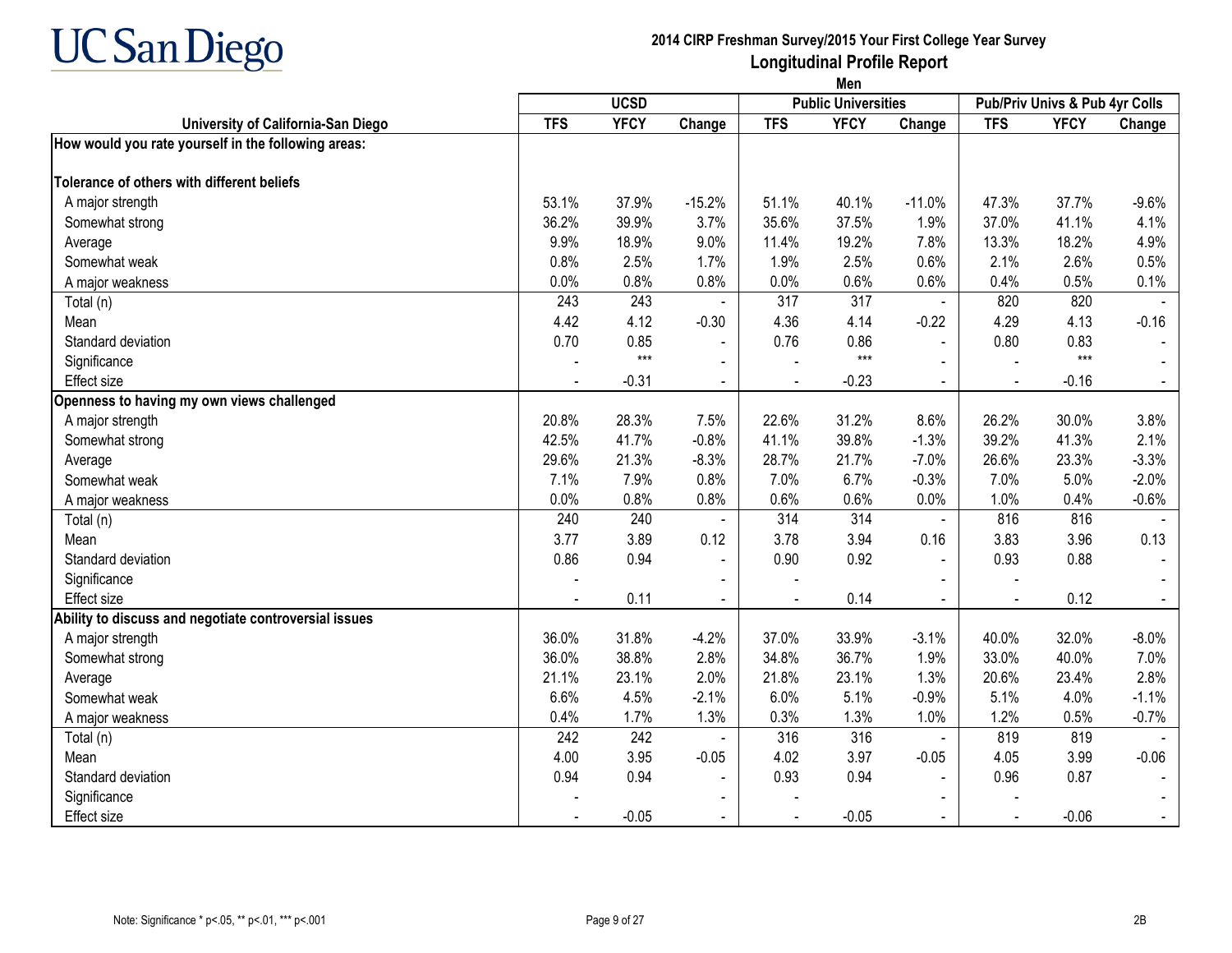

|                                                     | Men        |             |                |            |                            |                |                          |                                |          |
|-----------------------------------------------------|------------|-------------|----------------|------------|----------------------------|----------------|--------------------------|--------------------------------|----------|
|                                                     |            | <b>UCSD</b> |                |            | <b>Public Universities</b> |                |                          | Pub/Priv Univs & Pub 4yr Colls |          |
| University of California-San Diego                  | <b>TFS</b> | <b>YFCY</b> | Change         | <b>TFS</b> | <b>YFCY</b>                | Change         | <b>TFS</b>               | <b>YFCY</b>                    | Change   |
| How would you rate yourself in the following areas: |            |             |                |            |                            |                |                          |                                |          |
| Ability to work cooperatively with diverse people   |            |             |                |            |                            |                |                          |                                |          |
| A major strength                                    | 43.4%      | 39.7%       | $-3.7%$        | 44.1%      | 41.6%                      | $-2.5%$        | 47.3%                    | 38.3%                          | $-9.0%$  |
| Somewhat strong                                     | 38.4%      | 41.7%       | 3.3%           | 36.8%      | 40.6%                      | 3.8%           | 35.5%                    | 41.0%                          | 5.5%     |
| Average                                             | 16.5%      | 16.1%       | $-0.4%$        | 17.1%      | 15.2%                      | $-1.9%$        | 15.3%                    | 18.3%                          | 3.0%     |
| Somewhat weak                                       | 1.2%       | 1.7%        | 0.5%           | 1.6%       | 1.9%                       | 0.3%           | 1.6%                     | 2.0%                           | 0.4%     |
| A major weakness                                    | 0.4%       | 0.8%        | 0.4%           | 0.3%       | 0.6%                       | 0.3%           | 0.4%                     | 0.4%                           | 0.0%     |
| Total (n)                                           | 242        | 242         |                | 315        | 315                        |                | 819                      | 819                            |          |
| Mean                                                | 4.23       | 4.18        | $-0.05$        | 4.23       | 4.21                       | $-0.02$        | 4.28                     | 4.15                           | $-0.13$  |
| Standard deviation                                  | 0.80       | 0.82        | $\blacksquare$ | 0.81       | 0.81                       |                | 0.80                     | 0.81                           |          |
| Significance                                        |            |             |                |            |                            |                |                          |                                |          |
| Effect size                                         |            | $-0.06$     | $\sim$         |            | $-0.02$                    | $\overline{a}$ | $\mathbf{r}$             | $-0.14$                        |          |
| Since entering this college, how often have you:    |            |             |                |            |                            |                |                          |                                |          |
| Attended a religious service                        |            |             |                |            |                            |                |                          |                                |          |
| Frequently                                          | 22.7%      | 12.0%       | $-10.7%$       | 22.2%      | 13.3%                      | $-8.9%$        | 31.3%                    | 18.8%                          | $-12.5%$ |
| Occasionally                                        | 21.9%      | 18.6%       | $-3.3%$        | 26.3%      | 18.4%                      | $-7.9%$        | 32.9%                    | 26.5%                          | $-6.4%$  |
| Not at all                                          | 55.4%      | 69.4%       | 14.0%          | 51.4%      | 68.3%                      | 16.9%          | 35.7%                    | 54.8%                          | 19.1%    |
| Total (n)                                           | 242        | 242         | $\blacksquare$ | 315        | 315                        | $\blacksquare$ | 820                      | 820                            |          |
| Mean                                                | 1.67       | 1.43        | $-0.24$        | 1.71       | 1.45                       | $-0.26$        | 1.96                     | 1.64                           | $-0.32$  |
| Standard deviation                                  | 0.82       | 0.70        | $\blacksquare$ | 0.81       | 0.72                       | $\blacksquare$ | 0.82                     | 0.78                           |          |
| Significance                                        |            | $***$       |                |            | $***$                      |                |                          | $***$                          |          |
| Effect size                                         |            | $-0.30$     | $\sim$         |            | $-0.32$                    | $\overline{a}$ |                          | $-0.39$                        |          |
| Been bored in class                                 |            |             |                |            |                            |                |                          |                                |          |
| Frequently                                          | 42.6%      | 45.9%       | 3.3%           | 40.1%      | 44.3%                      | 4.2%           | 37.9%                    | 40.6%                          | 2.7%     |
| Occasionally                                        | 52.1%      | 50.0%       | $-2.1%$        | 54.5%      | 51.6%                      | $-2.9%$        | 56.1%                    | 55.4%                          | $-0.7%$  |
| Not at all                                          | 5.4%       | 4.1%        | $-1.3%$        | 5.4%       | 4.1%                       | $-1.3%$        | 6.0%                     | 4.0%                           | $-2.0%$  |
| Total (n)                                           | 242        | 242         |                | 314        | 314                        | $\blacksquare$ | 816                      | 816                            |          |
| Mean                                                | 2.37       | 2.42        | 0.05           | 2.35       | 2.40                       | 0.05           | 2.32                     | 2.37                           | 0.05     |
| Standard deviation                                  | 0.59       | 0.57        | $\blacksquare$ | 0.58       | 0.57                       |                | 0.58                     | 0.56                           |          |
| Significance                                        |            |             |                |            |                            |                |                          |                                |          |
| Effect size                                         |            | 0.07        | $\sim$         |            | 0.07                       | $\blacksquare$ | $\overline{\phantom{a}}$ | 0.07                           |          |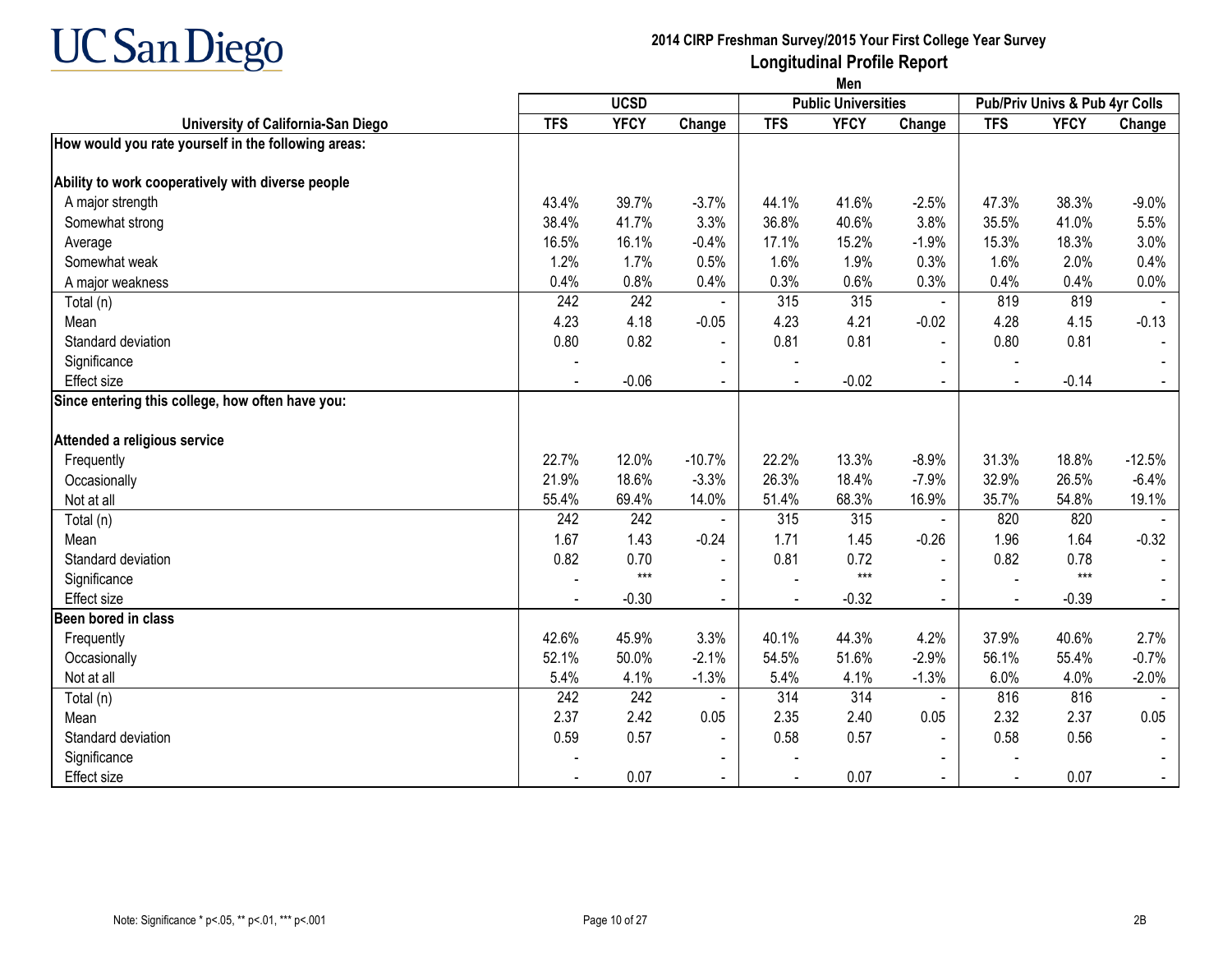

|                                                          | Men        |             |                |                |                            |                |                          |                                |                |
|----------------------------------------------------------|------------|-------------|----------------|----------------|----------------------------|----------------|--------------------------|--------------------------------|----------------|
|                                                          |            | <b>UCSD</b> |                |                | <b>Public Universities</b> |                |                          | Pub/Priv Univs & Pub 4yr Colls |                |
| University of California-San Diego                       | <b>TFS</b> | <b>YFCY</b> | Change         | <b>TFS</b>     | <b>YFCY</b>                | Change         | <b>TFS</b>               | <b>YFCY</b>                    | Change         |
| Since entering this college, how often have you:         |            |             |                |                |                            |                |                          |                                |                |
| Demonstrated for a cause (e.g., boycott, rally, protest) |            |             |                |                |                            |                |                          |                                |                |
| Frequently                                               | 1.2%       | 3.3%        | 2.1%           | 1.6%           | 3.8%                       | 2.2%           | 3.0%                     | 3.6%                           | 0.6%           |
| Occasionally                                             | 14.9%      | 18.3%       | 3.4%           | 14.6%          | 19.7%                      | 5.1%           | 16.4%                    | 20.0%                          | 3.6%           |
| Not at all                                               | 83.8%      | 78.4%       | $-5.4%$        | 83.8%          | 76.4%                      | $-7.4%$        | 80.6%                    | 76.4%                          | $-4.2%$        |
| Total (n)                                                | 241        | 241         | $\blacksquare$ | 314            | 314                        | $\blacksquare$ | 810                      | 810                            |                |
| Mean                                                     | 1.17       | 1.25        | 0.08           | 1.18           | 1.27                       | 0.09           | 1.22                     | 1.27                           | 0.05           |
| Standard deviation                                       | 0.41       | 0.50        | $\blacksquare$ | 0.42           | 0.53                       | $\blacksquare$ | 0.48                     | 0.52                           |                |
| Significance                                             |            | $\star$     | $\blacksquare$ | $\overline{a}$ | $\star$                    | $\overline{a}$ | $\overline{\phantom{a}}$ | $^\star$                       |                |
| <b>Effect size</b>                                       |            | 0.14        | $\blacksquare$ |                | 0.16                       | $\blacksquare$ | $\blacksquare$           | 0.09                           | $\blacksquare$ |
| <b>Studied with other students</b>                       |            |             |                |                |                            |                |                          |                                |                |
| Frequently                                               | 43.2%      | 36.5%       | $-6.7%$        | 39.8%          | 33.1%                      | $-6.7%$        | 39.3%                    | 36.6%                          | $-2.7%$        |
| Occasionally                                             | 44.8%      | 53.5%       | 8.7%           | 46.5%          | 55.4%                      | 8.9%           | 49.4%                    | 55.3%                          | 5.9%           |
| Not at all                                               | 12.0%      | 10.0%       | $-2.0%$        | 13.7%          | 11.5%                      | $-2.2%$        | 11.3%                    | 8.1%                           | $-3.2%$        |
| Total (n)                                                | 241        | 241         | $\blacksquare$ | 314            | 314                        | $\blacksquare$ | 816                      | 816                            |                |
| Mean                                                     | 2.31       | 2.27        | $-0.04$        | 2.26           | 2.22                       | $-0.04$        | 2.28                     | 2.29                           | 0.01           |
| Standard deviation                                       | 0.68       | 0.63        | $\mathbf{r}$   | 0.68           | 0.63                       | $\sim$         | 0.65                     | 0.61                           |                |
| Significance                                             |            |             |                |                |                            |                |                          |                                |                |
| Effect size                                              |            | $-0.06$     | $\blacksquare$ |                | $-0.06$                    | $\blacksquare$ | $\overline{a}$           | 0.01                           |                |
| <b>Smoked cigarettes</b>                                 |            |             |                |                |                            |                |                          |                                |                |
| Frequently                                               | 0.0%       | 1.2%        | 1.2%           | 1.0%           | 2.5%                       | 1.5%           | 1.5%                     | 3.7%                           | 2.2%           |
| Occasionally                                             | 1.2%       | 8.7%        | 7.5%           | 2.2%           | 10.2%                      | 8.0%           | 5.7%                     | 16.3%                          | 10.6%          |
| Not at all                                               | 98.8%      | 90.1%       | $-8.7%$        | 96.8%          | 87.3%                      | $-9.5%$        | 92.9%                    | 80.0%                          | $-12.9%$       |
| Total (n)                                                | 242        | 242         | $\sim$         | 315            | 315                        | $\blacksquare$ | 814                      | 814                            |                |
| Mean                                                     | 1.01       | 1.11        | 0.10           | 1.04           | 1.15                       | 0.11           | 1.09                     | 1.24                           | 0.15           |
| Standard deviation                                       | 0.11       | 0.35        | $\blacksquare$ | 0.24           | 0.42                       | $\blacksquare$ | 0.33                     | 0.50                           |                |
| Significance                                             |            | $***$       | $\blacksquare$ |                | $***$                      | $\sim$         | $\overline{a}$           | $***$                          |                |
| <b>Effect size</b>                                       |            | 0.28        | $\blacksquare$ | $\overline{a}$ | 0.30                       | $\blacksquare$ | $\blacksquare$           | 0.41                           |                |
| Drank beer                                               |            |             |                |                |                            |                |                          |                                |                |
| Frequently                                               | 2.5%       | 5.0%        | 2.5%           | 3.2%           | 6.4%                       | 3.2%           | 7.3%                     | 13.7%                          | 6.4%           |
| Occasionally                                             | 19.7%      | 24.7%       | 5.0%           | 20.2%          | 26.6%                      | 6.4%           | 29.6%                    | 33.6%                          | 4.0%           |
| Not at all                                               | 77.8%      | 70.3%       | $-7.5%$        | 76.6%          | 67.0%                      | $-9.6%$        | 63.1%                    | 52.8%                          | $-10.3%$       |
| Total (n)                                                | 239        | 239         | $\blacksquare$ | 312            | 312                        | $\blacksquare$ | 813                      | 813                            |                |
| Mean                                                     | 1.25       | 1.35        | 0.10           | 1.27           | 1.39                       | 0.12           | 1.44                     | 1.61                           | 0.17           |
| Standard deviation                                       | 0.49       | 0.57        | $\blacksquare$ | 0.51           | 0.61                       |                | 0.63                     | 0.72                           |                |
| Significance                                             |            | $**$        | $\blacksquare$ |                | $^{\star\star}$            | $\blacksquare$ |                          | $**$                           |                |
| Effect size                                              |            | 0.17        | $\blacksquare$ |                | 0.20                       | $\blacksquare$ |                          | 0.29                           |                |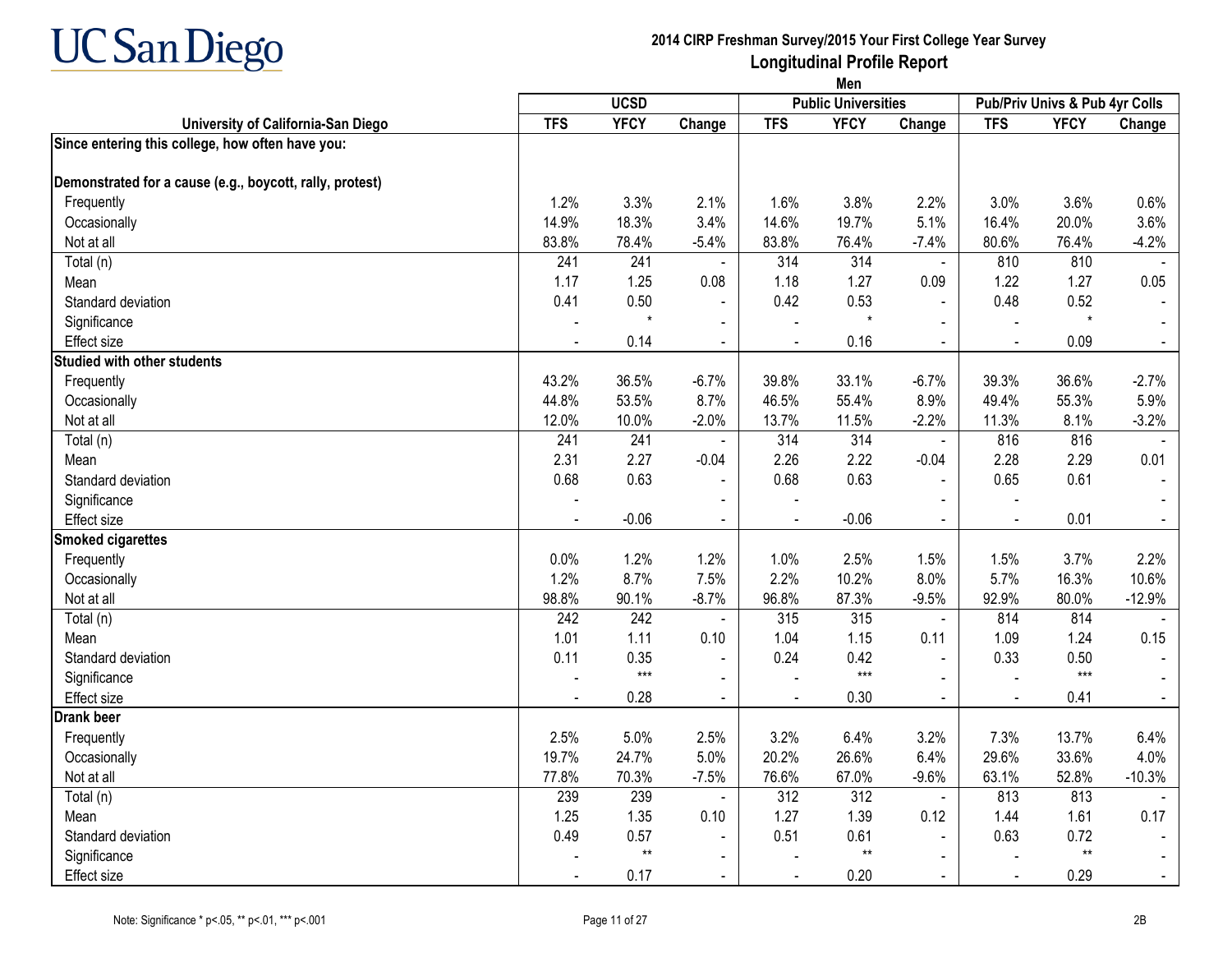

|                                                  |            |                  |                |                | Men                        |                |                |                                |          |
|--------------------------------------------------|------------|------------------|----------------|----------------|----------------------------|----------------|----------------|--------------------------------|----------|
|                                                  |            | <b>UCSD</b>      |                |                | <b>Public Universities</b> |                |                | Pub/Priv Univs & Pub 4yr Colls |          |
| University of California-San Diego               | <b>TFS</b> | <b>YFCY</b>      | Change         | <b>TFS</b>     | <b>YFCY</b>                | Change         | <b>TFS</b>     | <b>YFCY</b>                    | Change   |
| Since entering this college, how often have you: |            |                  |                |                |                            |                |                |                                |          |
| Drank wine or liquor                             |            |                  |                |                |                            |                |                |                                |          |
| Frequently                                       | 1.7%       | 7.9%             | 6.2%           | 2.2%           | 8.7%                       | 6.5%           | 6.3%           | 14.8%                          | 8.5%     |
| Occasionally                                     | 23.8%      | 24.7%            | 0.9%           | 26.0%          | 27.2%                      | 1.2%           | 32.3%          | 34.0%                          | 1.7%     |
| Not at all                                       | 74.5%      | 67.4%            | $-7.1%$        | 71.8%          | 64.1%                      | $-7.7%$        | 61.5%          | 51.2%                          | $-10.3%$ |
| Total (n)                                        | 239        | 239              | $\blacksquare$ | 312            | 312                        | $\blacksquare$ | 812            | 812                            |          |
| Mean                                             | 1.27       | 1.41             | 0.14           | 1.30           | 1.45                       | 0.15           | 1.45           | 1.64                           | 0.19     |
| Standard deviation                               | 0.48       | 0.63             | $\blacksquare$ | 0.51           | 0.65                       |                | 0.61           | 0.73                           |          |
| Significance                                     |            | $**$             |                |                | $^{\star\star}$            |                |                | $**$                           |          |
| <b>Effect size</b>                               |            | 0.23             | $\blacksquare$ | $\mathbf{r}$   | 0.24                       | $\blacksquare$ | $\sim$         | 0.31                           | $\sim$   |
| Felt overwhelmed by all you had to do            |            |                  |                |                |                            |                |                |                                |          |
| Frequently                                       | 16.5%      | 33.1%            | 16.6%          | 17.5%          | 30.8%                      | 13.3%          | 20.8%          | 33.0%                          | 12.2%    |
| Occasionally                                     | 62.0%      | 59.1%            | $-2.9%$        | 61.0%          | 58.7%                      | $-2.3%$        | 62.3%          | 56.7%                          | $-5.6%$  |
| Not at all                                       | 21.5%      | 7.9%             | $-13.6%$       | 21.6%          | 10.5%                      | $-11.1%$       | 16.9%          | 10.3%                          | $-6.6%$  |
| Total (n)                                        | 242        | 242              | $\mathbf{r}$   | 315            | 315                        | $\sim$         | 818            | 818                            |          |
| Mean                                             | 1.95       | 2.25             | 0.30           | 1.96           | 2.20                       | 0.24           | 2.04           | 2.23                           | 0.19     |
| Standard deviation                               | 0.62       | 0.59             | $\blacksquare$ | 0.62           | 0.61                       |                | 0.61           | 0.62                           |          |
| Significance                                     |            | $***$            |                |                | $***$                      |                |                | $***$                          |          |
| Effect size                                      |            | 0.43             | $\sim$         | $\blacksquare$ | 0.34                       | $\blacksquare$ | $\sim$         | 0.27                           | $\sim$   |
| <b>Felt depressed</b>                            |            |                  |                |                |                            |                |                |                                |          |
| Frequently                                       | 5.8%       | 12.4%            | 6.6%           | 6.3%           | 11.4%                      | 5.1%           | 6.8%           | 11.6%                          | 4.8%     |
| Occasionally                                     | 45.5%      | 48.3%            | 2.8%           | 42.9%          | 46.3%                      | 3.4%           | 39.5%          | 44.6%                          | 5.1%     |
| Not at all                                       | 48.8%      | 39.3%            | $-9.5%$        | 50.8%          | 42.2%                      | $-8.6%$        | 53.7%          | 43.8%                          | $-9.9%$  |
| Total (n)                                        | 242        | $\overline{242}$ | $\mathbf{r}$   | 315            | 315                        | $\blacksquare$ | 818            | 818                            |          |
| Mean                                             | 1.57       | 1.73             | 0.16           | 1.56           | 1.69                       | 0.13           | 1.53           | 1.68                           | 0.15     |
| Standard deviation                               | 0.60       | 0.67             | $\mathbf{r}$   | 0.61           | 0.67                       |                | 0.62           | 0.67                           |          |
| Significance                                     |            | $***$            | $\mathbf{r}$   |                | $***$                      |                |                | $***$                          |          |
| Effect size                                      | $\sim$     | 0.23             | $\sim$         | $\blacksquare$ | 0.19                       | $\blacksquare$ | $\blacksquare$ | 0.22                           | $\sim$   |
| Performed volunteer work                         |            |                  |                |                |                            |                |                |                                |          |
| Frequently                                       | 37.2%      | 6.6%             | $-30.6%$       | 34.9%          | 7.9%                       | $-27.0%$       | 36.1%          | 8.6%                           | $-27.5%$ |
| Occasionally                                     | 54.1%      | 39.7%            | $-14.4%$       | 54.0%          | 39.4%                      | $-14.6%$       | 54.0%          | 48.3%                          | $-5.7%$  |
| Not at all                                       | 8.7%       | 53.7%            | 45.0%          | 11.1%          | 52.7%                      | 41.6%          | 9.9%           | 43.1%                          | 33.2%    |
| Total (n)                                        | 242        | 242              |                | 315            | 315                        |                | 815            | 815                            |          |
| Mean                                             | 2.29       | 1.53             | $-0.76$        | 2.24           | 1.55                       | $-0.69$        | 2.26           | 1.66                           | $-0.60$  |
| Standard deviation                               | 0.62       | 0.62             | $\blacksquare$ | 0.64           | 0.64                       |                | 0.63           | 0.63                           |          |
| Significance                                     |            | $***$            | $\blacksquare$ |                | $***$                      |                |                | $***$                          |          |
| Effect size                                      |            | $-1.04$          | $\sim$         |                | $-0.94$                    | $\blacksquare$ |                | $-0.82$                        |          |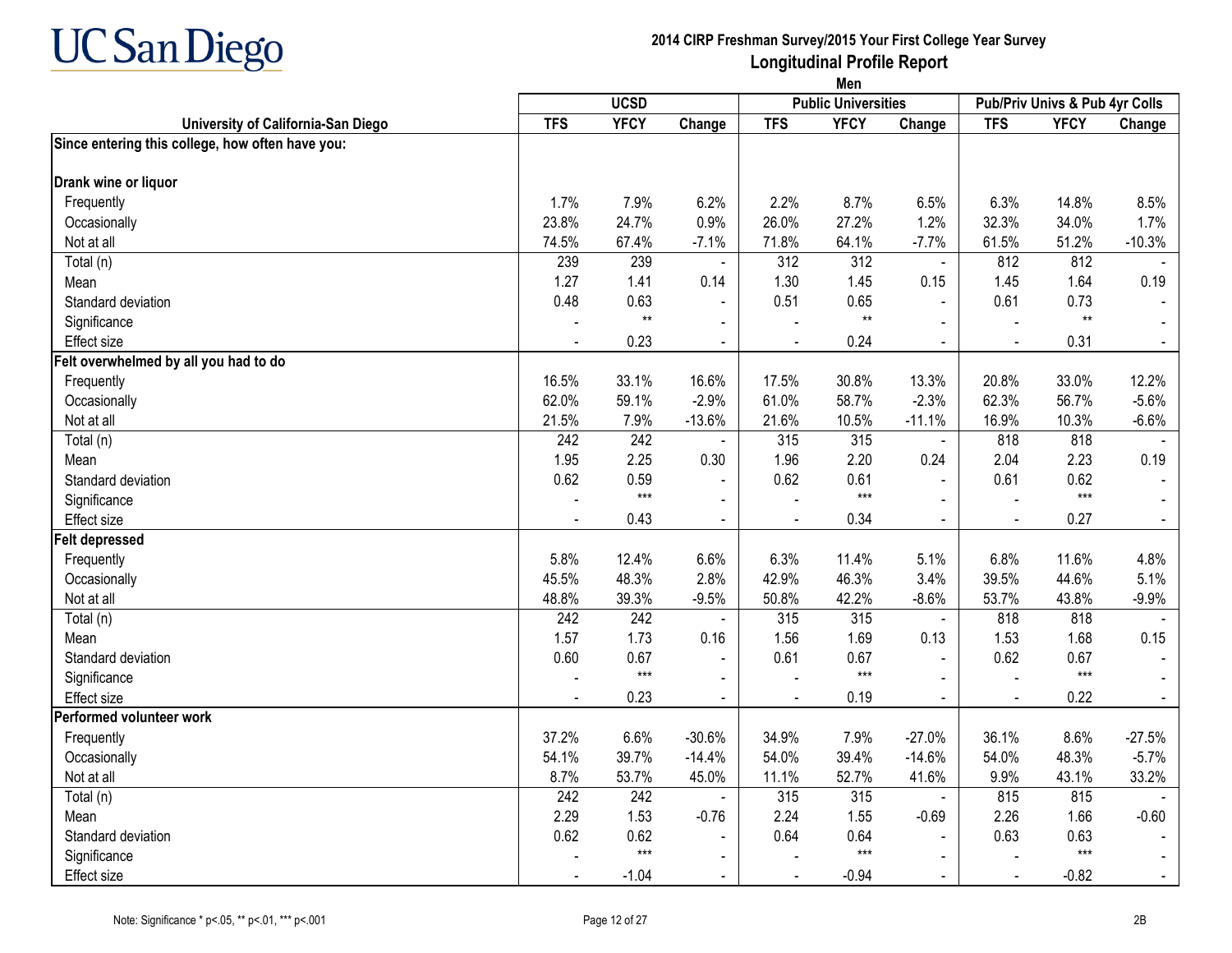

|                                                          | Men         |             |                |                |                            |                |                |                                |          |
|----------------------------------------------------------|-------------|-------------|----------------|----------------|----------------------------|----------------|----------------|--------------------------------|----------|
|                                                          | <b>UCSD</b> |             |                |                | <b>Public Universities</b> |                |                | Pub/Priv Univs & Pub 4yr Colls |          |
| University of California-San Diego                       | <b>TFS</b>  | <b>YFCY</b> | Change         | <b>TFS</b>     | <b>YFCY</b>                | Change         | <b>TFS</b>     | <b>YFCY</b>                    | Change   |
| Since entering this college, how often have you:         |             |             |                |                |                            |                |                |                                |          |
| Asked a professor for advice after class                 |             |             |                |                |                            |                |                |                                |          |
| Frequently                                               | 28.5%       | 7.9%        | $-20.6%$       | 28.9%          | 10.2%                      | $-18.7%$       | 30.0%          | 16.0%                          | $-14.0%$ |
| Occasionally                                             | 55.4%       | 52.9%       | $-2.5%$        | 55.9%          | 54.6%                      | $-1.3%$        | 58.1%          | 60.3%                          | 2.2%     |
| Not at all                                               | 16.1%       | 39.3%       | 23.2%          | 15.2%          | 35.2%                      | 20.0%          | 11.9%          | 23.6%                          | 11.7%    |
| Total (n)                                                | 242         | 242         |                | 315            | 315                        | $\blacksquare$ | 817            | 817                            |          |
| Mean                                                     | 2.12        | 1.69        | $-0.43$        | 2.14           | 1.75                       | $-0.39$        | 2.18           | 1.92                           | $-0.26$  |
| Standard deviation                                       | 0.66        | 0.61        |                | 0.65           | 0.63                       | $\blacksquare$ | 0.62           | 0.63                           |          |
| Significance                                             |             | $***$       |                |                | $***$                      |                |                | $***$                          |          |
| <b>Effect size</b>                                       |             | $-0.60$     | $\blacksquare$ |                | $-0.54$                    | $\blacksquare$ |                | $-0.36$                        |          |
| Worked on a local, state, or national political campaign |             |             |                |                |                            |                |                |                                |          |
| Frequently                                               | 1.3%        | 1.3%        | 0.0%           | 1.0%           | 1.6%                       | 0.6%           | 1.5%           | 2.9%                           | 1.4%     |
| Occasionally                                             | 6.4%        | 6.8%        | 0.4%           | 6.3%           | 7.9%                       | 1.6%           | 7.2%           | 11.7%                          | 4.5%     |
| Not at all                                               | 92.3%       | 91.9%       | $-0.4%$        | 92.8%          | 90.5%                      | $-2.3%$        | 91.3%          | 85.4%                          | $-5.9%$  |
| Total (n)                                                | 235         | 235         |                | 304            | 304                        | $\blacksquare$ | 802            | 802                            |          |
| Mean                                                     | 1.09        | 1.09        | 0.00           | 1.08           | 1.11                       | 0.03           | 1.10           | 1.17                           | 0.07     |
| Standard deviation                                       | 0.33        | 0.33        | $\sim$         | 0.31           | 0.36                       | $\blacksquare$ | 0.35           | 0.45                           |          |
| Significance                                             |             |             |                |                |                            |                |                |                                |          |
| Effect size                                              |             | 0.00        | $\blacksquare$ | $\blacksquare$ | 0.07                       | $\blacksquare$ | $\blacksquare$ | 0.17                           |          |
| Socialized with someone of another racial/ethnic group   |             |             |                |                |                            |                |                |                                |          |
| Frequently                                               | 76.9%       | 59.2%       | $-17.7%$       | 73.7%          | 56.2%                      | $-17.5%$       | 74.2%          | 56.9%                          | $-17.3%$ |
| Occasionally                                             | 19.3%       | 35.3%       | 16.0%          | 22.1%          | 37.7%                      | 15.6%          | 21.9%          | 37.4%                          | 15.5%    |
| Not at all                                               | 3.8%        | 5.5%        | 1.7%           | 4.2%           | 6.2%                       | 2.0%           | 4.0%           | 5.7%                           | 1.7%     |
| Total (n)                                                | 238         | 238         |                | 308            | 308                        | $\blacksquare$ | 805            | 805                            |          |
| Mean                                                     | 2.73        | 2.54        | $-0.19$        | 2.69           | 2.50                       | $-0.19$        | 2.70           | 2.51                           | $-0.19$  |
| Standard deviation                                       | 0.52        | 0.60        |                | 0.55           | 0.61                       | $\blacksquare$ | 0.54           | 0.60                           |          |
| Significance                                             |             | $***$       |                |                | $***$                      | $\blacksquare$ |                | $***$                          |          |
| <b>Effect size</b>                                       |             | $-0.29$     |                | $\blacksquare$ | $-0.29$                    | $\sim$         | $\blacksquare$ | $-0.29$                        |          |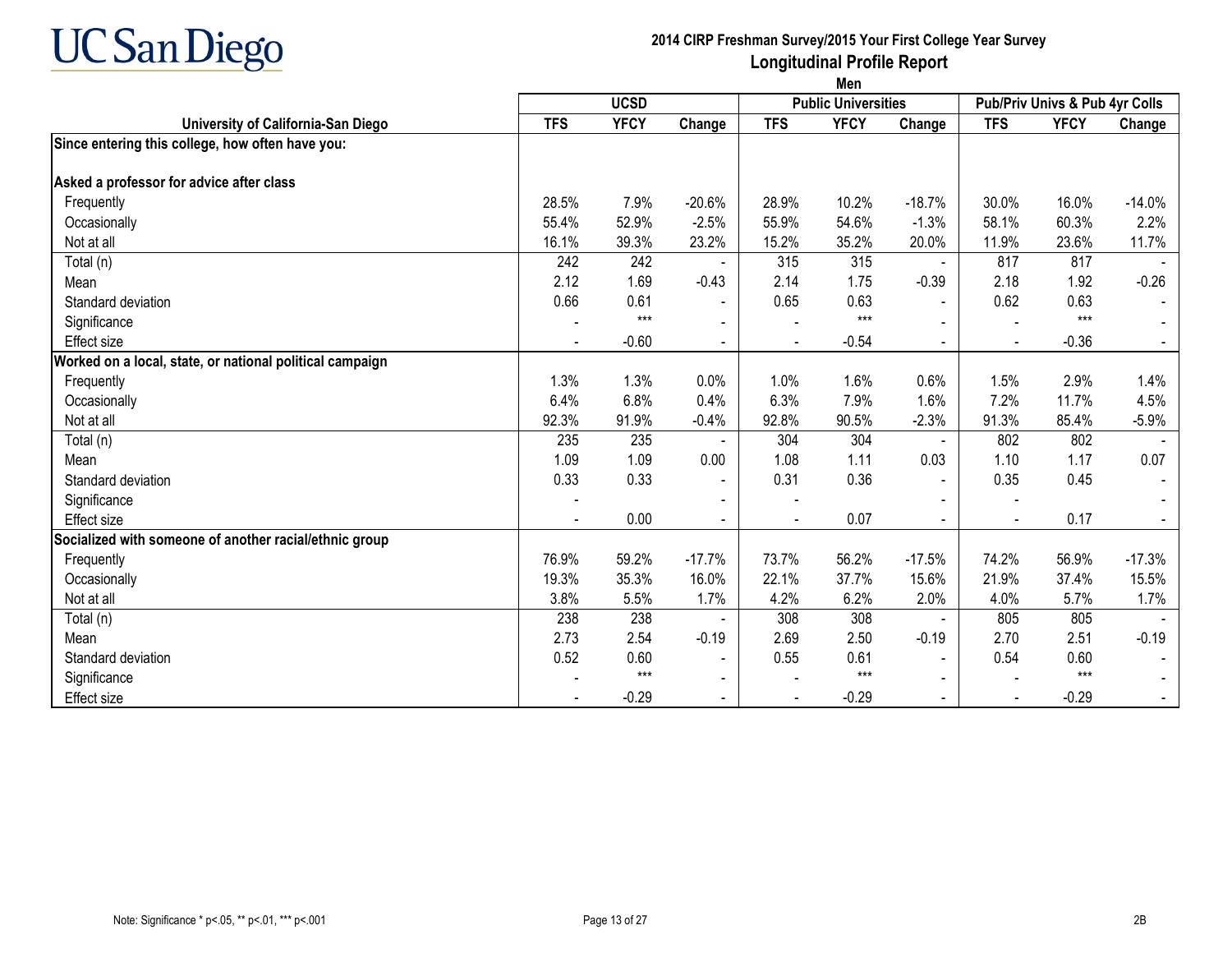

|                                                  | Men        |             |                |                |                            |                |                                |             |          |  |  |
|--------------------------------------------------|------------|-------------|----------------|----------------|----------------------------|----------------|--------------------------------|-------------|----------|--|--|
|                                                  |            | <b>UCSD</b> |                |                | <b>Public Universities</b> |                | Pub/Priv Univs & Pub 4yr Colls |             |          |  |  |
| University of California-San Diego               | <b>TFS</b> | <b>YFCY</b> | Change         | <b>TFS</b>     | <b>YFCY</b>                | Change         | <b>TFS</b>                     | <b>YFCY</b> | Change   |  |  |
| Since entering this college, how often have you: |            |             |                |                |                            |                |                                |             |          |  |  |
| Come late to class                               |            |             |                |                |                            |                |                                |             |          |  |  |
| Frequently                                       | 11.0%      | 9.7%        | $-1.3%$        | 9.8%           | 8.5%                       | $-1.3%$        | 7.8%                           | 8.6%        | 0.8%     |  |  |
| Occasionally                                     | 41.9%      | 60.2%       | 18.3%          | 40.8%          | 57.5%                      | 16.7%          | 44.6%                          | 57.9%       | 13.3%    |  |  |
| Not at all                                       | 47.0%      | 30.1%       | $-16.9%$       | 49.3%          | 34.0%                      | $-15.3%$       | 47.6%                          | 33.5%       | $-14.1%$ |  |  |
| Total (n)                                        | 236        | 236         |                | 306            | 306                        |                | 803                            | 803         |          |  |  |
| Mean                                             | 1.64       | 1.80        | 0.16           | 1.60           | 1.75                       | 0.15           | 1.60                           | 1.75        | 0.15     |  |  |
| Standard deviation                               | 0.67       | 0.60        | $\blacksquare$ | 0.66           | 0.60                       |                | 0.63                           | 0.60        |          |  |  |
| Significance                                     |            | $**$        | $\blacksquare$ |                | $**$                       |                |                                | $**$        |          |  |  |
| <b>Effect size</b>                               |            | 0.21        | $\sim$         | $\blacksquare$ | 0.20                       | $\blacksquare$ | $\blacksquare$                 | 0.20        |          |  |  |
| Performed community service as part of class     |            |             |                |                |                            |                |                                |             |          |  |  |
| Frequently                                       | 13.5%      | 0.8%        | $-12.7%$       | 11.8%          | 2.3%                       | $-9.5%$        | 16.8%                          | 3.6%        | $-13.2%$ |  |  |
| Occasionally                                     | 31.2%      | 13.5%       | $-17.7%$       | 32.7%          | 15.7%                      | $-17.0%$       | 38.8%                          | 24.8%       | $-14.0%$ |  |  |
| Not at all                                       | 55.3%      | 85.7%       | 30.4%          | 55.6%          | 82.0%                      | 26.4%          | 44.5%                          | 71.6%       | 27.1%    |  |  |
| Total (n)                                        | 237        | 237         |                | 306            | 306                        |                | 805                            | 805         |          |  |  |
| Mean                                             | 1.58       | 1.15        | $-0.43$        | 1.56           | 1.20                       | $-0.36$        | 1.72                           | 1.32        | $-0.40$  |  |  |
| Standard deviation                               | 0.72       | 0.38        | $\blacksquare$ | 0.69           | 0.46                       |                | 0.73                           | 0.54        |          |  |  |
| Significance                                     |            | $***$       | $\blacksquare$ |                | $***$                      |                |                                | $***$       |          |  |  |
| <b>Effect size</b>                               |            | $-0.57$     | $\blacksquare$ |                | $-0.47$                    | $\blacksquare$ | $\blacksquare$                 | $-0.53$     |          |  |  |
| Discussed religion                               |            |             |                |                |                            |                |                                |             |          |  |  |
| Frequently                                       | 22.9%      | 17.4%       | $-5.5%$        | 23.9%          | 17.6%                      | $-6.3%$        | 30.2%                          | 22.6%       | $-7.6%$  |  |  |
| Occasionally                                     | 52.1%      | 55.1%       | 3.0%           | 51.0%          | 55.2%                      | 4.2%           | 49.7%                          | 57.0%       | 7.3%     |  |  |
| Not at all                                       | 25.0%      | 27.5%       | 2.5%           | 25.2%          | 27.1%                      | 1.9%           | 20.1%                          | 20.4%       | 0.3%     |  |  |
| Total (n)                                        | 236        | 236         |                | 306            | 306                        | $\blacksquare$ | 807                            | 807         |          |  |  |
| Mean                                             | 1.98       | 1.90        | $-0.08$        | 1.99           | 1.91                       | $-0.08$        | 2.10                           | 2.02        | $-0.08$  |  |  |
| Standard deviation                               | 0.69       | 0.66        | $\blacksquare$ | 0.70           | 0.66                       | $\sim$         | 0.70                           | 0.66        |          |  |  |
| Significance                                     |            |             | $\blacksquare$ |                |                            |                |                                |             |          |  |  |
| <b>Effect size</b>                               |            | $-0.11$     |                |                | $-0.11$                    |                | $\blacksquare$                 | $-0.11$     |          |  |  |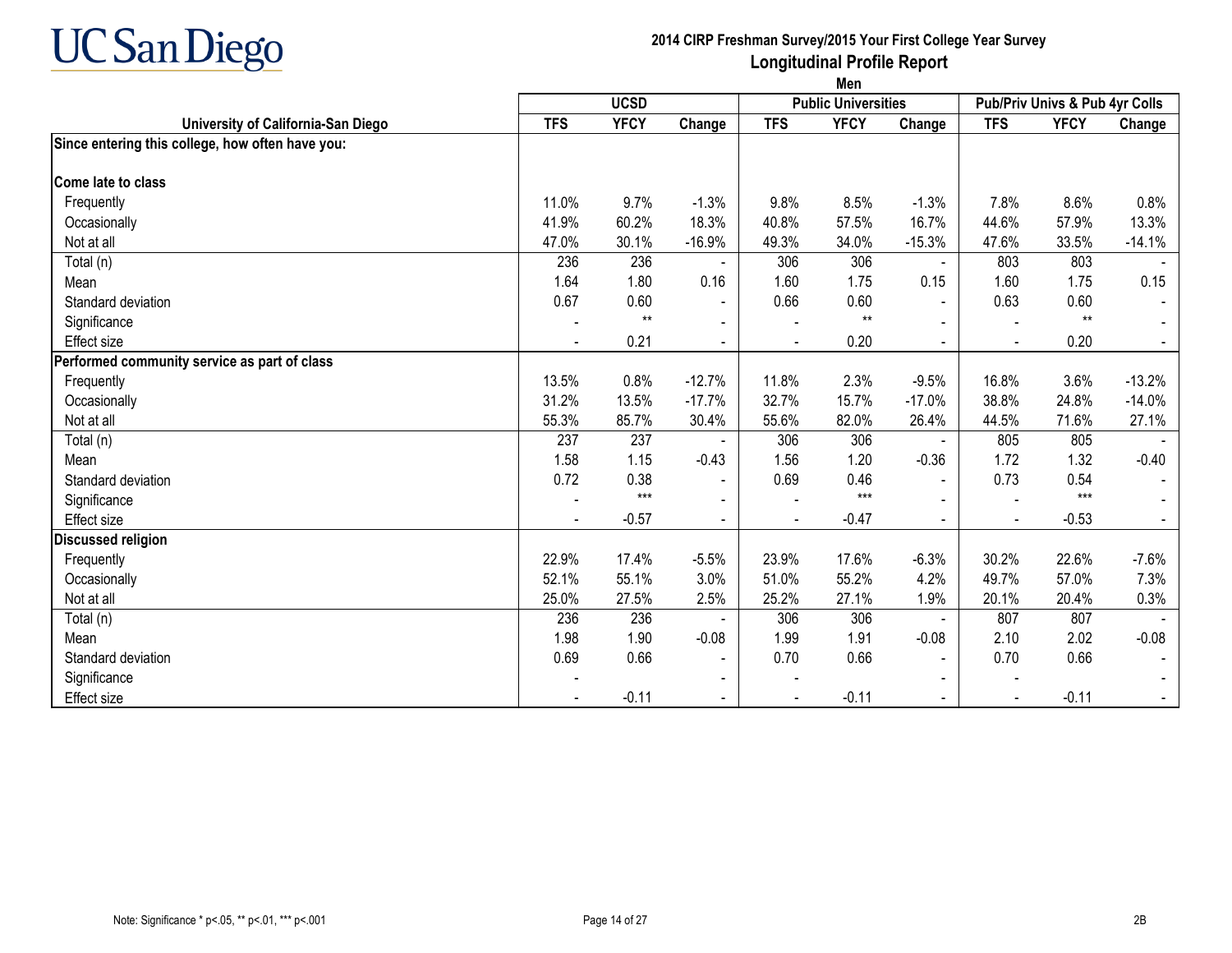

|                                                                      | Men        |             |                |            |                            |                |                                |             |                          |  |  |  |
|----------------------------------------------------------------------|------------|-------------|----------------|------------|----------------------------|----------------|--------------------------------|-------------|--------------------------|--|--|--|
|                                                                      |            | <b>UCSD</b> |                |            | <b>Public Universities</b> |                | Pub/Priv Univs & Pub 4yr Colls |             |                          |  |  |  |
| University of California-San Diego                                   | <b>TFS</b> | <b>YFCY</b> | Change         | <b>TFS</b> | <b>YFCY</b>                | Change         | <b>TFS</b>                     | <b>YFCY</b> | Change                   |  |  |  |
| Since entering this college, how often have you:                     |            |             |                |            |                            |                |                                |             |                          |  |  |  |
| <b>Discussed politics</b>                                            |            |             |                |            |                            |                |                                |             |                          |  |  |  |
| Frequently                                                           | 33.1%      | 16.1%       | $-17.0%$       | 31.4%      | 18.0%                      | $-13.4%$       | 33.1%                          | 19.5%       | $-13.6%$                 |  |  |  |
| Occasionally                                                         | 50.4%      | 46.2%       | $-4.2%$        | 52.6%      | 48.7%                      | $-3.9%$        | 51.5%                          | 54.1%       | 2.6%                     |  |  |  |
| Not at all                                                           | 16.5%      | 37.7%       | 21.2%          | 16.0%      | 33.3%                      | 17.3%          | 15.4%                          | 26.4%       | 11.0%                    |  |  |  |
| Total (n)                                                            | 236        | 236         |                | 306        | 306                        |                | 804                            | 804         |                          |  |  |  |
| Mean                                                                 | 2.17       | 1.78        | $-0.39$        | 2.15       | 1.85                       | $-0.30$        | 2.18                           | 1.93        | $-0.25$                  |  |  |  |
| Standard deviation                                                   | 0.69       | 0.70        |                | 0.67       | 0.70                       |                | 0.67                           | 0.67        |                          |  |  |  |
| Significance                                                         |            | $***$       |                |            | $***$                      |                |                                | $***$       |                          |  |  |  |
| <b>Effect size</b>                                                   |            | $-0.53$     | $\sim$         |            | $-0.41$                    | $\blacksquare$ | $\blacksquare$                 | $-0.34$     | $\sim$                   |  |  |  |
| Helped raise money for a cause or campaign                           |            |             |                |            |                            |                |                                |             |                          |  |  |  |
| Frequently                                                           | 7.6%       | 5.5%        | $-2.1%$        | 9.2%       | 5.9%                       | $-3.3%$        | 11.8%                          | 6.3%        | $-5.5%$                  |  |  |  |
| Occasionally                                                         | 33.9%      | 22.9%       | $-11.0%$       | 34.1%      | 23.6%                      | $-10.5%$       | 36.3%                          | 29.4%       | $-6.9%$                  |  |  |  |
| Not at all                                                           | 58.5%      | 71.6%       | 13.1%          | 56.7%      | 70.5%                      | 13.8%          | 52.0%                          | 64.4%       | 12.4%                    |  |  |  |
| Total (n)                                                            | 236        | 236         |                | 305        | 305                        |                | 800                            | 800         |                          |  |  |  |
| Mean                                                                 | 1.49       | 1.34        | $-0.15$        | 1.52       | 1.35                       | $-0.17$        | 1.60                           | 1.42        | $-0.18$                  |  |  |  |
| Standard deviation                                                   | 0.64       | 0.58        | $\sim$         | 0.66       | 0.59                       |                | 0.69                           | 0.61        | $\overline{\phantom{a}}$ |  |  |  |
| Significance                                                         |            | $**$        | $\blacksquare$ |            | $***$                      | $\blacksquare$ |                                | $***$       |                          |  |  |  |
| Effect size                                                          |            | $-0.20$     | $\sim$         |            | $-0.23$                    |                |                                | $-0.24$     |                          |  |  |  |
| Publicly communicated your opinion about a cause (e.g., blog, email, |            |             |                |            |                            |                |                                |             |                          |  |  |  |
| petition)                                                            |            |             |                |            |                            |                |                                |             |                          |  |  |  |
| Frequently                                                           | 11.5%      | 5.1%        | $-6.4%$        | 11.5%      | 6.9%                       | $-4.6%$        | 12.1%                          | 8.4%        | $-3.7%$                  |  |  |  |
| Occasionally                                                         | 30.6%      | 29.4%       | $-1.2%$        | 31.6%      | 27.6%                      | $-4.0%$        | 30.4%                          | 30.0%       | $-0.4%$                  |  |  |  |
| Not at all                                                           | 57.9%      | 65.5%       | 7.6%           | 56.9%      | 65.5%                      | 8.6%           | 57.5%                          | 61.6%       | 4.1%                     |  |  |  |
| Total (n)                                                            | 235        | 235         |                | 304        | 304                        |                | 783                            | 783         |                          |  |  |  |
| Mean                                                                 | 1.54       | 1.40        | $-0.14$        | 1.55       | 1.41                       | $-0.14$        | 1.55                           | 1.47        | $-0.08$                  |  |  |  |
| Standard deviation                                                   | 0.69       | 0.59        | $\blacksquare$ | 0.69       | 0.62                       |                | 0.70                           | 0.65        |                          |  |  |  |
| Significance                                                         |            | $**$        | $\blacksquare$ |            | $**$                       |                |                                | $**$        |                          |  |  |  |
| <b>Effect size</b>                                                   |            | $-0.19$     | $\sim$         |            | $-0.19$                    | $\blacksquare$ | $\blacksquare$                 | $-0.11$     | $\blacksquare$           |  |  |  |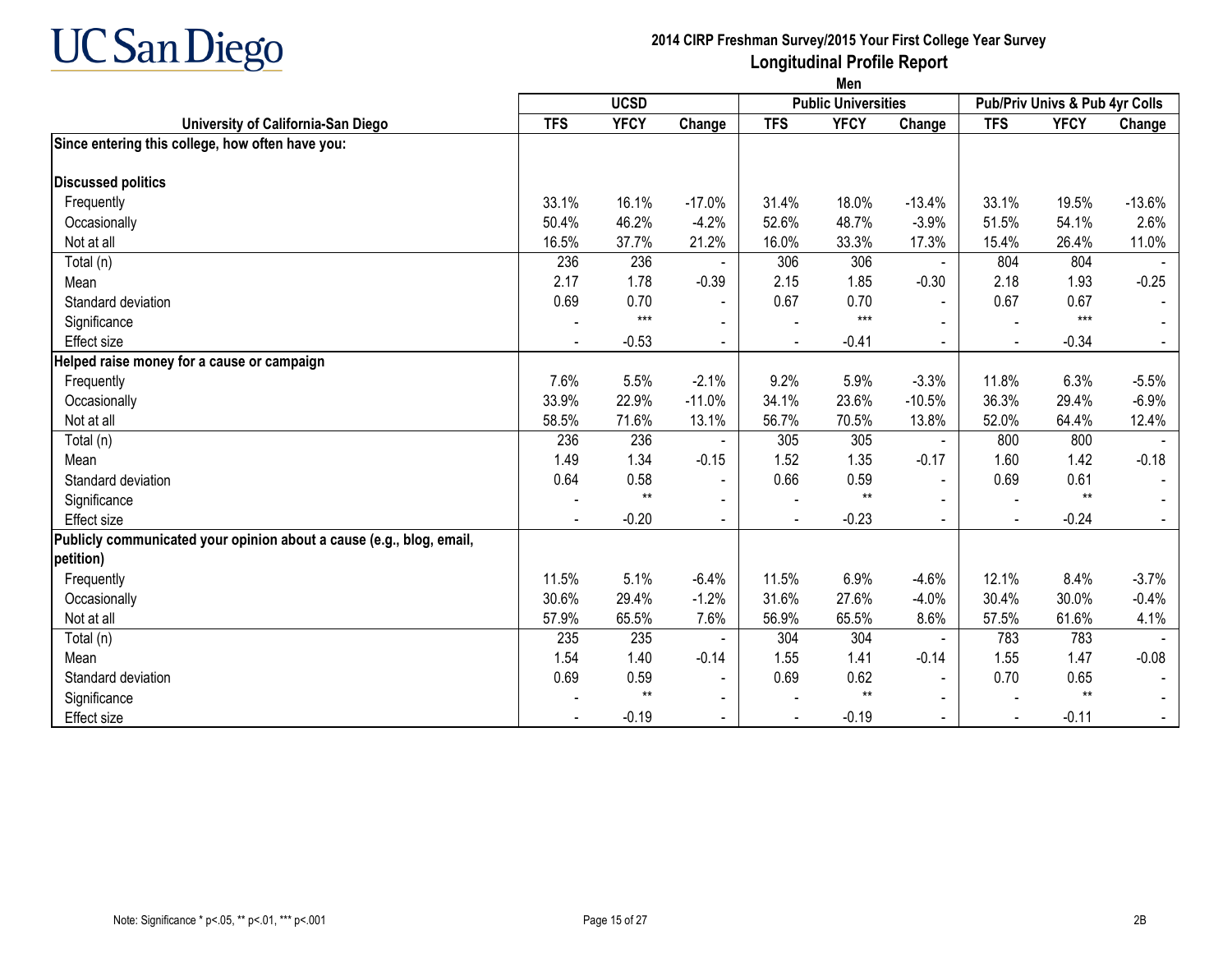

|                                                                            | Men        |                 |                |            |                            |                |            |                                |         |
|----------------------------------------------------------------------------|------------|-----------------|----------------|------------|----------------------------|----------------|------------|--------------------------------|---------|
|                                                                            |            | <b>UCSD</b>     |                |            | <b>Public Universities</b> |                |            | Pub/Priv Univs & Pub 4yr Colls |         |
| University of California-San Diego                                         | <b>TFS</b> | <b>YFCY</b>     | Change         | <b>TFS</b> | <b>YFCY</b>                | Change         | <b>TFS</b> | <b>YFCY</b>                    | Change  |
| Since entering this college, how much time have you spent during a typical |            |                 |                |            |                            |                |            |                                |         |
| week doing the following activities?                                       |            |                 |                |            |                            |                |            |                                |         |
| Studying/homework                                                          |            |                 |                |            |                            |                |            |                                |         |
| Over 20 hrs/wk                                                             | 10.7%      | 10.2%           | $-0.5%$        | 8.8%       | 9.6%                       | 0.8%           | 7.4%       | 9.8%                           | 2.4%    |
| 16 to 20 hrs/wk                                                            | 6.3%       | 7.8%            | 1.5%           | 6.9%       | 8.5%                       | 1.6%           | 7.7%       | 9.5%                           | 1.8%    |
| 11 to 15 hrs/wk                                                            | 13.7%      | 19.0%           | 5.3%           | 11.9%      | 18.1%                      | 6.2%           | 14.0%      | 16.6%                          | 2.6%    |
| 6 to 10 hrs/wk                                                             | 28.3%      | 35.6%           | 7.3%           | 26.9%      | 32.3%                      | 5.4%           | 26.6%      | 31.3%                          | 4.7%    |
| 3 to 5 hrs/wk                                                              | 22.0%      | 21.0%           | $-1.0%$        | 20.8%      | 23.5%                      | 2.7%           | 21.7%      | 24.9%                          | 3.2%    |
| 1 to 2 hrs/wk                                                              | 12.7%      | 4.4%            | $-8.3%$        | 15.4%      | 5.0%                       | $-10.4%$       | 14.1%      | 6.0%                           | $-8.1%$ |
| Less than one hr/wk                                                        | 4.4%       | 1.5%            | $-2.9%$        | 6.2%       | 1.9%                       | $-4.3%$        | 6.0%       | 1.2%                           | $-4.8%$ |
| None                                                                       | 2.0%       | 0.5%            | $-1.5%$        | 3.1%       | 1.2%                       | $-1.9%$        | 2.3%       | 0.7%                           | $-1.6%$ |
| Total (n)                                                                  | 205        | 205             |                | 260        | 260                        | $\blacksquare$ | 728        | 728                            |         |
| Mean                                                                       | 4.90       | 5.29            | 0.39           | 4.70       | 5.20                       | 0.50           | 4.74       | 5.21                           | 0.47    |
| Standard deviation                                                         | 1.67       | 1.39            | $\blacksquare$ | 1.73       | 1.46                       | $\blacksquare$ | 1.66       | 1.45                           |         |
| Significance                                                               |            | $^{\star\star}$ | $\blacksquare$ |            | $^{\star\star}$            | $\sim$         |            | $**$                           |         |
| <b>Effect size</b>                                                         |            | 0.21            | $\blacksquare$ |            | 0.27                       | $\blacksquare$ |            | 0.26                           |         |
| Socializing with friends in person                                         |            |                 |                |            |                            |                |            |                                |         |
| Over 20 hrs/wk                                                             | 8.2%       | 6.7%            | $-1.5%$        | 9.5%       | 8.4%                       | $-1.1%$        | 10.2%      | 11.9%                          | 1.7%    |
| 16 to 20 hrs/wk                                                            | 3.4%       | 6.3%            | 2.9%           | 3.8%       | 5.3%                       | 1.5%           | 7.1%       | 9.8%                           | 2.7%    |
| 11 to 15 hrs/wk                                                            | 17.3%      | 14.4%           | $-2.9%$        | 16.7%      | 15.2%                      | $-1.5%$        | 17.4%      | 15.3%                          | $-2.1%$ |
| 6 to 10 hrs/wk                                                             | 30.8%      | 27.4%           | $-3.4%$        | 31.6%      | 26.2%                      | $-5.4%$        | 29.2%      | 28.2%                          | $-1.0%$ |
| 3 to 5 hrs/wk                                                              | 27.4%      | 28.8%           | 1.4%           | 26.6%      | 28.5%                      | 1.9%           | 25.1%      | 22.8%                          | $-2.3%$ |
| 1 to 2 hrs/wk                                                              | 8.7%       | 10.6%           | 1.9%           | 7.2%       | 10.3%                      | 3.1%           | 8.0%       | 7.6%                           | $-0.4%$ |
| Less than one hr/wk                                                        | 2.9%       | 2.9%            | 0.0%           | 3.4%       | 3.0%                       | $-0.4%$        | 2.3%       | 2.4%                           | 0.1%    |
| None                                                                       | 1.4%       | 2.9%            | 1.5%           | 1.1%       | 3.0%                       | 1.9%           | 0.8%       | 1.9%                           | 1.1%    |
| Total (n)                                                                  | 208        | 208             |                | 263        | 263                        | $\blacksquare$ | 737        | 737                            |         |
| Mean                                                                       | 4.89       | 4.77            | $-0.12$        | 4.97       | 4.81                       | $-0.16$        | 5.11       | 5.18                           | 0.07    |
| Standard deviation                                                         | 1.47       | 1.55            | $\blacksquare$ | 1.49       | 1.60                       | $\blacksquare$ | 1.51       | 1.63                           |         |
| Significance                                                               |            |                 | $\blacksquare$ |            |                            | $\blacksquare$ |            |                                |         |
| <b>Effect size</b>                                                         |            | $-0.07$         |                |            | $-0.09$                    |                |            | 0.04                           |         |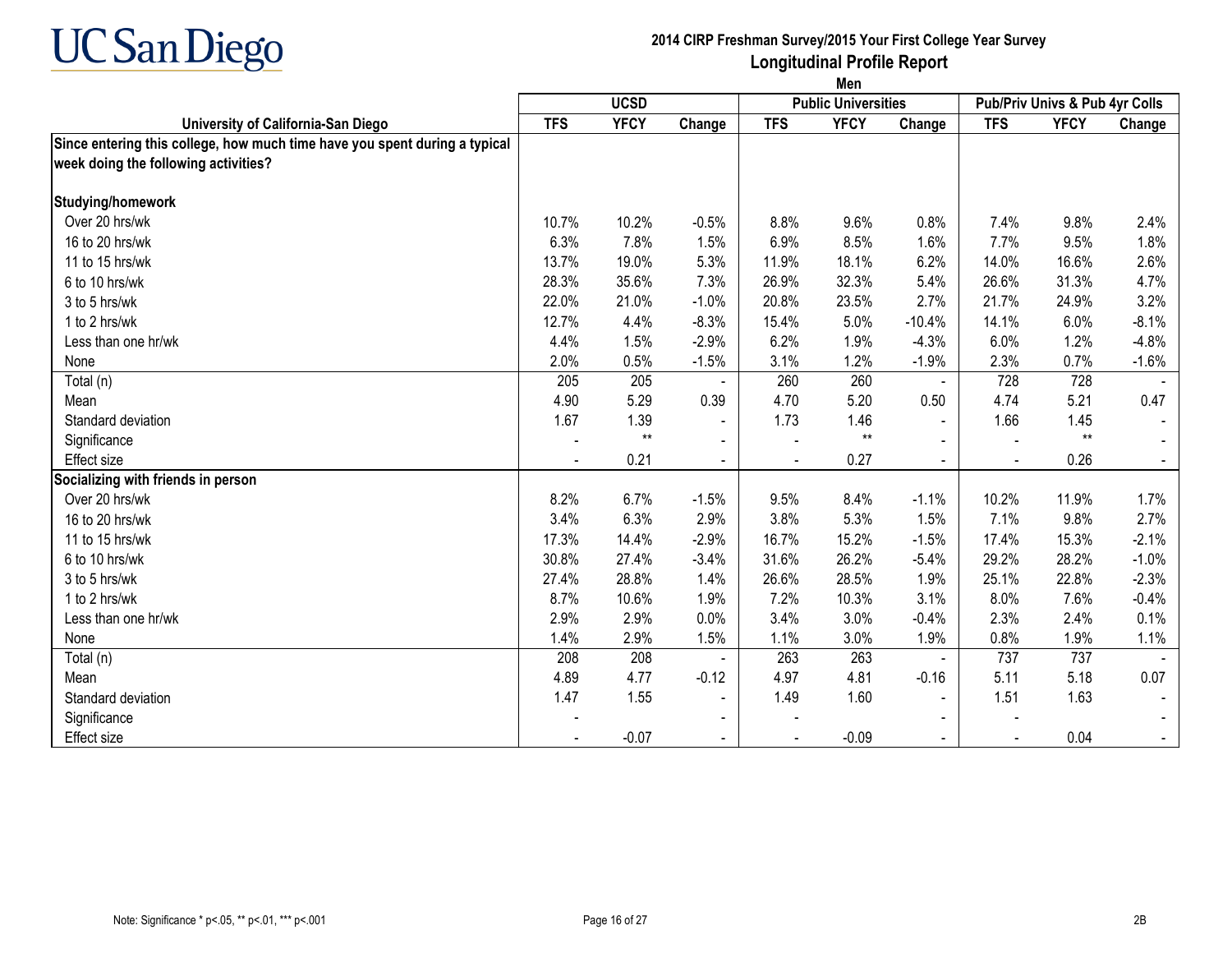

|                                                                            | Men        |             |                |            |                            |                |                                |             |         |
|----------------------------------------------------------------------------|------------|-------------|----------------|------------|----------------------------|----------------|--------------------------------|-------------|---------|
|                                                                            |            | <b>UCSD</b> |                |            | <b>Public Universities</b> |                | Pub/Priv Univs & Pub 4yr Colls |             |         |
| University of California-San Diego                                         | <b>TFS</b> | <b>YFCY</b> | Change         | <b>TFS</b> | <b>YFCY</b>                | Change         | <b>TFS</b>                     | <b>YFCY</b> | Change  |
| Since entering this college, how much time have you spent during a typical |            |             |                |            |                            |                |                                |             |         |
| week doing the following activities?                                       |            |             |                |            |                            |                |                                |             |         |
| <b>Exercising or sports</b>                                                |            |             |                |            |                            |                |                                |             |         |
| Over 20 hrs/wk                                                             | 7.7%       | 1.9%        | $-5.8%$        | 8.5%       | 1.9%                       | $-6.6%$        | 9.3%                           | 3.8%        | $-5.5%$ |
| 16 to 20 hrs/wk                                                            | 7.2%       | 2.9%        | $-4.3%$        | 7.3%       | 3.5%                       | $-3.8%$        | 8.2%                           | 3.0%        | $-5.2%$ |
| 11 to 15 hrs/wk                                                            | 15.9%      | 4.8%        | $-11.1%$       | 16.9%      | 5.4%                       | $-11.5%$       | 16.7%                          | 7.7%        | $-9.0%$ |
| 6 to 10 hrs/wk                                                             | 19.3%      | 19.8%       | 0.5%           | 18.5%      | 17.3%                      | $-1.2%$        | 19.0%                          | 17.9%       | $-1.1%$ |
| 3 to 5 hrs/wk                                                              | 15.9%      | 29.5%       | 13.6%          | 16.5%      | 26.5%                      | 10.0%          | 19.6%                          | 28.7%       | 9.1%    |
| 1 to 2 hrs/wk                                                              | 17.4%      | 19.3%       | 1.9%           | 17.7%      | 23.1%                      | 5.4%           | 14.9%                          | 18.5%       | 3.6%    |
| Less than one hr/wk                                                        | 12.1%      | 13.5%       | 1.4%           | 10.8%      | 12.7%                      | 1.9%           | 8.8%                           | 13.0%       | 4.2%    |
| None                                                                       | 4.3%       | 8.2%        | 3.9%           | 3.8%       | 9.6%                       | 5.8%           | 3.6%                           | 7.4%        | 3.8%    |
| Total (n)                                                                  | 207        | 207         |                | 260        | 260                        | $\blacksquare$ | 731                            | 731         |         |
| Mean                                                                       | 4.49       | 3.75        | $-0.74$        | 4.57       | 3.69                       | $-0.88$        | 4.71                           | 3.91        | $-0.80$ |
| Standard deviation                                                         | 1.88       | 1.54        | $\blacksquare$ | 1.87       | 1.59                       | $\blacksquare$ | 1.84                           | 1.65        |         |
| Significance                                                               |            | $***$       | $\blacksquare$ |            | $***$                      |                |                                | $***$       |         |
| Effect size                                                                |            | $-0.42$     | $\blacksquare$ |            | $-0.50$                    | $\blacksquare$ | $\sim$                         | $-0.45$     |         |
| Partying                                                                   |            |             |                |            |                            |                |                                |             |         |
| Over 20 hrs/wk                                                             | 0.0%       | 0.5%        | 0.5%           | 0.4%       | 0.8%                       | 0.4%           | 1.1%                           | 1.2%        | 0.1%    |
| 16 to 20 hrs/wk                                                            | 0.5%       | 0.0%        | $-0.5%$        | 0.4%       | 0.0%                       | $-0.4%$        | 0.8%                           | 0.5%        | $-0.3%$ |
| 11 to 15 hrs/wk                                                            | 0.5%       | 1.9%        | 1.4%           | 1.1%       | 2.7%                       | 1.6%           | 1.8%                           | 2.9%        | 1.1%    |
| 6 to 10 hrs/wk                                                             | 3.9%       | 4.3%        | 0.4%           | 3.4%       | 4.2%                       | 0.8%           | 7.7%                           | 7.8%        | 0.1%    |
| 3 to 5 hrs/wk                                                              | 9.2%       | 9.7%        | 0.5%           | 8.8%       | 9.5%                       | 0.7%           | 12.4%                          | 16.9%       | 4.5%    |
| 1 to 2 hrs/wk                                                              | 11.1%      | 12.6%       | 1.5%           | 14.1%      | 13.0%                      | $-1.1%$        | 15.4%                          | 14.2%       | $-1.2%$ |
| Less than one hr/wk                                                        | 22.2%      | 23.7%       | 1.5%           | 21.0%      | 22.9%                      | 1.9%           | 21.6%                          | 19.3%       | $-2.3%$ |
| None                                                                       | 52.7%      | 47.3%       | $-5.4%$        | 50.8%      | 46.9%                      | $-3.9%$        | 39.2%                          | 37.2%       | $-2.0%$ |
| Total (n)                                                                  | 207        | 207         |                | 262        | 262                        | $\blacksquare$ | 732                            | 732         |         |
| Mean                                                                       | 1.93       | 2.08        | 0.15           | 2.00       | 2.13                       | 0.13           | 2.42                           | 2.56        | 0.14    |
| Standard deviation                                                         | 1.25       | 1.36        | $\sim$         | 1.32       | 1.43                       | $\blacksquare$ | 1.56                           | 1.62        |         |
| Significance                                                               |            |             | $\blacksquare$ |            |                            | $\blacksquare$ |                                |             |         |
| <b>Effect size</b>                                                         |            | 0.10        |                |            | 0.09                       |                |                                | 0.09        |         |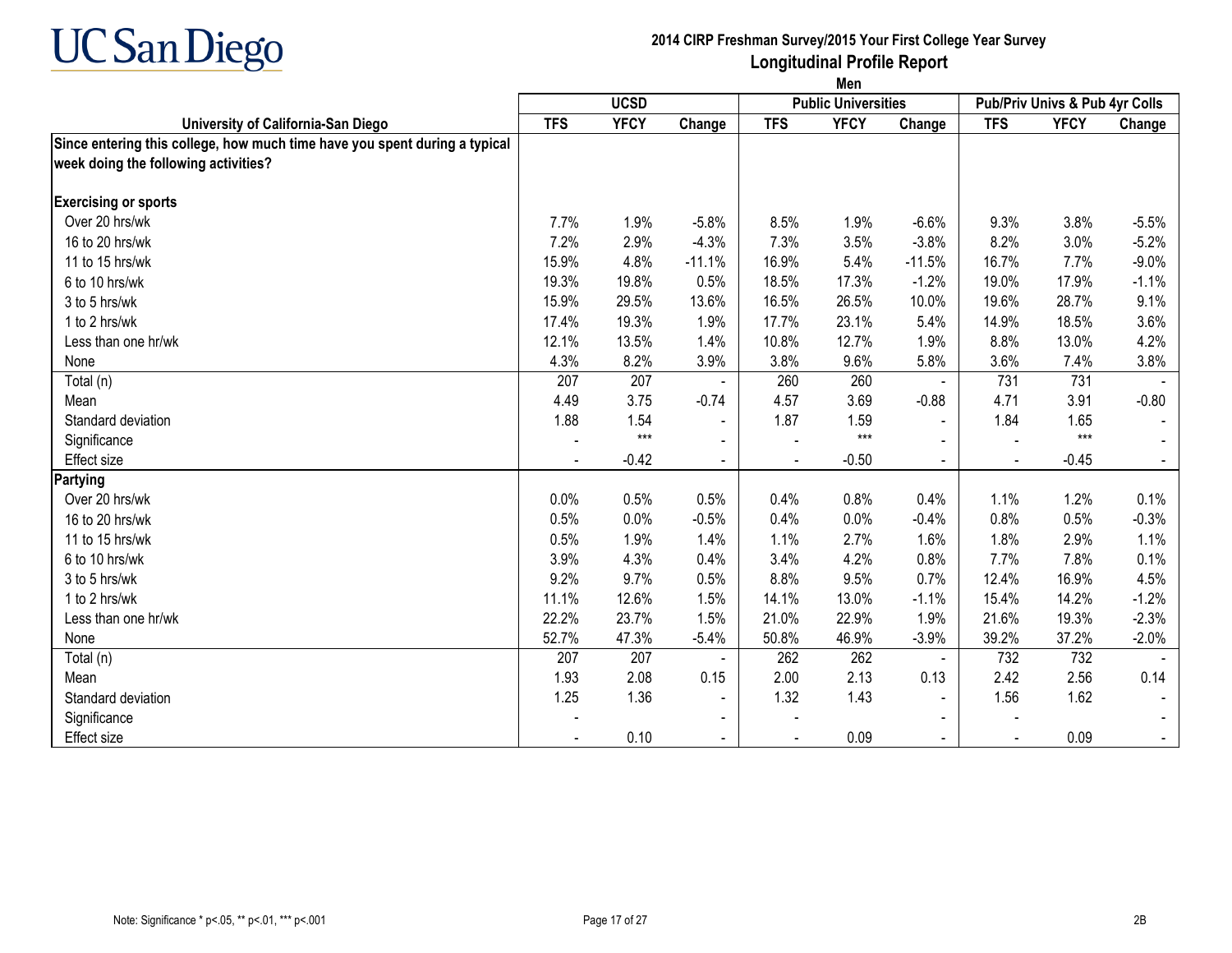

|                                                                            | Men        |             |                          |            |                            |                |            |                                |          |
|----------------------------------------------------------------------------|------------|-------------|--------------------------|------------|----------------------------|----------------|------------|--------------------------------|----------|
|                                                                            |            | <b>UCSD</b> |                          |            | <b>Public Universities</b> |                |            | Pub/Priv Univs & Pub 4yr Colls |          |
| University of California-San Diego                                         | <b>TFS</b> | <b>YFCY</b> | Change                   | <b>TFS</b> | <b>YFCY</b>                | Change         | <b>TFS</b> | <b>YFCY</b>                    | Change   |
| Since entering this college, how much time have you spent during a typical |            |             |                          |            |                            |                |            |                                |          |
| week doing the following activities?                                       |            |             |                          |            |                            |                |            |                                |          |
| <b>Student clubs and groups</b>                                            |            |             |                          |            |                            |                |            |                                |          |
| Over 20 hrs/wk                                                             | 1.5%       | 0.5%        | $-1.0%$                  | 1.9%       | 0.8%                       | $-1.1%$        | 2.3%       | 1.1%                           | $-1.2%$  |
| 16 to 20 hrs/wk                                                            | 0.5%       | 2.4%        | 1.9%                     | 0.4%       | 1.9%                       | 1.5%           | 1.5%       | 1.1%                           | $-0.4%$  |
| 11 to 15 hrs/wk                                                            | 3.4%       | 3.4%        | 0.0%                     | 3.5%       | 2.7%                       | $-0.8%$        | 4.1%       | 2.6%                           | $-1.5%$  |
| 6 to 10 hrs/wk                                                             | 13.6%      | 8.3%        | $-5.3%$                  | 13.1%      | 7.7%                       | $-5.4%$        | 11.9%      | 6.9%                           | $-5.0%$  |
| 3 to 5 hrs/wk                                                              | 21.8%      | 12.1%       | $-9.7%$                  | 20.8%      | 11.2%                      | $-9.6%$        | 20.0%      | 14.8%                          | $-5.2%$  |
| 1 to 2 hrs/wk                                                              | 28.6%      | 23.3%       | $-5.3%$                  | 27.3%      | 21.2%                      | $-6.1%$        | 26.5%      | 18.0%                          | $-8.5%$  |
| Less than one hr/wk                                                        | 12.6%      | 11.2%       | $-1.4%$                  | 13.5%      | 12.3%                      | $-1.2%$        | 13.7%      | 13.7%                          | 0.0%     |
| None                                                                       | 18.0%      | 38.8%       | 20.8%                    | 19.6%      | 42.3%                      | 22.7%          | 19.9%      | 41.9%                          | 22.0%    |
| Total (n)                                                                  | 206        | 206         |                          | 260        | 260                        | $\blacksquare$ | 724        | 724                            |          |
| Mean                                                                       | 3.20       | 2.62        | $-0.58$                  | 3.16       | 2.49                       | $-0.67$        | 3.21       | 2.49                           | $-0.72$  |
| Standard deviation                                                         | 1.53       | 1.67        | $\blacksquare$           | 1.58       | 1.65                       | $\blacksquare$ | 1.67       | 1.63                           |          |
| Significance                                                               |            | $***$       | $\overline{\phantom{0}}$ |            | $***$                      |                |            | $***$                          |          |
| Effect size                                                                |            | $-0.28$     |                          |            | $-0.33$                    | $\blacksquare$ | $\sim$     | $-0.35$                        |          |
| Household/childcare duties                                                 |            |             |                          |            |                            |                |            |                                |          |
| Over 20 hrs/wk                                                             | 0.5%       | 0.5%        | 0.0%                     | 0.4%       | 0.8%                       | 0.4%           | 0.8%       | 1.0%                           | 0.2%     |
| 16 to 20 hrs/wk                                                            | 1.0%       | 1.4%        | 0.4%                     | 0.8%       | 1.2%                       | 0.4%           | 0.8%       | 0.6%                           | $-0.2%$  |
| 11 to 15 hrs/wk                                                            | 0.5%       | 0.0%        | $-0.5%$                  | 1.2%       | 0.8%                       | $-0.4%$        | 1.1%       | 0.4%                           | $-0.7%$  |
| 6 to 10 hrs/wk                                                             | 5.3%       | 1.0%        | $-4.3%$                  | 4.2%       | 0.8%                       | $-3.4%$        | 5.2%       | 1.9%                           | $-3.3%$  |
| 3 to 5 hrs/wk                                                              | 13.0%      | 3.4%        | $-9.6%$                  | 14.6%      | 3.8%                       | $-10.8%$       | 12.8%      | 5.2%                           | $-7.6%$  |
| 1 to 2 hrs/wk                                                              | 24.6%      | 6.3%        | $-18.3%$                 | 26.5%      | 8.5%                       | $-18.0%$       | 29.6%      | 6.1%                           | $-23.5%$ |
| Less than one hr/wk                                                        | 24.6%      | 8.2%        | $-16.4%$                 | 24.2%      | 8.8%                       | $-15.4%$       | 21.5%      | 6.9%                           | $-14.6%$ |
| None                                                                       | 30.4%      | 79.2%       | 48.8%                    | 28.1%      | 75.4%                      | 47.3%          | 28.1%      | 78.0%                          | 49.9%    |
| Total (n)                                                                  | 207        | 207         |                          | 260        | 260                        | $\blacksquare$ | 726        | 726                            |          |
| Mean                                                                       | 2.46       | 1.47        | $-0.99$                  | 2.51       | 1.57                       | $-0.94$        | 2.56       | 1.55                           | $-1.01$  |
| Standard deviation                                                         | 1.36       | 1.16        | $\blacksquare$           | 1.33       | 1.25                       | $\blacksquare$ | 1.39       | 1.25                           |          |
| Significance                                                               |            | $***$       | $\blacksquare$           |            | $***$                      |                |            | $***$                          |          |
| <b>Effect size</b>                                                         |            | $-0.57$     |                          |            | $-0.55$                    |                |            | $-0.59$                        |          |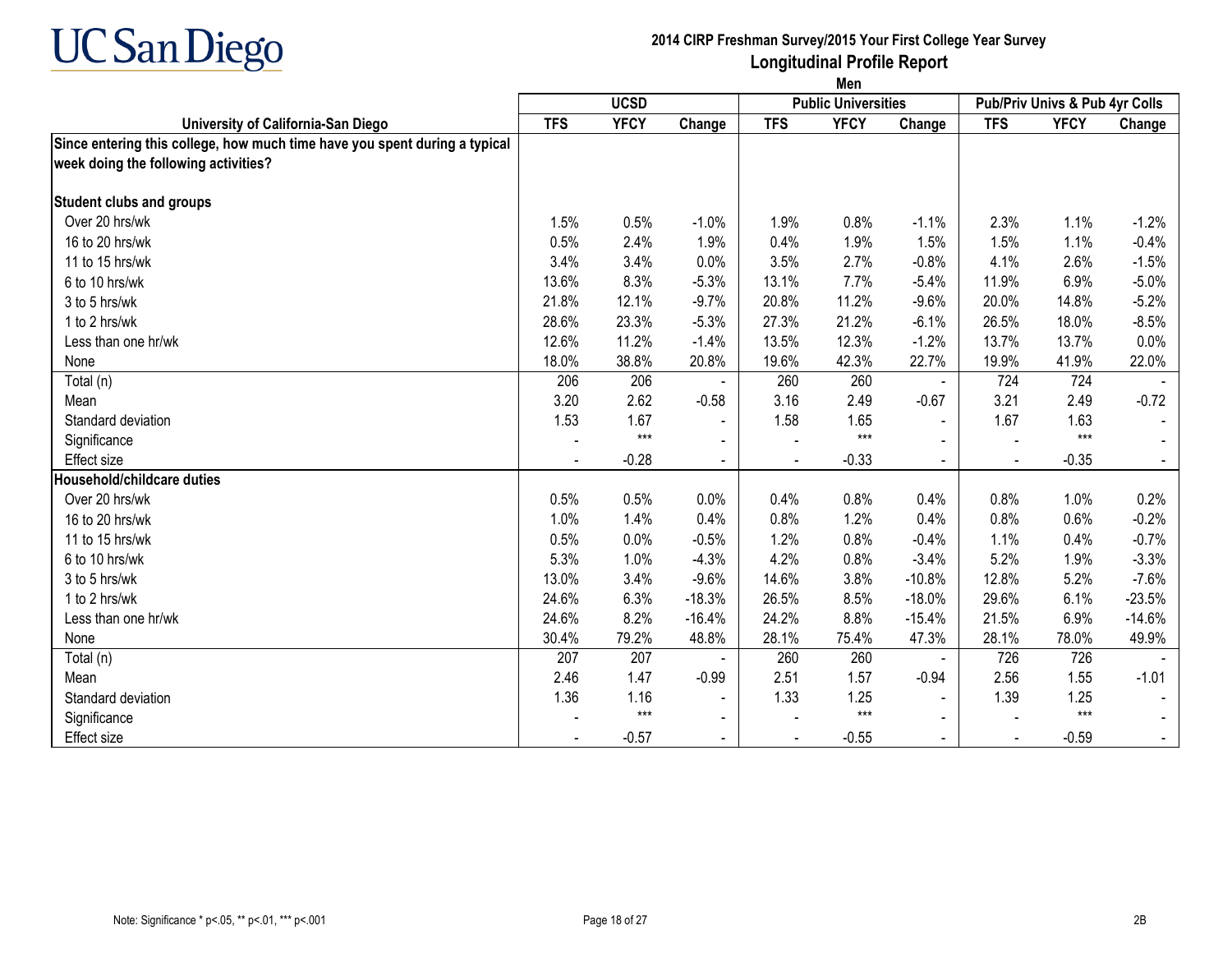

|                                                                                                                    |            |             |                |                | Men                        |                |            |                                |          |  |
|--------------------------------------------------------------------------------------------------------------------|------------|-------------|----------------|----------------|----------------------------|----------------|------------|--------------------------------|----------|--|
|                                                                                                                    |            | <b>UCSD</b> |                |                | <b>Public Universities</b> |                |            | Pub/Priv Univs & Pub 4yr Colls |          |  |
| University of California-San Diego                                                                                 | <b>TFS</b> | <b>YFCY</b> | Change         | <b>TFS</b>     | <b>YFCY</b>                | Change         | <b>TFS</b> | <b>YFCY</b>                    | Change   |  |
| Since entering this college, how much time have you spent during a typical<br>week doing the following activities? |            |             |                |                |                            |                |            |                                |          |  |
| Online social networks (Facebook, Twitter, etc.)                                                                   |            |             |                |                |                            |                |            |                                |          |  |
| Over 20 hrs/wk                                                                                                     | 5.8%       | 5.3%        | $-0.5%$        | 5.0%           | 5.7%                       | 0.7%           | 4.8%       | 4.8%                           | 0.0%     |  |
| 16 to 20 hrs/wk                                                                                                    | 2.9%       | 2.9%        | 0.0%           | 2.7%           | 2.7%                       | 0.0%           | 2.2%       | 1.9%                           | $-0.3%$  |  |
| 11 to 15 hrs/wk                                                                                                    | 3.4%       | 9.7%        | 6.3%           | 3.4%           | 9.2%                       | 5.8%           | 5.4%       | 7.7%                           | 2.3%     |  |
| 6 to 10 hrs/wk                                                                                                     | 17.4%      | 14.5%       | $-2.9%$        | 15.3%          | 14.2%                      | $-1.1%$        | 12.5%      | 14.3%                          | 1.8%     |  |
| 3 to 5 hrs/wk                                                                                                      | 24.2%      | 25.6%       | 1.4%           | 23.8%          | 24.5%                      | 0.7%           | 23.7%      | 26.3%                          | 2.6%     |  |
| 1 to 2 hrs/wk                                                                                                      | 25.6%      | 24.2%       | $-1.4%$        | 25.7%          | 24.5%                      | $-1.2%$        | 25.4%      | 23.5%                          | $-1.9%$  |  |
| Less than one hr/wk                                                                                                | 12.1%      | 15.5%       | 3.4%           | 14.6%          | 14.9%                      | 0.3%           | 16.6%      | 13.8%                          | $-2.8%$  |  |
| None                                                                                                               | 8.7%       | 2.4%        | $-6.3%$        | 9.6%           | 4.2%                       | $-5.4%$        | 9.4%       | 7.7%                           | $-1.7%$  |  |
| Total (n)                                                                                                          | 207        | 207         | $\blacksquare$ | 261            | 261                        | $\blacksquare$ | 727        | 727                            | $\sim$   |  |
| Mean                                                                                                               | 3.80       | 4.01        | 0.21           | 3.67           | 3.97                       | 0.30           | 3.62       | 3.81                           | 0.19     |  |
| Standard deviation                                                                                                 | 1.73       | 1.65        | $\blacksquare$ | 1.71           | 1.70                       | $\sim$         | 1.71       | 1.69                           |          |  |
| Significance                                                                                                       |            |             | $\blacksquare$ |                |                            | $\blacksquare$ |            |                                |          |  |
| <b>Effect size</b>                                                                                                 |            | 0.12        | $\sim$         |                | 0.17                       |                | $\sim$     | 0.11                           |          |  |
| How often in the past year did you:                                                                                |            |             |                |                |                            |                |            |                                |          |  |
| Ask questions in class                                                                                             |            |             |                |                |                            |                |            |                                |          |  |
| Frequently                                                                                                         | 47.3%      | 8.0%        | $-39.3%$       | 48.5%          | 13.4%                      | $-35.1%$       | 53.4%      | 28.3%                          | $-25.1%$ |  |
| Occasionally                                                                                                       | 48.5%      | 53.4%       | 4.9%           | 47.1%          | 54.1%                      | 7.0%           | 43.3%      | 54.7%                          | 11.4%    |  |
| Not at all                                                                                                         | 4.2%       | 38.5%       | 34.3%          | 4.4%           | 32.6%                      | 28.2%          | 3.4%       | 17.1%                          | 13.7%    |  |
| Total (n)                                                                                                          | 262        | 262         |                | 344            | 344                        |                | 860        | 860                            |          |  |
| Mean                                                                                                               | 2.43       | 1.69        | $-0.74$        | 2.44           | 1.81                       | $-0.63$        | 2.50       | 2.11                           | $-0.39$  |  |
| Standard deviation                                                                                                 | 0.57       | 0.61        |                | 0.58           | 0.65                       |                | 0.56       | 0.66                           |          |  |
| Significance                                                                                                       |            | $***$       | $\blacksquare$ |                | $***$                      |                |            | $***$                          |          |  |
| <b>Effect size</b>                                                                                                 |            | $-1.10$     | $\blacksquare$ |                | $-0.93$                    |                |            | $-0.58$                        |          |  |
| Support your opinions with a logical argument                                                                      |            |             |                |                |                            |                |            |                                |          |  |
| Frequently                                                                                                         | 70.2%      | 55.0%       | $-15.2%$       | 67.2%          | 54.9%                      | $-12.3%$       | 67.6%      | 58.3%                          | $-9.3%$  |  |
| Occasionally                                                                                                       | 28.6%      | 38.9%       | 10.3%          | 31.7%          | 39.0%                      | 7.3%           | 30.1%      | 37.9%                          | 7.8%     |  |
| Not at all                                                                                                         | 1.1%       | 6.1%        | 5.0%           | 1.2%           | 6.1%                       | 4.9%           | 2.3%       | 3.7%                           | 1.4%     |  |
| Total (n)                                                                                                          | 262        | 262         |                | 344            | 344                        | $\blacksquare$ | 857        | 857                            |          |  |
| Mean                                                                                                               | 2.69       | 2.49        | $-0.20$        | 2.66           | 2.49                       | $-0.17$        | 2.65       | 2.55                           | $-0.10$  |  |
| Standard deviation                                                                                                 | 0.49       | 0.61        | $\blacksquare$ | 0.50           | 0.61                       | $\blacksquare$ | 0.52       | 0.57                           |          |  |
| Significance                                                                                                       |            | $***$       | $\sim$         |                | $***$                      | $\sim$         |            | $***$                          |          |  |
| <b>Effect size</b>                                                                                                 |            | $-0.32$     |                | $\overline{a}$ | $-0.27$                    |                | $\sim$     | $-0.16$                        |          |  |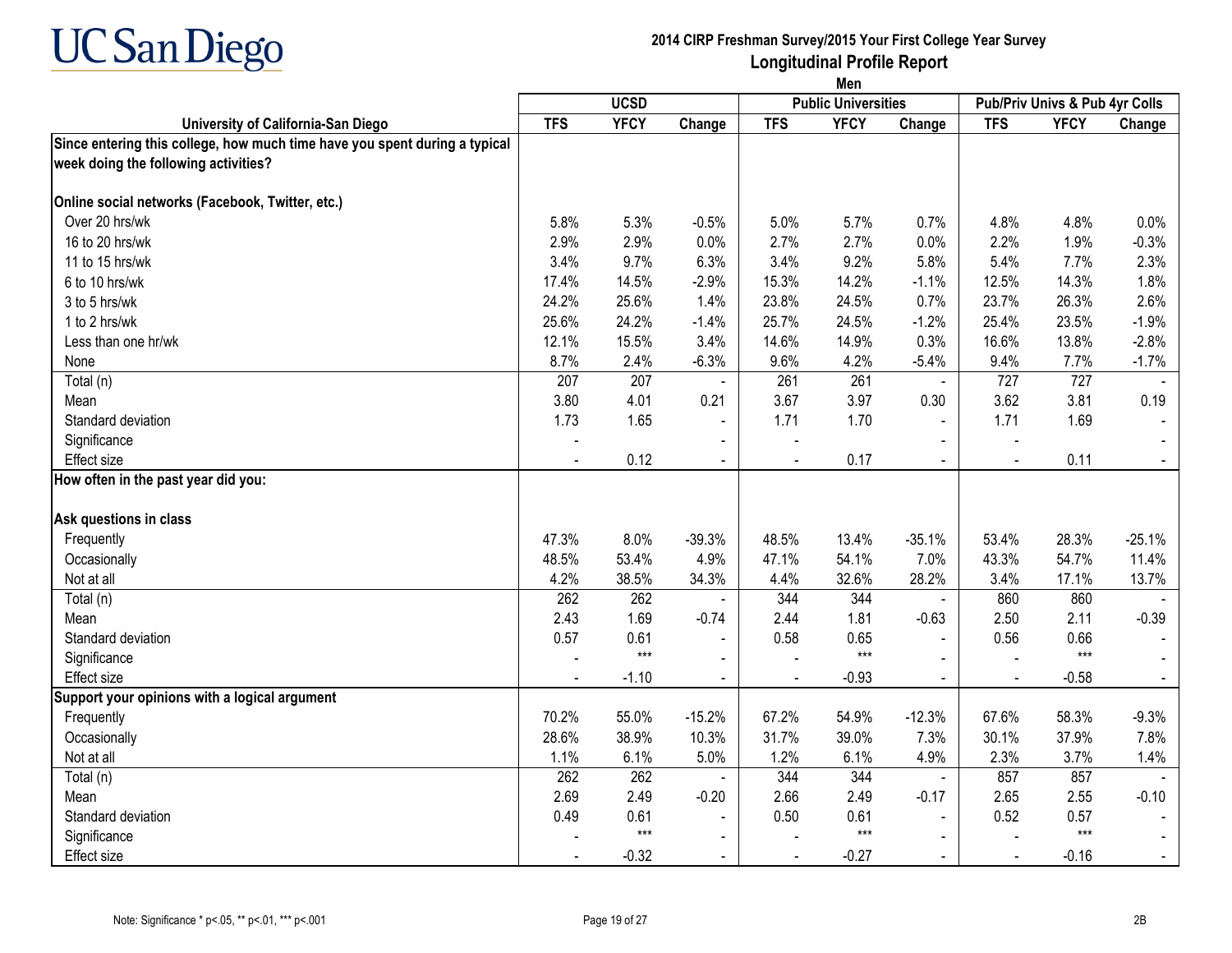

|                                                                 | Men        |             |                |                |                            |                          |                                |             |                |
|-----------------------------------------------------------------|------------|-------------|----------------|----------------|----------------------------|--------------------------|--------------------------------|-------------|----------------|
|                                                                 |            | <b>UCSD</b> |                |                | <b>Public Universities</b> |                          | Pub/Priv Univs & Pub 4yr Colls |             |                |
| University of California-San Diego                              | <b>TFS</b> | <b>YFCY</b> | Change         | <b>TFS</b>     | <b>YFCY</b>                | Change                   | <b>TFS</b>                     | <b>YFCY</b> | Change         |
| How often in the past year did you:                             |            |             |                |                |                            |                          |                                |             |                |
| Seek solutions to problems and explain them to others           |            |             |                |                |                            |                          |                                |             |                |
| Frequently                                                      | 69.8%      | 52.7%       | $-17.1%$       | 64.7%          | 50.4%                      | $-14.3%$                 | 63.8%                          | 53.1%       | $-10.7%$       |
| Occasionally                                                    | 28.2%      | 42.4%       | 14.2%          | 32.7%          | 44.6%                      | 11.9%                    | 33.6%                          | 43.4%       | 9.8%           |
| Not at all                                                      | 1.9%       | 5.0%        | 3.1%           | 2.6%           | 5.0%                       | 2.4%                     | 2.6%                           | 3.5%        | 0.9%           |
| Total (n)                                                       | 262        | 262         |                | 343            | 343                        | $\blacksquare$           | 853                            | 853         |                |
| Mean                                                            | 2.68       | 2.48        | $-0.20$        | 2.62           | 2.45                       | $-0.17$                  | 2.61                           | 2.50        | $-0.11$        |
| Standard deviation                                              | 0.51       | 0.59        | $\blacksquare$ | 0.54           | 0.59                       | $\overline{a}$           | 0.54                           | 0.57        | $\sim$         |
| Significance                                                    |            | $***$       |                |                | $***$                      |                          |                                | $***$       |                |
| <b>Effect size</b>                                              |            | $-0.30$     |                |                | $-0.25$                    |                          |                                | $-0.16$     | $\sim$         |
| Revise your papers to improve your writing                      |            |             |                |                |                            |                          |                                |             |                |
| Frequently                                                      | 41.6%      | 51.1%       | 9.5%           | 43.3%          | 49.7%                      | 6.4%                     | 47.2%                          | 49.0%       | 1.8%           |
| Occasionally                                                    | 48.1%      | 40.8%       | $-7.3%$        | 46.8%          | 43.0%                      | $-3.8%$                  | 45.9%                          | 44.1%       | $-1.8%$        |
| Not at all                                                      | 10.3%      | 8.0%        | $-2.3%$        | 9.9%           | 7.3%                       | $-2.6%$                  | 6.8%                           | 6.9%        | 0.1%           |
| Total (n)                                                       | 262        | 262         |                | 344            | 344                        | $\blacksquare$           | 851                            | 851         |                |
| Mean                                                            | 2.31       | 2.43        | 0.12           | 2.33           | 2.42                       | 0.09                     | 2.40                           | 2.42        | 0.02           |
| Standard deviation                                              | 0.65       | 0.64        | $\mathbf{r}$   | 0.65           | 0.63                       | $\sim$                   | 0.61                           | 0.62        |                |
| Significance                                                    |            | $\star$     | $\blacksquare$ |                | $\star$                    | $\blacksquare$           |                                | $\star$     |                |
| <b>Effect size</b>                                              |            | 0.15        |                |                | 0.12                       |                          | $\overline{a}$                 | 0.03        | $\blacksquare$ |
| Evaluate the quality or reliability of information you received |            |             |                |                |                            |                          |                                |             |                |
| Frequently                                                      | 55.3%      | 53.1%       | $-2.2%$        | 52.9%          | 51.8%                      | $-1.1%$                  | 52.9%                          | 51.8%       | $-1.1%$        |
| Occasionally                                                    | 41.6%      | 42.7%       | 1.1%           | 44.7%          | 44.4%                      | $-0.3%$                  | 44.8%                          | 44.3%       | $-0.5%$        |
| Not at all                                                      | 3.1%       | 4.2%        | 1.1%           | 2.3%           | 3.8%                       | 1.5%                     | 2.4%                           | 3.9%        | 1.5%           |
| Total (n)                                                       | 262        | 262         | $\blacksquare$ | 342            | 342                        | $\blacksquare$           | 851                            | 851         |                |
| Mean                                                            | 2.52       | 2.49        | $-0.03$        | 2.51           | 2.48                       | $-0.03$                  | 2.51                           | 2.48        | $-0.03$        |
| Standard deviation                                              | 0.56       | 0.58        | $\blacksquare$ | 0.55           | 0.57                       | $\blacksquare$           | 0.55                           | 0.57        | $\blacksquare$ |
| Significance                                                    |            |             |                |                |                            |                          |                                |             |                |
| Effect size                                                     | $\sim$     | $-0.05$     | $\sim$         | $\blacksquare$ | $-0.05$                    | $\blacksquare$           | $\blacksquare$                 | $-0.05$     | $\blacksquare$ |
| Take a risk because you felt you had more to gain               |            |             |                |                |                            |                          |                                |             |                |
| Frequently                                                      | 38.5%      | 40.1%       | 1.6%           | 38.5%          | 39.9%                      | 1.4%                     | 41.8%                          | 40.6%       | $-1.2%$        |
| Occasionally                                                    | 54.6%      | 49.6%       | $-5.0%$        | 55.4%          | 50.7%                      | $-4.7%$                  | 53.1%                          | 52.5%       | $-0.6%$        |
| Not at all                                                      | 6.9%       | 10.3%       | 3.4%           | 6.1%           | 9.3%                       | 3.2%                     | 5.1%                           | 6.9%        | 1.8%           |
| Total (n)                                                       | 262        | 262         |                | 343            | 343                        | $\blacksquare$           | 855                            | 855         | $\sim$         |
| Mean                                                            | 2.32       | 2.30        | $-0.02$        | 2.32           | 2.31                       | $-0.01$                  | 2.37                           | 2.34        | $-0.03$        |
| Standard deviation                                              | 0.60       | 0.65        | $\blacksquare$ | 0.59           | 0.63                       | $\overline{\phantom{a}}$ | 0.58                           | 0.60        |                |
| Significance                                                    |            |             |                |                |                            |                          |                                |             |                |
| Effect size                                                     |            | $-0.03$     | $\blacksquare$ |                | $-0.01$                    |                          |                                | $-0.04$     | $\sim$         |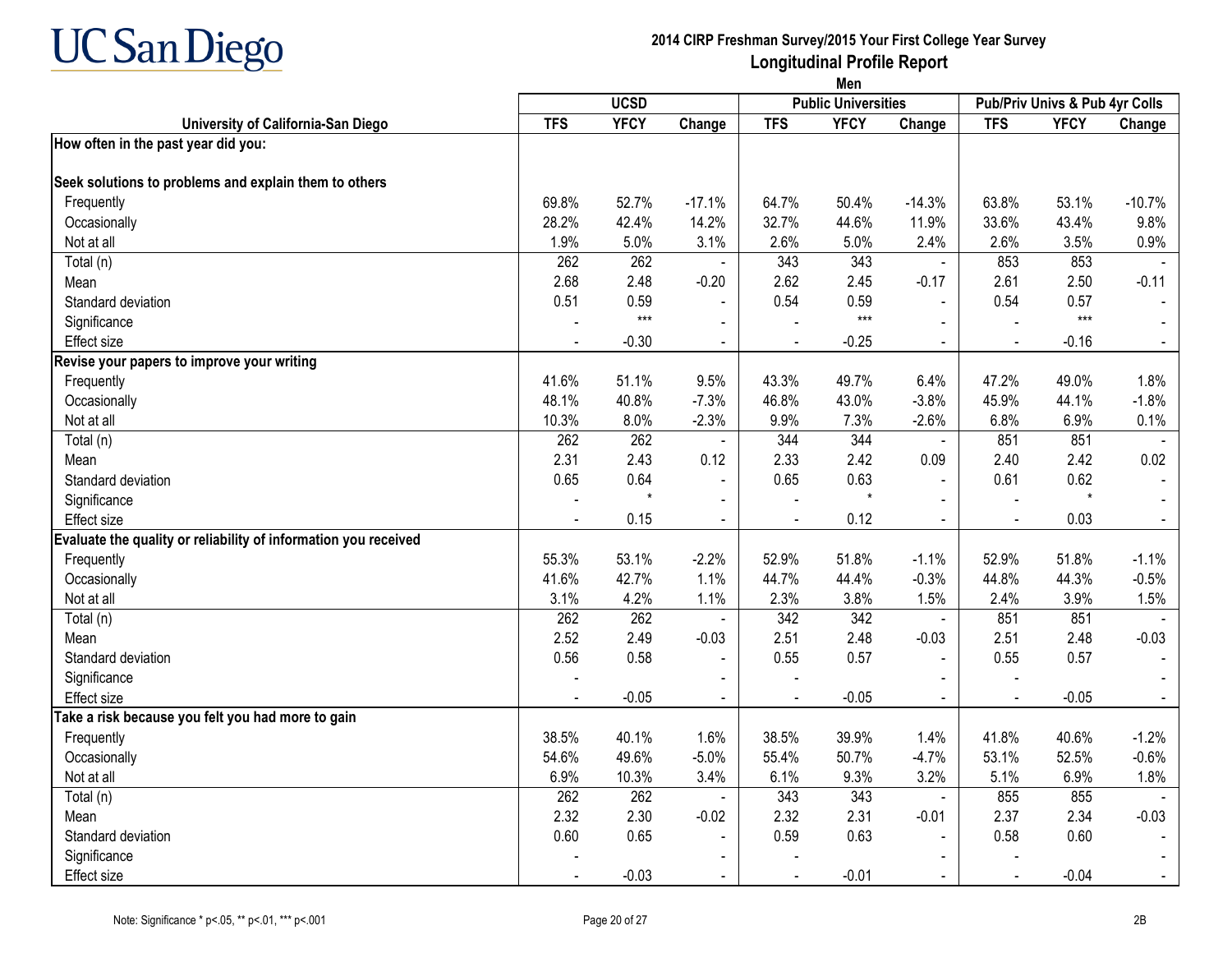

|                                                                         | Men        |             |                |                |                            |                |                |                                |         |
|-------------------------------------------------------------------------|------------|-------------|----------------|----------------|----------------------------|----------------|----------------|--------------------------------|---------|
|                                                                         |            | <b>UCSD</b> |                |                | <b>Public Universities</b> |                |                | Pub/Priv Univs & Pub 4yr Colls |         |
| University of California-San Diego                                      | <b>TFS</b> | <b>YFCY</b> | Change         | <b>TFS</b>     | <b>YFCY</b>                | Change         | <b>TFS</b>     | <b>YFCY</b>                    | Change  |
| How often in the past year did you:                                     |            |             |                |                |                            |                |                |                                |         |
| Seek alternative solutions to a problem                                 |            |             |                |                |                            |                |                |                                |         |
| Frequently                                                              | 50.4%      | 47.3%       | $-3.1%$        | 49.1%          | 47.4%                      | $-1.7%$        | 51.7%          | 47.8%                          | $-3.9%$ |
| Occasionally                                                            | 48.1%      | 48.5%       | 0.4%           | 49.1%          | 48.2%                      | $-0.9%$        | 46.3%          | 48.4%                          | 2.1%    |
| Not at all                                                              | 1.5%       | 4.2%        | 2.7%           | 1.8%           | 4.4%                       | 2.6%           | 2.0%           | 3.8%                           | 1.8%    |
| Total (n)                                                               | 262        | 262         |                | 342            | 342                        | $\blacksquare$ | 853            | 853                            |         |
| Mean                                                                    | 2.49       | 2.43        | $-0.06$        | 2.47           | 2.43                       | $-0.04$        | 2.50           | 2.44                           | $-0.06$ |
| Standard deviation                                                      | 0.53       | 0.57        | $\blacksquare$ | 0.53           | 0.58                       | $\blacksquare$ | 0.54           | 0.57                           |         |
| Significance                                                            |            |             | $\blacksquare$ |                |                            |                |                |                                |         |
| <b>Effect size</b>                                                      |            | $-0.09$     | $\blacksquare$ |                | $-0.06$                    | $\blacksquare$ | $\overline{a}$ | $-0.09$                        |         |
| Look up scientific research articles and resources                      |            |             |                |                |                            |                |                |                                |         |
| Frequently                                                              | 35.2%      | 30.3%       | $-4.9%$        | 32.9%          | 30.9%                      | $-2.0%$        | 33.8%          | 38.0%                          | 4.2%    |
| Occasionally                                                            | 52.1%      | 51.0%       | $-1.1%$        | 50.6%          | 51.5%                      | 0.9%           | 51.7%          | 49.0%                          | $-2.7%$ |
| Not at all                                                              | 12.6%      | 18.8%       | 6.2%           | 16.5%          | 17.6%                      | 1.1%           | 14.5%          | 13.0%                          | $-1.5%$ |
| Total (n)                                                               | 261        | 261         | $\blacksquare$ | 340            | 340                        | $\blacksquare$ | 849            | 849                            |         |
| Mean                                                                    | 2.23       | 2.11        | $-0.12$        | 2.16           | 2.13                       | $-0.03$        | 2.19           | 2.25                           | 0.06    |
| Standard deviation                                                      | 0.66       | 0.69        | $\blacksquare$ | 0.68           | 0.68                       | $\sim$         | 0.67           | 0.67                           |         |
| Significance                                                            |            | $\star$     |                |                |                            |                |                | $\star$                        |         |
| <b>Effect size</b>                                                      |            | $-0.16$     | $\blacksquare$ |                | $-0.04$                    | $\sim$         |                | 0.08                           |         |
| Explore topics on your own, even though it was not required for a class |            |             |                |                |                            |                |                |                                |         |
| Frequently                                                              | 48.6%      | 37.5%       | $-11.1%$       | 46.0%          | 37.0%                      | $-9.0%$        | 46.6%          | 37.6%                          | $-9.0%$ |
| Occasionally                                                            | 44.4%      | 49.8%       | 5.4%           | 44.9%          | 49.9%                      | 5.0%           | 43.9%          | 48.8%                          | 4.9%    |
| Not at all                                                              | 6.9%       | 12.7%       | 5.8%           | 9.1%           | 13.2%                      | 4.1%           | 9.5%           | 13.6%                          | 4.1%    |
| Total (n)                                                               | 259        | 259         | $\sim$         | 341            | 341                        | $\blacksquare$ | 854            | 854                            |         |
| Mean                                                                    | 2.42       | 2.25        | $-0.17$        | 2.37           | 2.24                       | $-0.13$        | 2.37           | 2.24                           | $-0.13$ |
| Standard deviation                                                      | 0.62       | 0.67        | $\blacksquare$ | 0.64           | 0.67                       |                | 0.65           | 0.67                           |         |
| Significance                                                            |            | $***$       | $\blacksquare$ |                | $***$                      | $\sim$         | $\overline{a}$ | $***$                          |         |
| <b>Effect size</b>                                                      |            | $-0.24$     | $\blacksquare$ | $\blacksquare$ | $-0.19$                    | $\sim$         | $\sim$         | $-0.19$                        |         |
| Accept mistakes as part of the learning process                         |            |             |                |                |                            |                |                |                                |         |
| Frequently                                                              | 59.0%      | 65.5%       | 6.5%           | 58.3%          | 61.5%                      | 3.2%           | 59.9%          | 58.6%                          | $-1.3%$ |
| Occasionally                                                            | 39.5%      | 32.2%       | $-7.3%$        | 39.7%          | 36.2%                      | $-3.5%$        | 38.1%          | 38.6%                          | 0.5%    |
| Not at all                                                              | 1.5%       | 2.3%        | 0.8%           | 2.0%           | 2.3%                       | 0.3%           | 2.0%           | 2.8%                           | 0.8%    |
| Total (n)                                                               | 261        | 261         | $\blacksquare$ | 343            | 343                        | $\blacksquare$ | 853            | 853                            |         |
| Mean                                                                    | 2.57       | 2.63        | 0.06           | 2.56           | 2.59                       | 0.03           | 2.58           | 2.56                           | $-0.02$ |
| Standard deviation                                                      | 0.53       | 0.53        | $\blacksquare$ | 0.54           | 0.54                       |                | 0.53           | 0.55                           |         |
| Significance                                                            |            |             |                |                |                            | $\blacksquare$ |                |                                |         |
| Effect size                                                             |            | 0.09        | $\blacksquare$ |                | 0.05                       |                |                | $-0.03$                        |         |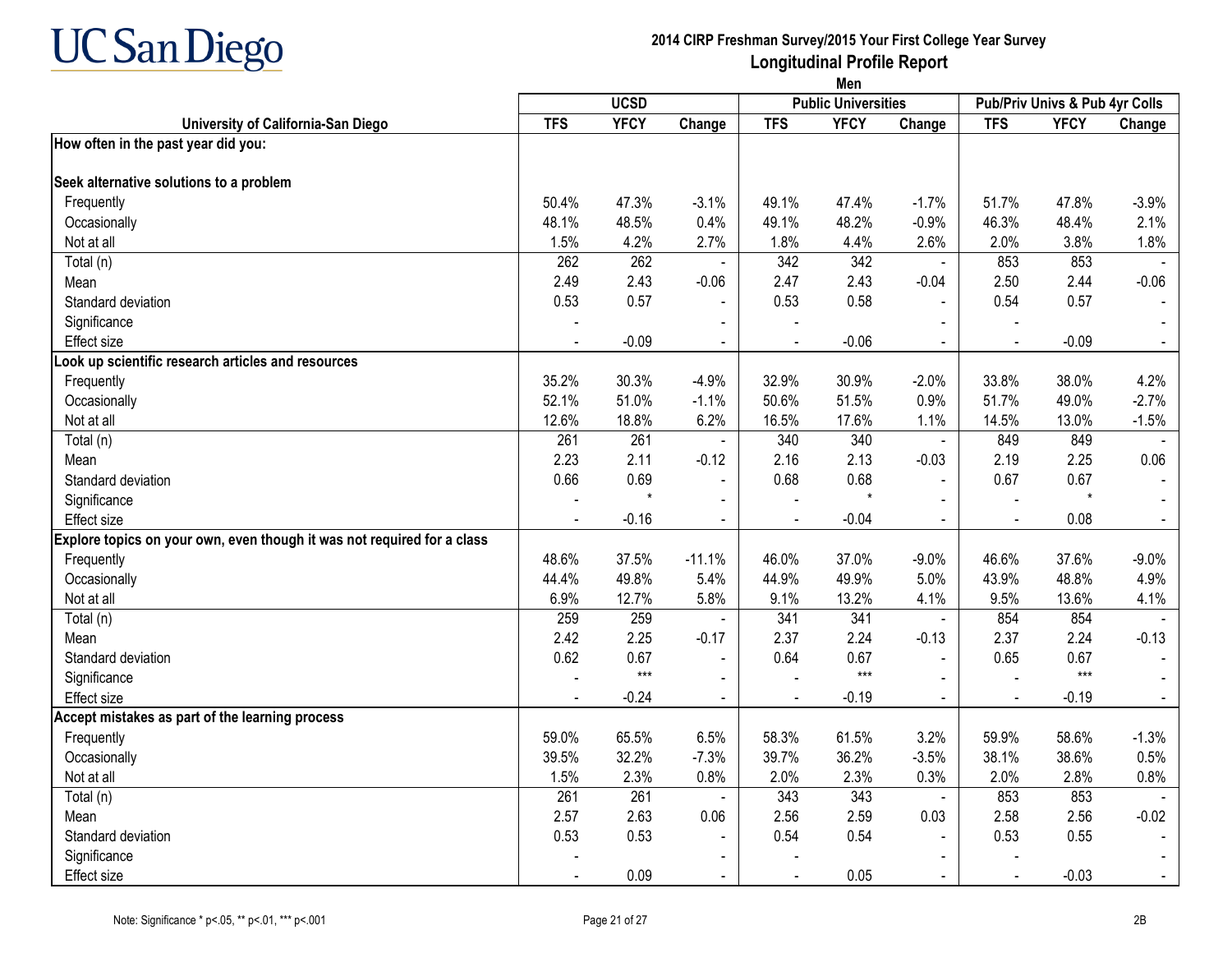

|                                                                       | Men        |             |                          |            |                            |                |                                |             |          |
|-----------------------------------------------------------------------|------------|-------------|--------------------------|------------|----------------------------|----------------|--------------------------------|-------------|----------|
|                                                                       |            | <b>UCSD</b> |                          |            | <b>Public Universities</b> |                | Pub/Priv Univs & Pub 4yr Colls |             |          |
| University of California-San Diego                                    | <b>TFS</b> | <b>YFCY</b> | Change                   | <b>TFS</b> | <b>YFCY</b>                | Change         | <b>TFS</b>                     | <b>YFCY</b> | Change   |
| How often in the past year did you:                                   |            |             |                          |            |                            |                |                                |             |          |
| Seek feedback on your academic work                                   |            |             |                          |            |                            |                |                                |             |          |
| Frequently                                                            | 39.8%      | 43.3%       | 3.5%                     | 39.1%      | 44.9%                      | 5.8%           | 44.5%                          | 44.4%       | $-0.1%$  |
| Occasionally                                                          | 49.4%      | 49.0%       | $-0.4%$                  | 50.7%      | 47.8%                      | $-2.9%$        | 47.8%                          | 50.1%       | 2.3%     |
| Not at all                                                            | 10.7%      | 7.7%        | $-3.0%$                  | 10.2%      | 7.3%                       | $-2.9%$        | 7.7%                           | 5.5%        | $-2.2%$  |
| Total (n)                                                             | 261        | 261         | $\sim$                   | 343        | 343                        | $\sim$         | 854                            | 854         |          |
| Mean                                                                  | 2.29       | 2.36        | 0.07                     | 2.29       | 2.38                       | 0.09           | 2.37                           | 2.39        | 0.02     |
| Standard deviation                                                    | 0.65       | 0.62        | $\blacksquare$           | 0.64       | 0.62                       | $\sim$         | 0.62                           | 0.59        |          |
| Significance                                                          |            |             | $\blacksquare$           |            |                            |                | $\blacksquare$                 |             |          |
| <b>Effect size</b>                                                    |            | 0.09        | $\blacksquare$           |            | 0.12                       | $\sim$         | $\overline{\phantom{a}}$       | 0.03        |          |
| Integrate skills and knowledge from different sources and experiences |            |             |                          |            |                            |                |                                |             |          |
| Frequently                                                            |            |             |                          |            |                            |                |                                |             |          |
|                                                                       | 64.5%      | 63.0%       | $-1.5%$                  | 60.1%      | 61.2%                      | 1.1%           | 61.2%                          | 61.2%       | 0.0%     |
| Occasionally                                                          | 34.4%      | 35.1%       | 0.7%                     | 38.5%      | 37.0%                      | $-1.5%$        | 37.1%                          | 37.3%       | 0.2%     |
| Not at all                                                            | 1.1%       | 1.9%        | 0.8%                     | 1.5%       | 1.7%                       | 0.2%           | 1.8%                           | 1.5%        | $-0.3%$  |
| Total (n)                                                             | 262        | 262         | $\overline{\phantom{a}}$ | 343        | 343                        | $\blacksquare$ | 850                            | 850         |          |
| Mean                                                                  | 2.63       | 2.61        | $-0.02$                  | 2.59       | 2.59                       | 0.00           | 2.59                           | 2.60        | 0.01     |
| Standard deviation                                                    | 0.51       | 0.53        | $\blacksquare$           | 0.52       | 0.53                       |                | 0.53                           | 0.52        |          |
| Significance                                                          |            |             |                          |            |                            |                |                                |             |          |
| <b>Effect size</b>                                                    |            | $-0.03$     | $\blacksquare$           |            | 0.00                       |                |                                | 0.02        |          |
| Indicate the importance to you personally of each of the following:   |            |             |                          |            |                            |                |                                |             |          |
| Becoming accomplished in one of the performing arts (acting, dancing, |            |             |                          |            |                            |                |                                |             |          |
| etc.)                                                                 |            |             |                          |            |                            |                |                                |             |          |
| Essential                                                             |            |             |                          |            |                            |                |                                |             |          |
|                                                                       | 8.7%       | 8.7%        | 0.0%                     | 8.8%       | 9.6%                       | 0.8%           | 7.0%                           | 9.5%        | 2.5%     |
| Very important                                                        | 5.8%       | 12.1%       | 6.3%                     | 6.1%       | 11.5%                      | 5.4%           | 9.9%                           | 13.4%       | 3.5%     |
| Somewhat important                                                    | 24.3%      | 31.6%       | 7.3%                     | 22.2%      | 30.3%                      | 8.1%           | 22.8%                          | 29.4%       | 6.6%     |
| Not important                                                         | 61.2%      | 47.6%       | $-13.6%$                 | 62.8%      | 48.7%                      | $-14.1%$       | 60.3%                          | 47.7%       | $-12.6%$ |
| Total (n)                                                             | 206        | 206         |                          | 261        | 261                        | $\sim$         | 725                            | 725         |          |
| Mean                                                                  | 1.62       | 1.82        | 0.20                     | 1.61       | 1.82                       | 0.21           | 1.64                           | 1.85        | 0.21     |
| Standard deviation                                                    | 0.94       | 0.96        | $\blacksquare$           | 0.94       | 0.98                       |                | 0.92                           | 0.98        |          |
| Significance                                                          |            | $**$        |                          |            | $**$                       |                |                                | $**$        |          |
| <b>Effect size</b>                                                    |            | 0.20        | $\blacksquare$           |            | 0.21                       |                |                                | 0.21        |          |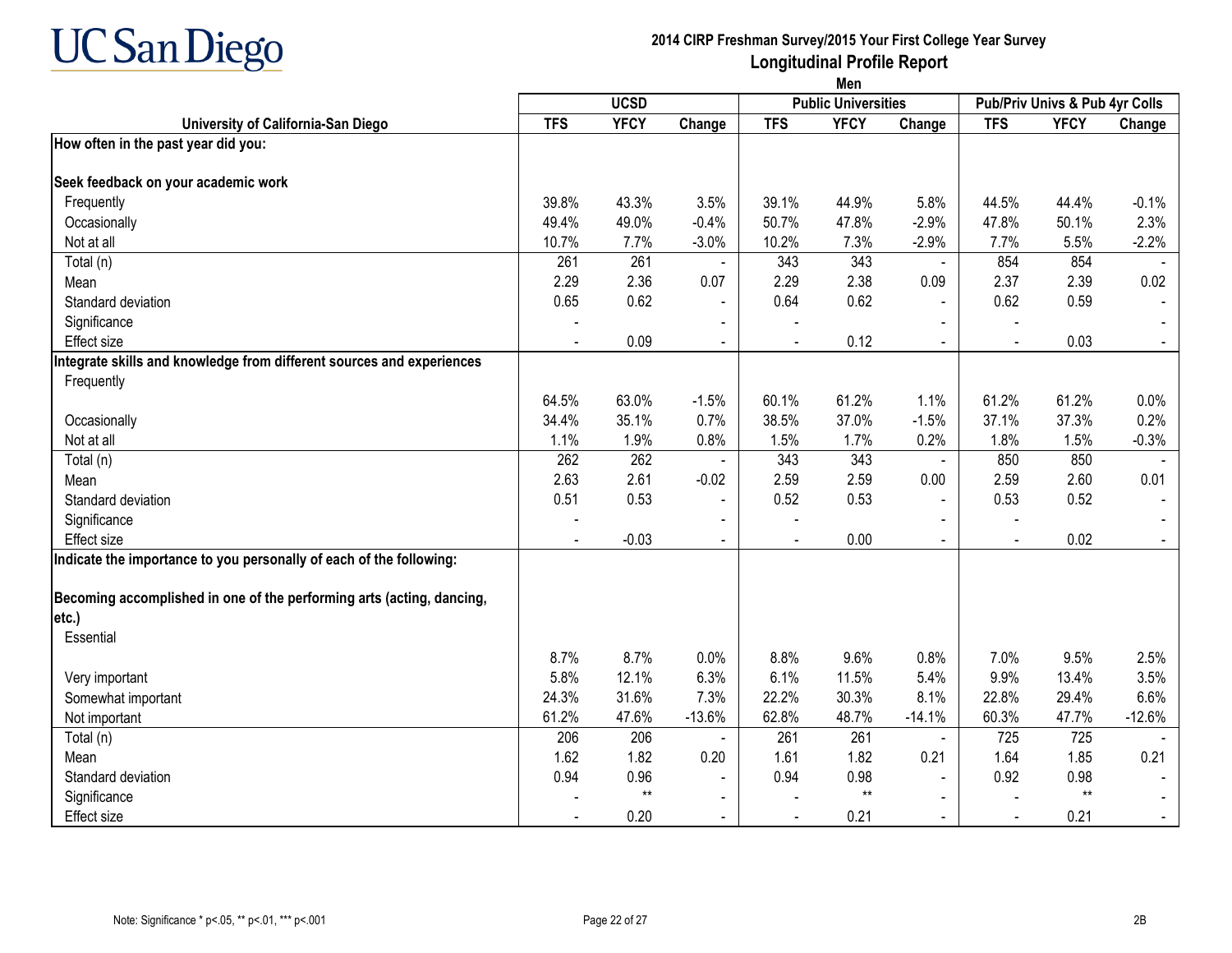

|                                                                          | Men        |             |                          |            |                            |                          |                                |             |         |  |
|--------------------------------------------------------------------------|------------|-------------|--------------------------|------------|----------------------------|--------------------------|--------------------------------|-------------|---------|--|
|                                                                          |            | <b>UCSD</b> |                          |            | <b>Public Universities</b> |                          | Pub/Priv Univs & Pub 4yr Colls |             |         |  |
| University of California-San Diego                                       | <b>TFS</b> | <b>YFCY</b> | Change                   | <b>TFS</b> | <b>YFCY</b>                | Change                   | <b>TFS</b>                     | <b>YFCY</b> | Change  |  |
| Indicate the importance to you personally of each of the following:      |            |             |                          |            |                            |                          |                                |             |         |  |
| Obtaining recognition from my colleagues for contributions to my special |            |             |                          |            |                            |                          |                                |             |         |  |
| field                                                                    |            |             |                          |            |                            |                          |                                |             |         |  |
| Essential                                                                |            |             |                          |            |                            |                          |                                |             |         |  |
|                                                                          | 17.6%      | 15.1%       | $-2.5%$                  | 20.0%      | 17.7%                      | $-2.3%$                  | 19.2%                          | 14.6%       | $-4.6%$ |  |
| Very important                                                           | 38.0%      | 35.1%       | $-2.9%$                  | 35.8%      | 34.2%                      | $-1.6%$                  | 41.8%                          | 40.3%       | $-1.5%$ |  |
| Somewhat important                                                       | 37.1%      | 37.6%       | 0.5%                     | 37.7%      | 36.9%                      | $-0.8%$                  | 32.8%                          | 36.3%       | 3.5%    |  |
| Not important                                                            | 7.3%       | 12.2%       | 4.9%                     | 6.5%       | 11.2%                      | 4.7%                     | 6.2%                           | 8.8%        | 2.6%    |  |
| Total (n)                                                                | 205        | 205         |                          | 260        | 260                        | $\blacksquare$           | 725                            | 725         |         |  |
| Mean                                                                     | 2.66       | 2.53        | $-0.13$                  | 2.69       | 2.58                       | $-0.11$                  | 2.74                           | 2.61        | $-0.13$ |  |
| Standard deviation                                                       | 0.85       | 0.89        |                          | 0.86       | 0.91                       | $\overline{\phantom{a}}$ | 0.84                           | 0.84        |         |  |
| Significance                                                             |            |             |                          |            |                            |                          |                                |             |         |  |
| <b>Effect size</b>                                                       |            | $-0.14$     |                          |            | $-0.12$                    | $\blacksquare$           |                                | $-0.14$     |         |  |
| Influencing the political structure                                      |            |             |                          |            |                            |                          |                                |             |         |  |
| Essential                                                                | 7.7%       | 9.7%        | 2.0%                     | 8.0%       | 10.7%                      | 2.7%                     | 8.7%                           | 9.0%        | 0.3%    |  |
| Very important                                                           | 10.1%      | 14.0%       | 3.9%                     | 11.5%      | 16.0%                      | 4.5%                     | 15.7%                          | 19.6%       | 3.9%    |  |
| Somewhat important                                                       | 36.2%      | 32.4%       | $-3.8%$                  | 38.2%      | 32.8%                      | $-5.4%$                  | 39.0%                          | 36.7%       | $-2.3%$ |  |
| Not important                                                            | 45.9%      | 44.0%       | $-1.9%$                  | 42.4%      | 40.5%                      | $-1.9%$                  | 36.6%                          | 34.8%       | $-1.8%$ |  |
| Total (n)                                                                | 207        | 207         |                          | 262        | 262                        | $\blacksquare$           | 725                            | 725         |         |  |
| Mean                                                                     | 1.80       | 1.89        | 0.09                     | 1.85       | 1.97                       | 0.12                     | 1.97                           | 2.03        | 0.06    |  |
| Standard deviation                                                       | 0.91       | 0.98        | $\blacksquare$           | 0.92       | 1.00                       | ÷,                       | 0.93                           | 0.95        |         |  |
| Significance                                                             |            |             |                          |            |                            | L,                       |                                |             |         |  |
| <b>Effect size</b>                                                       |            | 0.09        |                          |            | 0.12                       |                          |                                | 0.06        |         |  |
| <b>Influencing social values</b>                                         |            |             |                          |            |                            |                          |                                |             |         |  |
| Essential                                                                | 11.3%      | 13.7%       | 2.4%                     | 11.6%      | 16.2%                      | 4.6%                     | 13.4%                          | 14.7%       | 1.3%    |  |
| Very important                                                           | 25.0%      | 26.0%       | 1.0%                     | 27.4%      | 25.9%                      | $-1.5%$                  | 29.4%                          | 31.9%       | 2.5%    |  |
| Somewhat important                                                       | 39.2%      | 37.3%       | $-1.9%$                  | 37.8%      | 36.7%                      | $-1.1%$                  | 38.5%                          | 36.4%       | $-2.1%$ |  |
| Not important                                                            | 24.5%      | 23.0%       | $-1.5%$                  | 23.2%      | 21.2%                      | $-2.0%$                  | 18.7%                          | 17.0%       | $-1.7%$ |  |
| Total (n)                                                                | 204        | 204         |                          | 259        | 259                        | $\blacksquare$           | 722                            | 722         |         |  |
| Mean                                                                     | 2.23       | 2.30        | 0.07                     | 2.27       | 2.37                       | 0.10                     | 2.38                           | 2.44        | 0.06    |  |
| Standard deviation                                                       | 0.95       | 0.98        | $\overline{\phantom{a}}$ | 0.95       | 0.99                       |                          | 0.94                           | 0.94        |         |  |
| Significance                                                             |            |             |                          |            |                            |                          |                                |             |         |  |
| Effect size                                                              |            | 0.07        | $\blacksquare$           |            | 0.10                       | $\blacksquare$           |                                | 0.06        |         |  |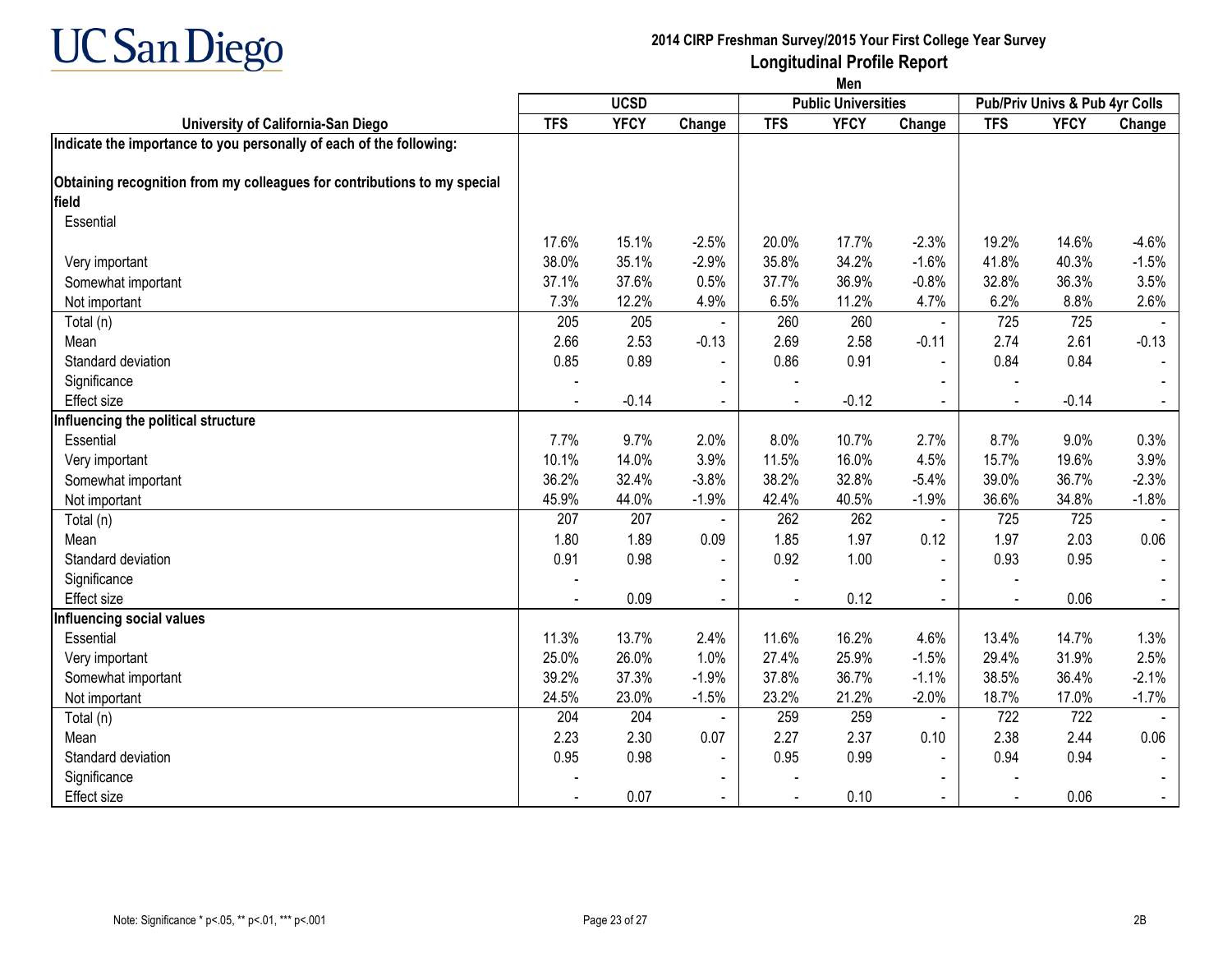

|                                                                     | Men        |             |                |                |                            |                |                                |             |         |  |
|---------------------------------------------------------------------|------------|-------------|----------------|----------------|----------------------------|----------------|--------------------------------|-------------|---------|--|
|                                                                     |            | <b>UCSD</b> |                |                | <b>Public Universities</b> |                | Pub/Priv Univs & Pub 4yr Colls |             |         |  |
| University of California-San Diego                                  | <b>TFS</b> | <b>YFCY</b> | Change         | <b>TFS</b>     | <b>YFCY</b>                | Change         | <b>TFS</b>                     | <b>YFCY</b> | Change  |  |
| Indicate the importance to you personally of each of the following: |            |             |                |                |                            |                |                                |             |         |  |
| Raising a family                                                    |            |             |                |                |                            |                |                                |             |         |  |
| Essential                                                           |            |             |                |                |                            |                |                                |             |         |  |
|                                                                     | 30.1%      | 31.1%       | 1.0%           | 32.1%          | 32.4%                      | 0.3%           | 40.8%                          | 36.0%       | $-4.8%$ |  |
| Very important                                                      | 31.1%      | 29.6%       | $-1.5%$        | 32.4%          | 28.6%                      | $-3.8%$        | 31.1%                          | 32.1%       | 1.0%    |  |
| Somewhat important                                                  | 29.1%      | 24.8%       | $-4.3%$        | 26.3%          | 24.8%                      | $-1.5%$        | 20.4%                          | 20.2%       | $-0.2%$ |  |
| Not important                                                       | 9.7%       | 14.6%       | 4.9%           | 9.2%           | 14.1%                      | 4.9%           | 7.7%                           | 11.7%       | 4.0%    |  |
| Total (n)                                                           | 206        | 206         |                | 262            | 262                        | $\blacksquare$ | 726                            | 726         |         |  |
| Mean                                                                | 2.82       | 2.77        | $-0.05$        | 2.87           | 2.79                       | $-0.08$        | 3.05                           | 2.92        | $-0.13$ |  |
| Standard deviation                                                  | 0.98       | 1.05        |                | 0.97           | 1.05                       | $\blacksquare$ | 0.96                           | 1.01        |         |  |
| Significance                                                        |            |             |                |                |                            |                |                                |             |         |  |
| <b>Effect size</b>                                                  |            | $-0.05$     |                | $\blacksquare$ | $-0.08$                    |                |                                | $-0.14$     |         |  |
| Being very well off financially                                     |            |             |                |                |                            |                |                                |             |         |  |
| Essential                                                           | 43.9%      | 40.5%       | $-3.4%$        | 44.4%          | 43.7%                      | $-0.7%$        | 49.2%                          | 43.5%       | $-5.7%$ |  |
| Very important                                                      | 38.0%      | 39.5%       | 1.5%           | 37.9%          | 36.8%                      | $-1.1%$        | 34.1%                          | 36.7%       | 2.6%    |  |
| Somewhat important                                                  | 17.1%      | 16.1%       | $-1.0%$        | 16.9%          | 16.5%                      | $-0.4%$        | 15.1%                          | 17.0%       | 1.9%    |  |
| Not important                                                       | 1.0%       | 3.9%        | 2.9%           | 0.8%           | 3.1%                       | 2.3%           | 1.7%                           | 2.8%        | 1.1%    |  |
| Total (n)                                                           | 205        | 205         | $\blacksquare$ | 261            | 261                        | $\blacksquare$ | 724                            | 724         |         |  |
| Mean                                                                | 3.25       | 3.17        | $-0.08$        | 3.26           | 3.21                       | $-0.05$        | 3.31                           | 3.21        | $-0.10$ |  |
| Standard deviation                                                  | 0.77       | 0.84        | $\blacksquare$ | 0.76           | 0.83                       | $\blacksquare$ | 0.78                           | 0.82        |         |  |
| Significance                                                        |            |             |                |                |                            |                |                                |             |         |  |
| Effect size                                                         |            | $-0.09$     |                |                | $-0.06$                    | $\blacksquare$ |                                | $-0.12$     |         |  |
| Helping others who are in difficulty                                |            |             |                |                |                            |                |                                |             |         |  |
| Essential                                                           | 22.9%      | 23.4%       | 0.5%           | 23.1%          | 26.9%                      | 3.8%           | 26.5%                          | 29.1%       | 2.6%    |  |
| Very important                                                      | 37.6%      | 45.9%       | 8.3%           | 38.8%          | 40.4%                      | 1.6%           | 40.7%                          | 42.3%       | 1.6%    |  |
| Somewhat important                                                  | 35.1%      | 24.9%       | $-10.2%$       | 33.5%          | 27.3%                      | $-6.2%$        | 29.3%                          | 24.4%       | $-4.9%$ |  |
| Not important                                                       | 4.4%       | 5.9%        | 1.5%           | 4.6%           | 5.4%                       | 0.8%           | 3.5%                           | 4.1%        | 0.6%    |  |
| Total (n)                                                           | 205        | 205         |                | 260            | 260                        | $\sim$         | 724                            | 724         |         |  |
| Mean                                                                | 2.79       | 2.87        | 0.08           | 2.80           | 2.89                       | 0.09           | 2.90                           | 2.96        | 0.06    |  |
| Standard deviation                                                  | 0.85       | 0.84        | $\sim$         | 0.85           | 0.86                       | L,             | 0.83                           | 0.84        |         |  |
| Significance                                                        |            |             |                |                |                            |                |                                |             |         |  |
| <b>Effect size</b>                                                  |            | 0.10        | $\sim$         |                | 0.12                       | $\blacksquare$ | $\blacksquare$                 | 0.08        |         |  |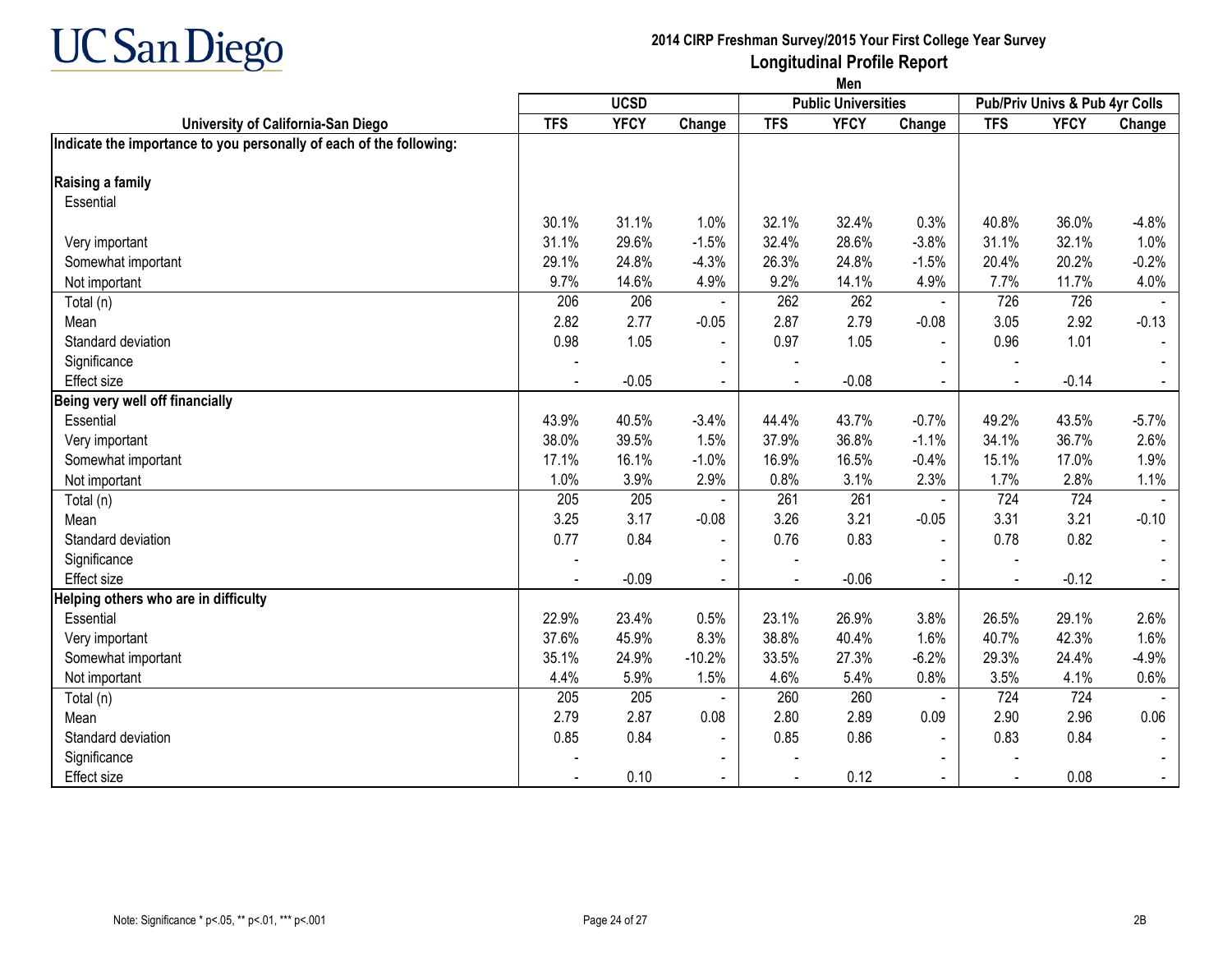

|                                                                     | Men         |             |                |            |                            |                |                                |             |          |
|---------------------------------------------------------------------|-------------|-------------|----------------|------------|----------------------------|----------------|--------------------------------|-------------|----------|
|                                                                     | <b>UCSD</b> |             |                |            | <b>Public Universities</b> |                | Pub/Priv Univs & Pub 4yr Colls |             |          |
| University of California-San Diego                                  | <b>TFS</b>  | <b>YFCY</b> | Change         | <b>TFS</b> | <b>YFCY</b>                | Change         | <b>TFS</b>                     | <b>YFCY</b> | Change   |
| Indicate the importance to you personally of each of the following: |             |             |                |            |                            |                |                                |             |          |
| Making a theoretical contribution to science                        |             |             |                |            |                            |                |                                |             |          |
| Essential                                                           |             |             |                |            |                            |                |                                |             |          |
|                                                                     | 8.3%        | 11.2%       | 2.9%           | 7.7%       | 11.5%                      | 3.8%           | 8.6%                           | 11.0%       | 2.4%     |
| Very important                                                      | 24.9%       | 26.3%       | 1.4%           | 21.9%      | 23.5%                      | 1.6%           | 20.7%                          | 26.8%       | 6.1%     |
| Somewhat important                                                  | 43.9%       | 42.9%       | $-1.0%$        | 43.1%      | 41.2%                      | $-1.9%$        | 37.8%                          | 35.4%       | $-2.4%$  |
| Not important                                                       | 22.9%       | 19.5%       | $-3.4%$        | 27.3%      | 23.8%                      | $-3.5%$        | 32.9%                          | 26.8%       | $-6.1%$  |
| Total (n)                                                           | 205         | 205         |                | 260        | 260                        | $\blacksquare$ | 724                            | 724         |          |
| Mean                                                                | 2.19        | 2.29        | 0.10           | 2.10       | 2.23                       | 0.13           | 2.05                           | 2.22        | 0.17     |
| Standard deviation                                                  | 0.88        | 0.91        | $\blacksquare$ | 0.89       | 0.94                       |                | 0.94                           | 0.96        |          |
| Significance                                                        |             |             |                |            |                            |                |                                |             |          |
| Effect size                                                         |             | 0.11        | $\blacksquare$ |            | 0.14                       | $\blacksquare$ | ÷,                             | 0.18        |          |
| Writing original works (poems, novels etc.)                         |             |             |                |            |                            |                |                                |             |          |
| Essential                                                           | 3.4%        | 5.9%        | 2.5%           | 5.0%       | 8.5%                       | 3.5%           | 5.8%                           | 9.1%        | 3.3%     |
| Very important                                                      | 7.3%        | 15.1%       | 7.8%           | 8.8%       | 14.6%                      | 5.8%           | 8.7%                           | 15.9%       | 7.2%     |
| Somewhat important                                                  | 21.5%       | 33.2%       | 11.7%          | 20.8%      | 33.8%                      | 13.0%          | 22.9%                          | 31.2%       | 8.3%     |
| Not important                                                       | 67.8%       | 45.9%       | $-21.9%$       | 65.4%      | 43.1%                      | $-22.3%$       | 62.6%                          | 43.8%       | $-18.8%$ |
| Total (n)                                                           | 205         | 205         |                | 260        | 260                        | $\blacksquare$ | 722                            | 722         |          |
| Mean                                                                | 1.46        | 1.81        | 0.35           | 1.53       | 1.88                       | 0.35           | 1.58                           | 1.90        | 0.32     |
| Standard deviation                                                  | 0.78        | 0.90        | $\blacksquare$ | 0.85       | 0.95                       | $\blacksquare$ | 0.88                           | 0.98        |          |
| Significance                                                        |             | $***$       | $\blacksquare$ |            | $***$                      |                | $\overline{a}$                 | $***$       |          |
| Effect size                                                         |             | 0.41        | $\sim$         |            | 0.41                       | $\blacksquare$ |                                | 0.37        |          |
| Creating artistic works (painting, sculpture, etc.)                 |             |             |                |            |                            |                |                                |             |          |
| Essential                                                           | 2.5%        | 6.9%        | 4.4%           | 3.9%       | 7.7%                       | 3.8%           | 5.0%                           | 8.2%        | 3.2%     |
| Very important                                                      | 4.4%        | 12.7%       | 8.3%           | 3.9%       | 12.0%                      | 8.1%           | 7.5%                           | 14.2%       | 6.7%     |
| Somewhat important                                                  | 22.1%       | 27.0%       | 4.9%           | 21.2%      | 28.6%                      | 7.4%           | 20.6%                          | 28.6%       | 8.0%     |
| Not important                                                       | 71.1%       | 53.4%       | $-17.7%$       | 71.0%      | 51.7%                      | $-19.3%$       | 66.8%                          | 49.0%       | $-17.8%$ |
| Total (n)                                                           | 204         | 204         | $\overline{a}$ | 259        | 259                        | $\blacksquare$ | 717                            | 717         |          |
| Mean                                                                | 1.38        | 1.73        | 0.35           | 1.41       | 1.76                       | 0.35           | 1.51                           | 1.82        | 0.31     |
| Standard deviation                                                  | 0.69        | 0.93        | $\blacksquare$ | 0.74       | 0.94                       |                | 0.84                           | 0.96        |          |
| Significance                                                        |             | $***$       | $\blacksquare$ |            | $***$                      | $\blacksquare$ |                                | $***$       |          |
| <b>Effect size</b>                                                  |             | 0.39        | $\sim$         |            | 0.39                       | $\sim$         | $\blacksquare$                 | 0.34        |          |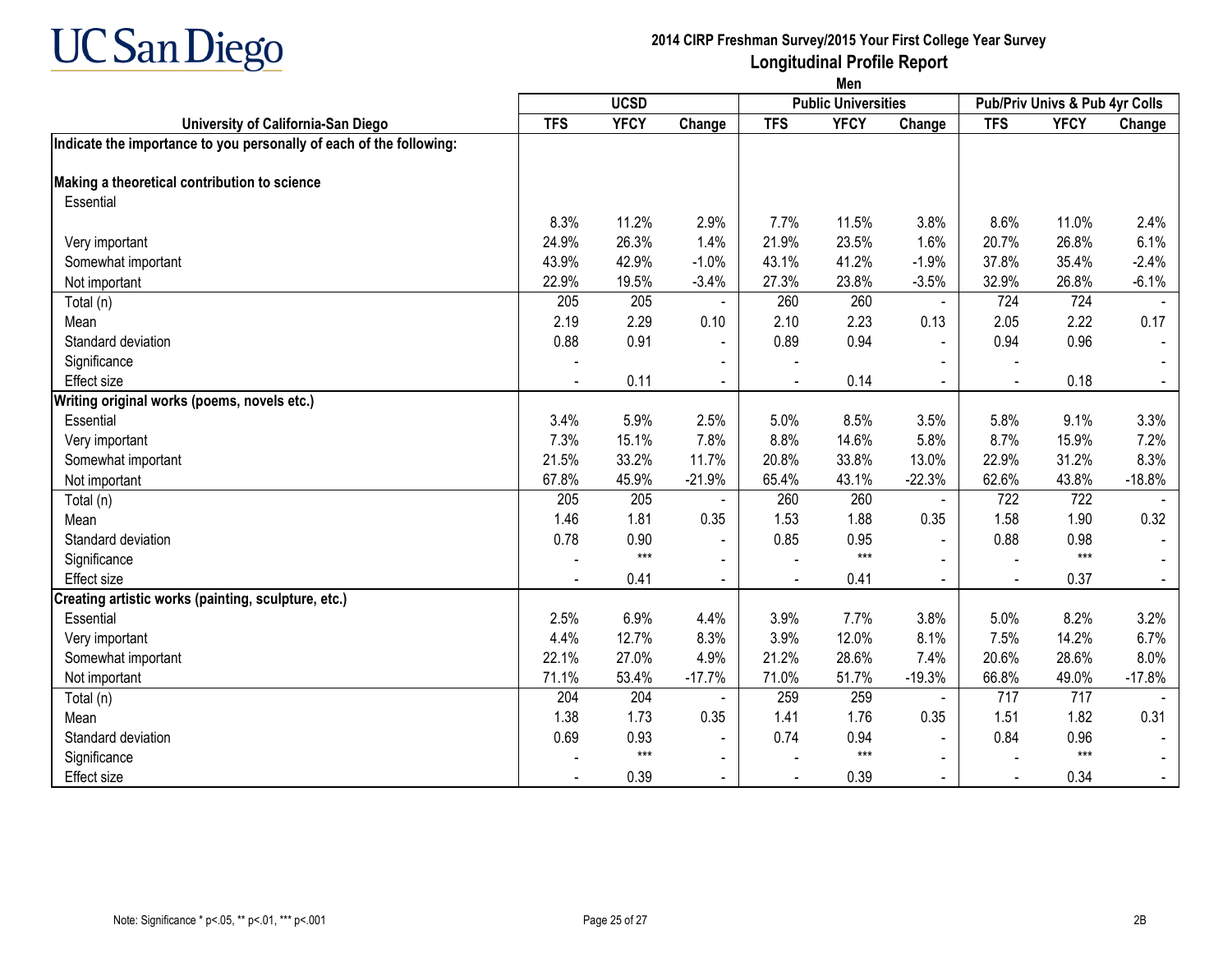

|                                                                     | Men        |             |                |            |                            |                |                                |             |         |  |
|---------------------------------------------------------------------|------------|-------------|----------------|------------|----------------------------|----------------|--------------------------------|-------------|---------|--|
| University of California-San Diego                                  |            | <b>UCSD</b> |                |            | <b>Public Universities</b> |                | Pub/Priv Univs & Pub 4yr Colls |             |         |  |
|                                                                     | <b>TFS</b> | <b>YFCY</b> | Change         | <b>TFS</b> | <b>YFCY</b>                | Change         | <b>TFS</b>                     | <b>YFCY</b> | Change  |  |
| Indicate the importance to you personally of each of the following: |            |             |                |            |                            |                |                                |             |         |  |
| Developing a meaningful philosophy of life                          |            |             |                |            |                            |                |                                |             |         |  |
| Essential                                                           |            |             |                |            |                            |                |                                |             |         |  |
|                                                                     | 19.8%      | 24.8%       | 5.0%           | 20.6%      | 23.7%                      | 3.1%           | 21.6%                          | 24.0%       | 2.4%    |  |
| Very important                                                      | 28.7%      | 27.7%       | $-1.0%$        | 26.5%      | 27.2%                      | 0.7%           | 28.7%                          | 29.1%       | 0.4%    |  |
| Somewhat important                                                  | 32.7%      | 27.7%       | $-5.0%$        | 33.9%      | 28.8%                      | $-5.1%$        | 33.1%                          | 29.1%       | $-4.0%$ |  |
| Not important                                                       | 18.8%      | 19.8%       | 1.0%           | 19.1%      | 20.2%                      | 1.1%           | 16.6%                          | 17.8%       | 1.2%    |  |
| Total (n)                                                           | 202        | 202         |                | 257        | 257                        | $\blacksquare$ | 718                            | 718         |         |  |
| Mean                                                                | 2.50       | 2.57        | 0.07           | 2.49       | 2.54                       | 0.05           | 2.55                           | 2.59        | 0.04    |  |
| Standard deviation                                                  | 1.01       | 1.07        |                | 1.02       | 1.06                       |                | 1.01                           | 1.04        |         |  |
| Significance                                                        |            |             |                |            |                            |                |                                |             |         |  |
| Effect size                                                         |            | 0.06        |                |            | 0.05                       |                |                                | 0.04        |         |  |
| Participating in a community action program                         |            |             |                |            |                            |                |                                |             |         |  |
| Essential                                                           | 6.4%       | 8.9%        | 2.5%           | 7.8%       | 10.5%                      | 2.7%           | 7.7%                           | 10.2%       | 2.5%    |  |
| Very important                                                      | 16.3%      | 26.1%       | 9.8%           | 15.9%      | 25.2%                      | 9.3%           | 19.9%                          | 28.4%       | 8.5%    |  |
| Somewhat important                                                  | 44.8%      | 34.5%       | $-10.3%$       | 45.3%      | 34.1%                      | $-11.2%$       | 46.0%                          | 38.2%       | $-7.8%$ |  |
| Not important                                                       | 32.5%      | 30.5%       | $-2.0%$        | 31.0%      | 30.2%                      | $-0.8%$        | 26.5%                          | 23.3%       | $-3.2%$ |  |
| Total (n)                                                           | 203        | 203         |                | 258        | 258                        | $\blacksquare$ | 718                            | 718         |         |  |
| Mean                                                                | 1.97       | 2.13        | 0.16           | 2.00       | 2.16                       | 0.16           | 2.09                           | 2.25        | 0.16    |  |
| Standard deviation                                                  | 0.86       | 0.95        | $\blacksquare$ | 0.88       | 0.98                       | $\blacksquare$ | 0.87                           | 0.93        |         |  |
| Significance                                                        |            |             |                |            | $\star$                    |                | $\overline{a}$                 | $\star$     |         |  |
| <b>Effect size</b>                                                  |            | 0.16        |                |            | 0.16                       | $\overline{a}$ |                                | 0.16        | $\sim$  |  |
| Helping to promote racial understanding                             |            |             |                |            |                            |                |                                |             |         |  |
| Essential                                                           | 9.9%       | 11.4%       | 1.5%           | 11.3%      | 13.2%                      | 1.9%           | 11.6%                          | 13.4%       | 1.8%    |  |
| Very important                                                      | 21.8%      | 27.7%       | 5.9%           | 21.4%      | 27.2%                      | 5.8%           | 24.4%                          | 30.5%       | 6.1%    |  |
| Somewhat important                                                  | 40.1%      | 35.6%       | $-4.5%$        | 38.5%      | 35.4%                      | $-3.1%$        | 42.1%                          | 36.5%       | $-5.6%$ |  |
| Not important                                                       | 28.2%      | 25.2%       | $-3.0%$        | 28.8%      | 24.1%                      | $-4.7%$        | 22.0%                          | 19.6%       | $-2.4%$ |  |
| Total (n)                                                           | 202        | 202         |                | 257        | 257                        | $\blacksquare$ | 718                            | 718         |         |  |
| Mean                                                                | 2.13       | 2.25        | 0.12           | 2.15       | 2.30                       | 0.15           | 2.25                           | 2.38        | 0.13    |  |
| Standard deviation                                                  | 0.94       | 0.96        | $\blacksquare$ | 0.97       | 0.98                       | $\blacksquare$ | 0.93                           | 0.95        |         |  |
| Significance                                                        |            |             |                |            |                            |                |                                |             |         |  |
| Effect size                                                         |            | 0.11        | $\sim$         |            | 0.14                       | $\overline{a}$ | $\sim$                         | 0.12        |         |  |